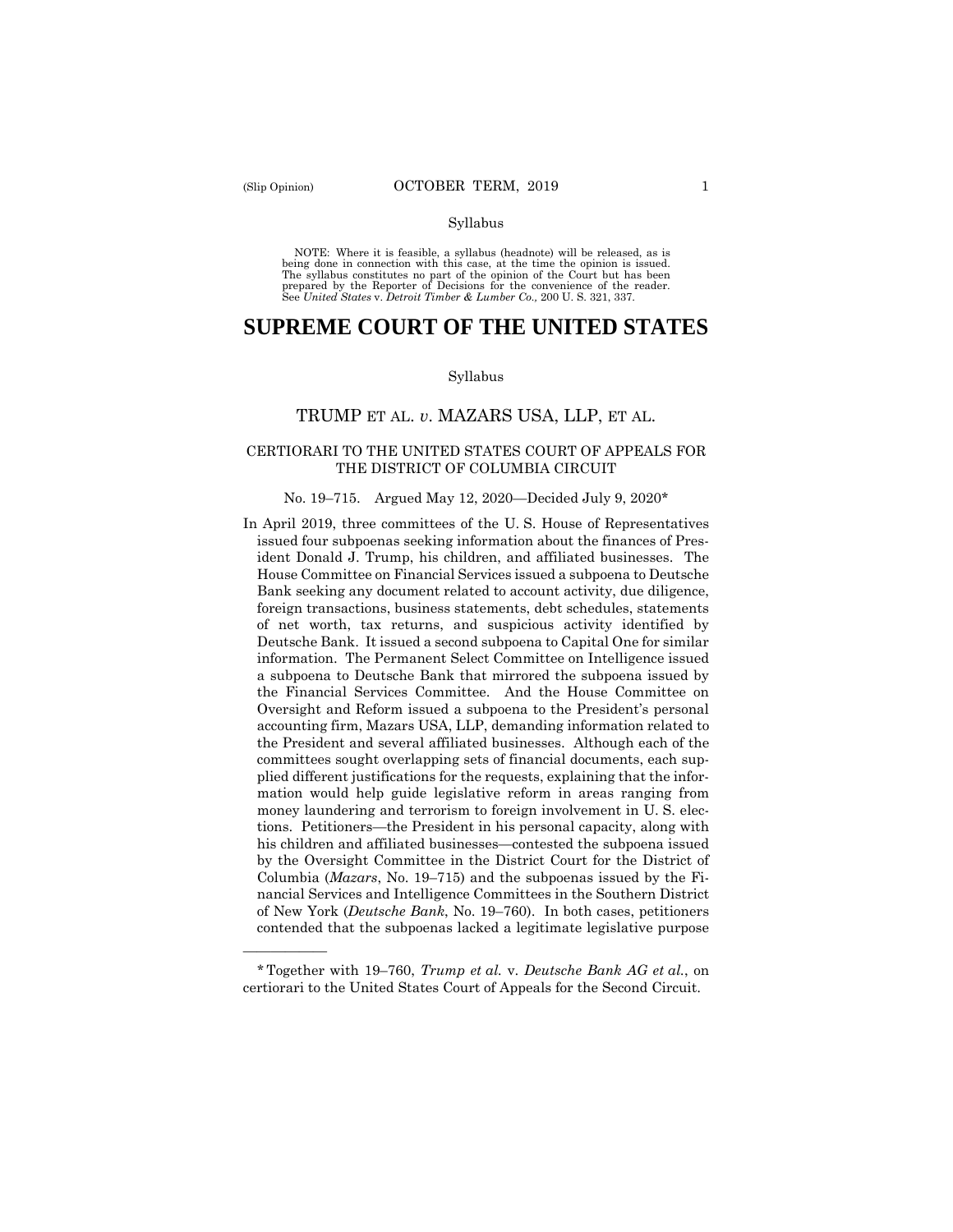and violated the separation of powers. The President did not, however, argue that any of the requested records were protected by executive privilege.

In *Mazars*, the District Court granted judgment for the House and the D. C. Circuit affirmed, finding that the subpoena issued by the Oversight Committee served a valid legislative purpose because the requested information was relevant to reforming financial disclosure requirements for Presidents and presidential candidates. In *Deutsche Bank*, the District Court denied a preliminary injunction and the Second Circuit affirmed in substantial part, holding that the Intelligence Committee properly issued its subpoena to Deutsche Bank as part of an investigation into alleged foreign influence in the U. S. political process, which could inform legislation to strengthen national security and combat foreign meddling. The court also concluded that the subpoenas issued by the Financial Services Committee to Deutsche Bank and Capital One were adequately related to potential legislation on money laundering, terrorist financing, and the global movement of illicit funds through the real estate market.

*Held*: The courts below did not take adequate account of the significant separation of powers concerns implicated by congressional subpoenas for the President's information. Pp. 7–20.

(a) Historically, disputes over congressional demands for presidential documents have been resolved by the political branches through negotiation and compromise without involving this Court. The Court recognizes that this dispute is the first of its kind to reach the Court; that such disputes can raise important issues concerning relations between the branches; that similar disputes recur on a regular basis, including in the context of deeply partisan controversy; and that Congress and the Executive have nonetheless managed for over two centuries to resolve these disputes among themselves without Supreme Court guidance. Such longstanding practice "'is a consideration of great weight" in cases concerning "the allocation of power between [the] two elected branches of Government," and it imposes on the Court a duty of care to ensure that it does not needlessly disturb "the compromises and working arrangements" reached by those branches. *NLRB* v. *Noel Canning*, 573 U. S. 513, 524–526 (quoting *The Pocket Veto Case*, 279 U. S. 655, 689). Pp. 7–11.

(b) Each House of Congress has the power "to secure needed information" in order to legislate. *McGrain* v. *Daugherty*, 273 U. S. 135, 161. This power is "indispensable" because, without information, Congress would be unable to legislate wisely or effectively. *Watkins* v. *United States*, 354 U. S. 178, 215. Because this power is "justified solely as an adjunct to the legislative process," it is subject to several limitations. *Id.*, at 197. Most importantly, a congressional subpoena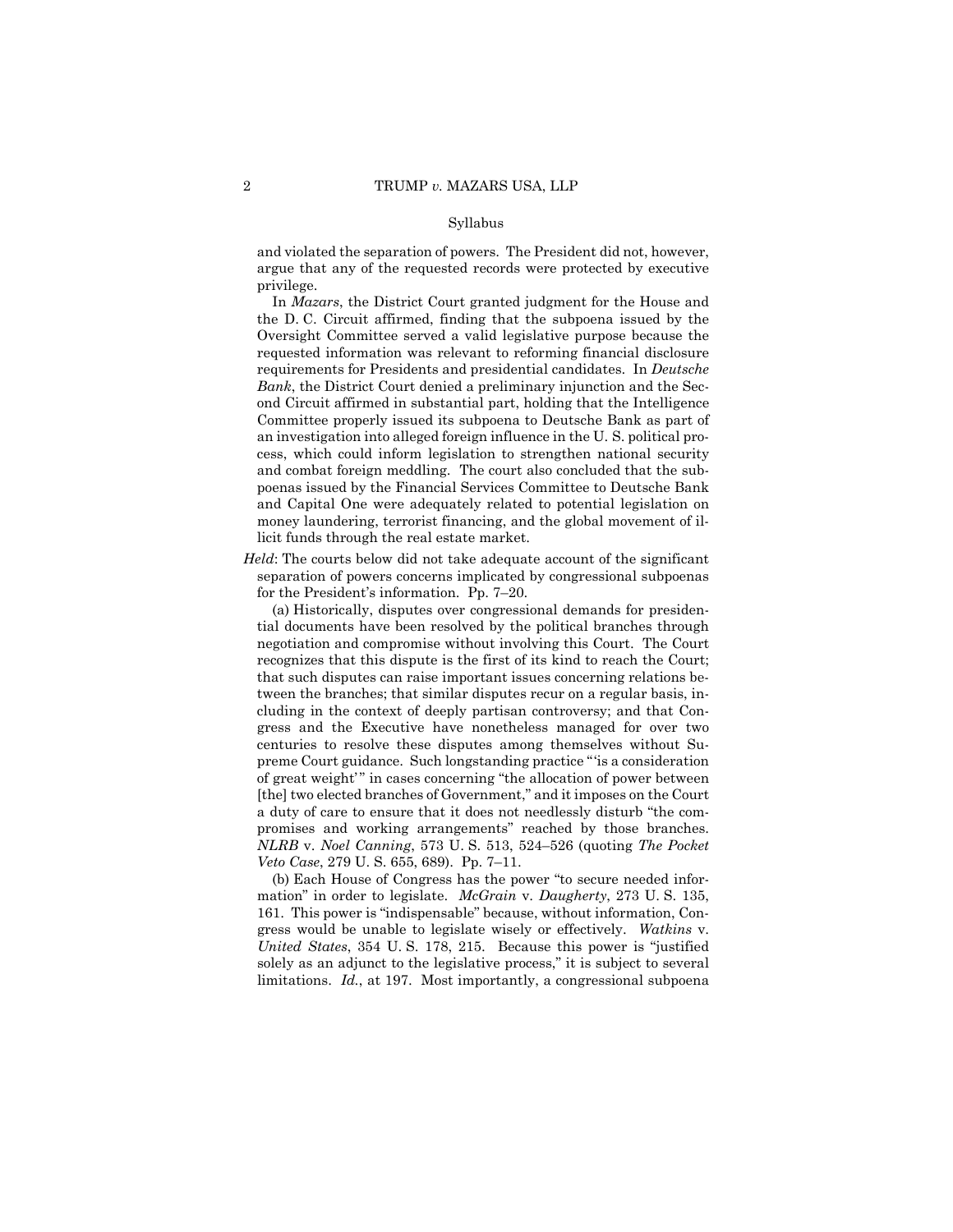Judiciary. *Ibid*. Finally, recipients of congressional subpoenas retain is valid only if it is "related to, and in furtherance of, a legitimate task of the Congress." *Id.*, at 187. The subpoena must serve a "valid legislative purpose." *Quinn* v. *United States*, 349 U. S. 155, 161. Furthermore, Congress may not issue a subpoena for the purpose of "law enforcement," because that power is assigned to the Executive and the their constitutional rights and various privileges throughout the course of an investigation. Pp. 11–12.

 require the House to show that the requested information satisfies a definition does not implicate sensitive Executive Branch deliberations. (c) The President contends, as does the Solicitor General on behalf of the United States, that congressional subpoenas for the President's information should be evaluated under the standards set forth in *United States* v. *Nixon*, 418 U. S. 683, and *Senate Select Committee on Presidential Campaign Activities* v. *Nixon*, 498 F. 2d 725, which would "demonstrated, specific need," 418 U. S., at 713, and is "demonstrably critical" to a legislative purpose, 498 F. 2d, at 731. *Nixon* and *Senate Select Committee,* however, involved subpoenas for communications between the President and his close advisers, over which the President asserted executive privilege. Because executive privilege safeguards the public interest in candid, confidential deliberations within the Executive Branch, information subject to the privilege deserves "the greatest protection consistent with the fair administration of justice." 418 U. S., at 715. That protection should not be transplanted root and branch to cases involving nonprivileged, private information, which by The standards proposed by the President and the Solicitor General if applied outside the context of privileged information—would risk seriously impeding Congress in carrying out its responsibilities, giving short shrift to its important interests in conducting inquiries to obtain information needed to legislate effectively. Pp. 12–14.

 sonal papers or because the President sued in his personal capacity. (d) The approach proposed by the House, which relies on precedents that did not involve the President's papers, fails to take adequate account of the significant separation of powers issues raised by congressional subpoenas for the President's information. The House's approach would leave essentially no limits on the congressional power to subpoena the President's personal records. A limitless subpoena power could transform the established practice of the political branches and allow Congress to aggrandize itself at the President's expense. These separation of powers concerns are unmistakably implicated by the subpoenas here, which represent not a run-of-the-mill legislative effort but rather a clash between rival branches of government over records of intense political interest for all involved. The interbranch conflict does not vanish simply because the subpoenas seek per-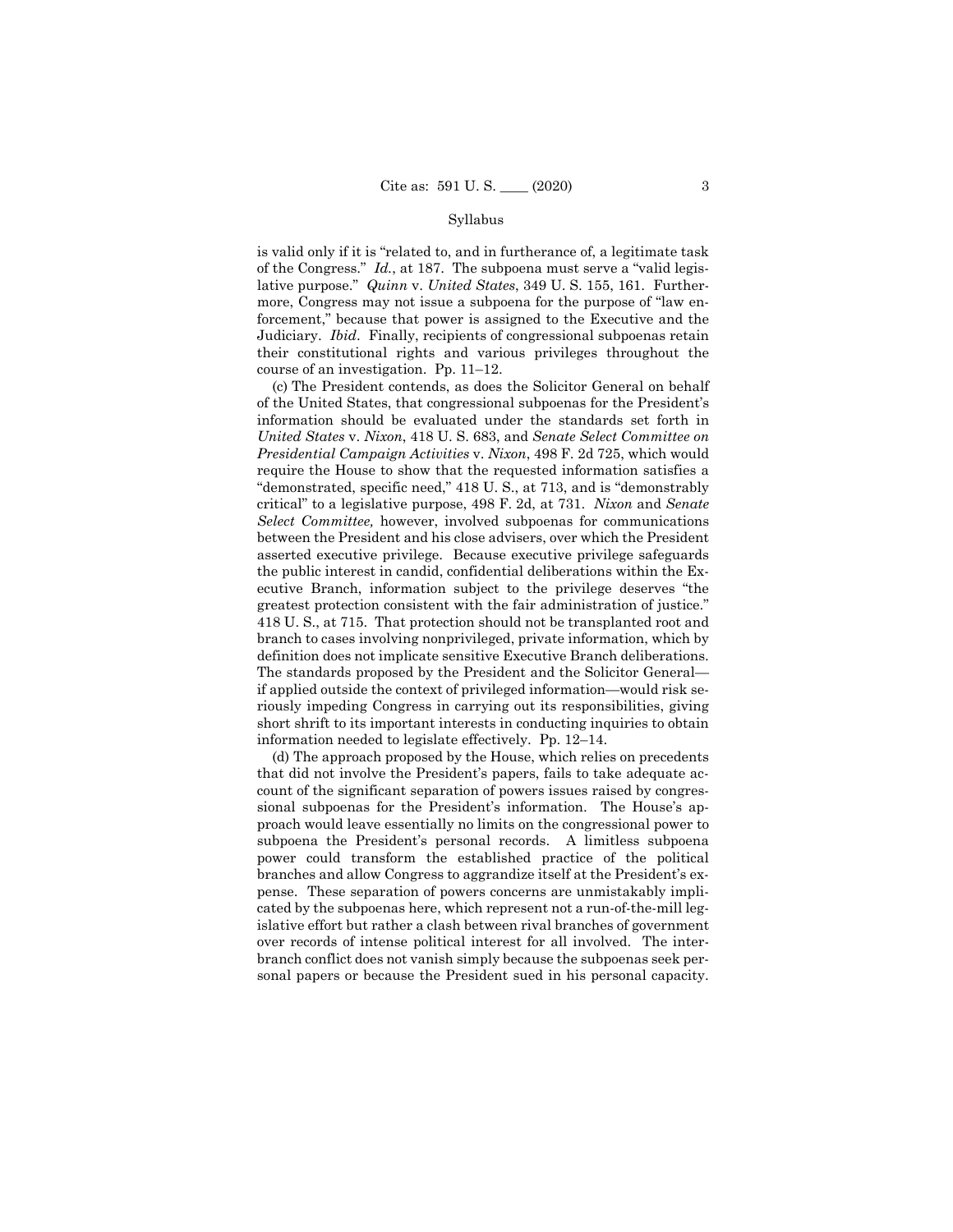Nor are separation of powers concerns less palpable because the subpoenas were issued to third parties. Pp. 14–18.

(e) Neither side identifies an approach that adequately accounts for these weighty separation of powers concerns. A balanced approach is necessary, one that takes a "considerable impression" from "the practice of the government," *McCulloch* v. *Maryland*, 4 Wheat. 316, 401, and "resist[s]" the "pressure inherent within each of the separate Branches to exceed the outer limits of its power," *INS* v. *Chadha*, 462 U. S. 919, 951. In assessing whether a subpoena directed at the President's personal information is "related to, and in furtherance of, a legitimate task of the Congress," *Watkins*, 354 U. S., at 187, courts must take adequate account of the separation of powers principles at stake, including both the significant legislative interests of Congress and the unique position of the President.

Several special considerations inform this analysis. First, courts should carefully assess whether the asserted legislative purpose warrants the significant step of involving the President and his papers. " '[O]ccasion[s] for constitutional confrontation between the two branches' should be avoided whenever possible." *Cheney* v. *United States Dist. Court for D. C.*, 542 U. S. 367, 389–390 (quoting *Nixon*, 418 U. S., at 692). Congress may not rely on the President's information if other sources could reasonably provide Congress the information it needs in light of its particular legislative objective. Second, to narrow the scope of possible conflict between the branches, courts should insist on a subpoena no broader than reasonably necessary to support Congress's legislative objective. The specificity of the subpoena's request "serves as an important safeguard against unnecessary intrusion into the operation of the Office of the President." *Cheney*, 542 U. S., at 387. Third, courts should be attentive to the nature of the evidence offered by Congress to establish that a subpoena advances a valid legislative purpose. The more detailed and substantial, the better. That is particularly true when Congress contemplates legislation that raises sensitive constitutional issues, such as legislation concerning the Presidency. Fourth, courts should assess the burdens imposed on the President by a subpoena, particularly because they stem from a rival political branch that has an ongoing relationship with the President and incentives to use subpoenas for institutional advantage. Other considerations may be pertinent as well; one case every two centuries does not afford enough experience for an exhaustive list. Pp. 18–20.

 manded. No. 19–715, 940 F. 3d 710; No. 19–760, 943 F. 3d 627, vacated and re-

 BREYER, SOTOMAYOR, KAGAN, GORSUCH, and KAVANAUGH, JJ., joined. ROBERTS, C. J., delivered the opinion of the Court, in which GINSBURG,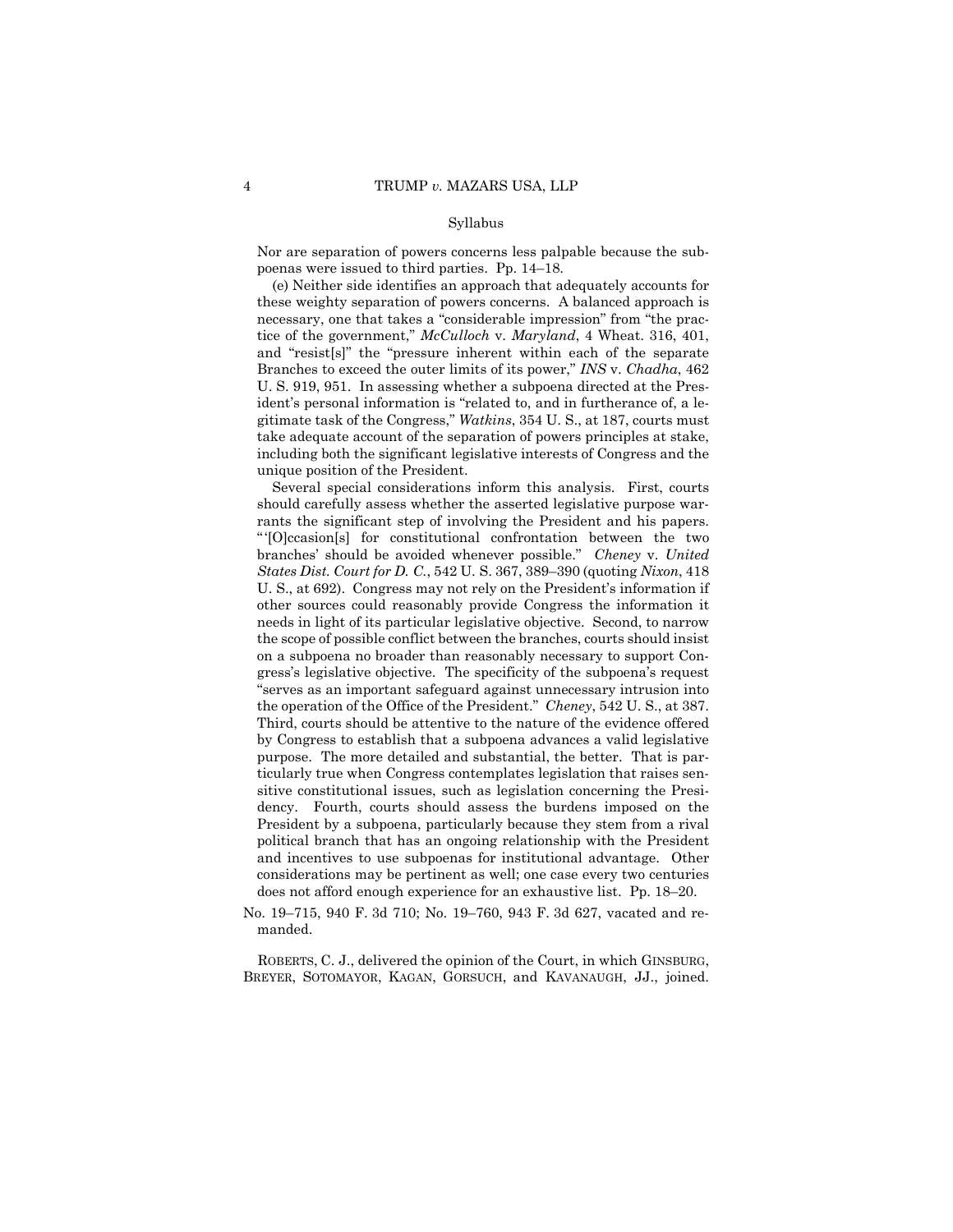THOMAS, J., and ALITO, J., filed dissenting opinions.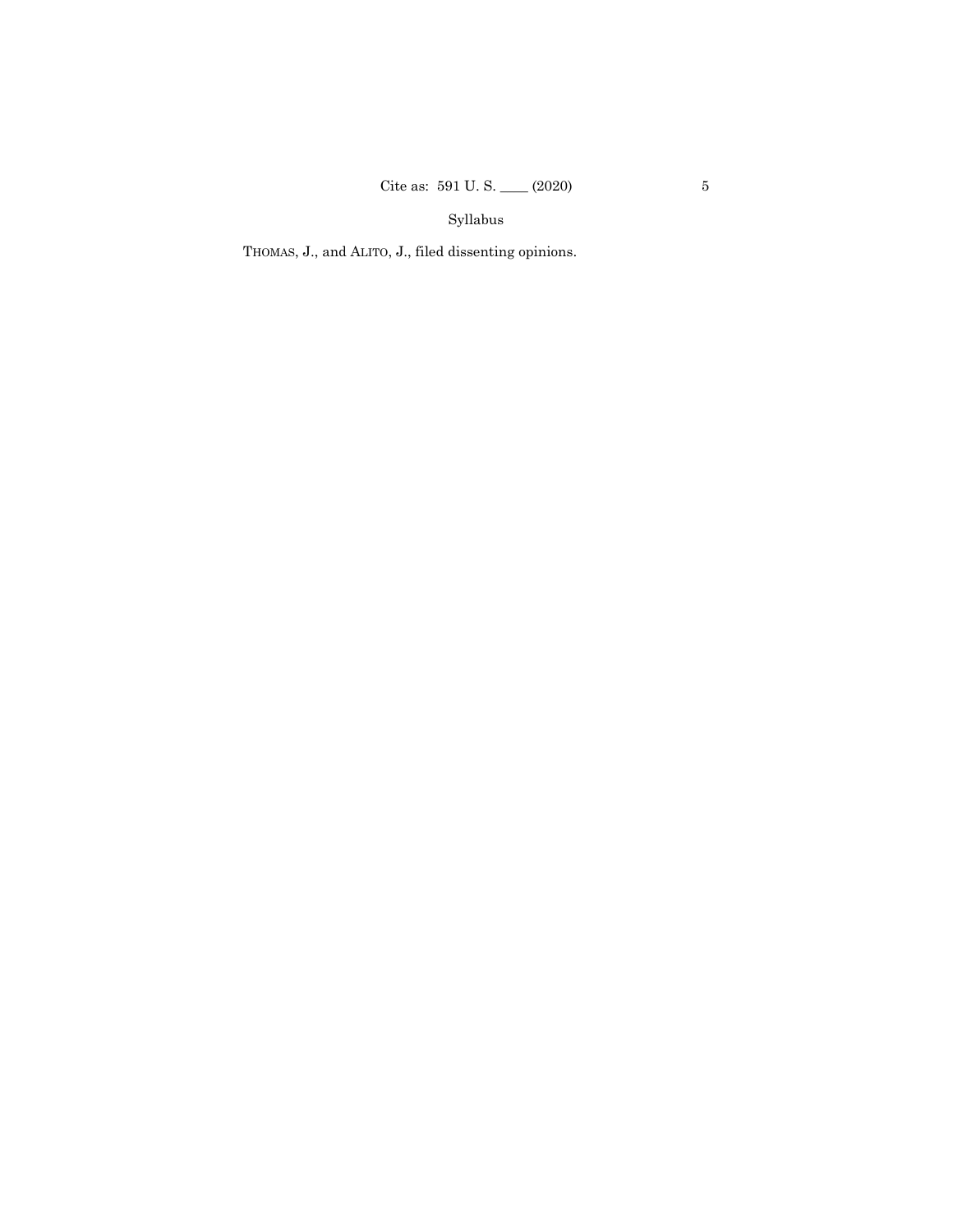NOTICE: This opinion is subject to formal revision before publication in the preliminary print of the United States Reports. Readers are requested to notify the Reporter of Decisions, Supreme Court of the United States, Wash-ington, D. C. 20543, of any typographical or other formal errors, in order that corrections may be made before the preliminary print goes to press.

### $\frac{1}{2}$  ,  $\frac{1}{2}$  ,  $\frac{1}{2}$  ,  $\frac{1}{2}$  ,  $\frac{1}{2}$  ,  $\frac{1}{2}$  ,  $\frac{1}{2}$ **SUPREME COURT OF THE UNITED STATES**

### $\frac{1}{2}$  ,  $\frac{1}{2}$  ,  $\frac{1}{2}$  ,  $\frac{1}{2}$  ,  $\frac{1}{2}$  ,  $\frac{1}{2}$ Nos. 19–715 and 19–760

# DONALD J. TRUMP, ET AL., PETITIONERS 19–715 *v.*

## MAZARS USA, LLP, ET AL.

### ON WRIT OF CERTIORARI TO THE UNITED STATES COURT OF APPEALS FOR THE DISTRICT OF COLUMBIA CIRCUIT

## DONALD J. TRUMP, ET AL., PETITIONERS 19–760 *v.*

## DEUTSCHE BANK AG, ET AL.

### ON WRIT OF CERTIORARI TO THE UNITED STATES COURT OF APPEALS FOR THE SECOND CIRCUIT

### [July 9, 2020]

 CHIEF JUSTICE ROBERTS delivered the opinion of the Court.

Over the course of five days in April 2019, three committees of the U. S. House of Representatives issued four subpoenas seeking information about the finances of President Donald J. Trump, his children, and affiliated businesses. We have held that the House has authority under the Constitution to issue subpoenas to assist it in carrying out its legislative responsibilities. The House asserts that the financial information sought here—encompassing a decade's worth of transactions by the President and his family—will help guide legislative reform in areas ranging from money laundering and terrorism to foreign involvement in U. S.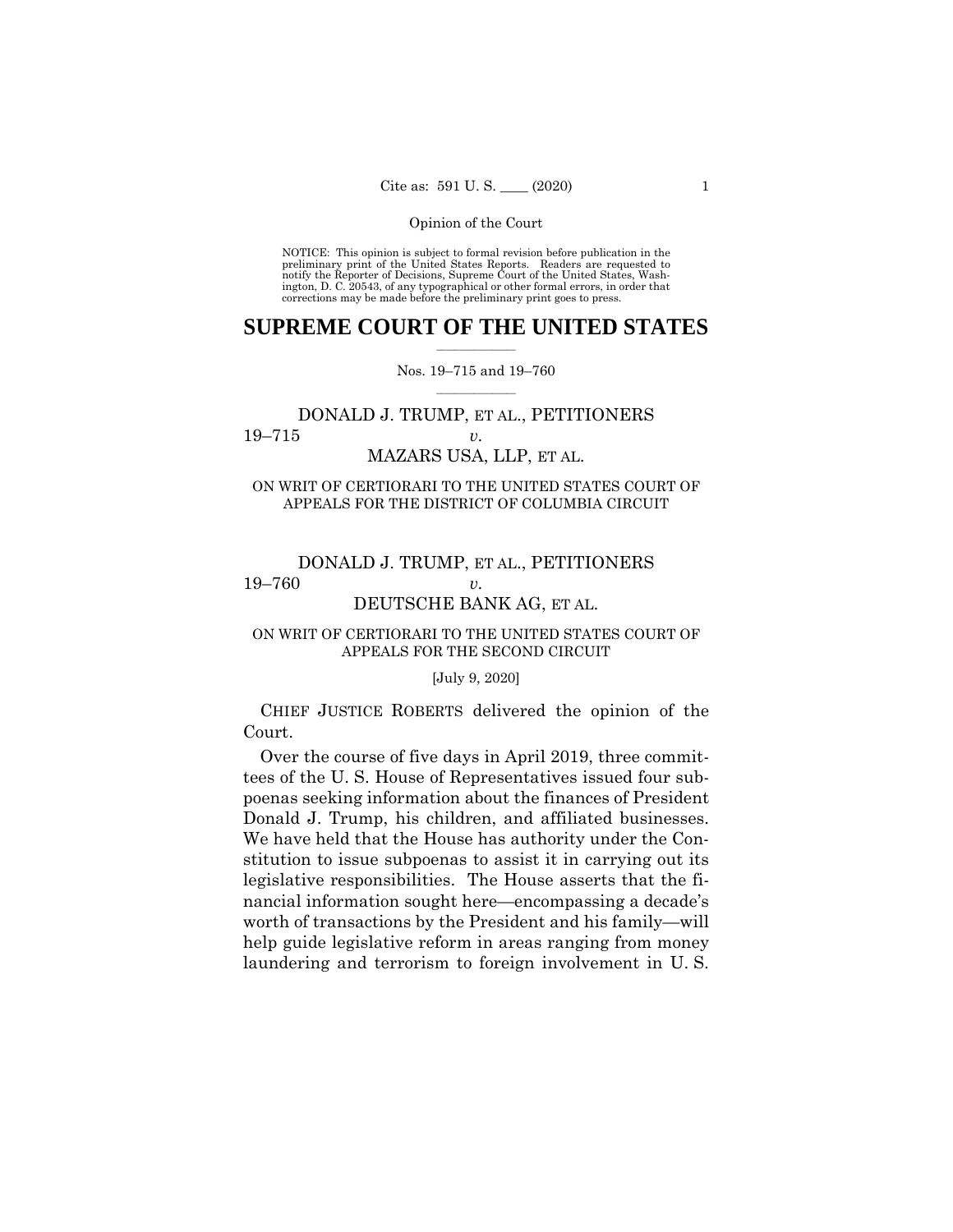elections. The President contends that the House lacked a valid legislative aim and instead sought these records to harass him, expose personal matters, and conduct law enforcement activities beyond its authority. The question presented is whether the subpoenas exceed the authority of the House under the Constitution.

We have never addressed a congressional subpoena for the President's information. Two hundred years ago, it was established that Presidents may be subpoenaed during a federal criminal proceeding, *United States* v. *Burr*, 25 F. Cas. 30 (No. 14,692d) (CC Va. 1807) (Marshall, Cir. J.), and earlier today we extended that ruling to state criminal proceedings, *Trump* v. *Vance*, *ante*, p. \_\_\_. Nearly fifty years ago, we held that a federal prosecutor could obtain information from a President despite assertions of executive privilege, *United States* v. *Nixon*, 418 U. S. 683 (1974), and more recently we ruled that a private litigant could subject a President to a damages suit and appropriate discovery obligations in federal court, *Clinton* v. *Jones*, 520 U. S. 681 (1997).

This case is different. Here the President's information is sought not by prosecutors or private parties in connection with a particular judicial proceeding, but by committees of Congress that have set forth broad legislative objectives. Congress and the President—the two political branches established by the Constitution—have an ongoing relationship that the Framers intended to feature both rivalry and reciprocity. See The Federalist No. 51, p. 349 (J. Cooke ed. 1961) (J. Madison); *Youngstown Sheet & Tube Co.* v. *Sawyer*, 343 U. S. 579, 635 (1952) (Jackson, J., concurring). That distinctive aspect necessarily informs our analysis of the question before us.

> I A

Each of the three committees sought overlapping sets of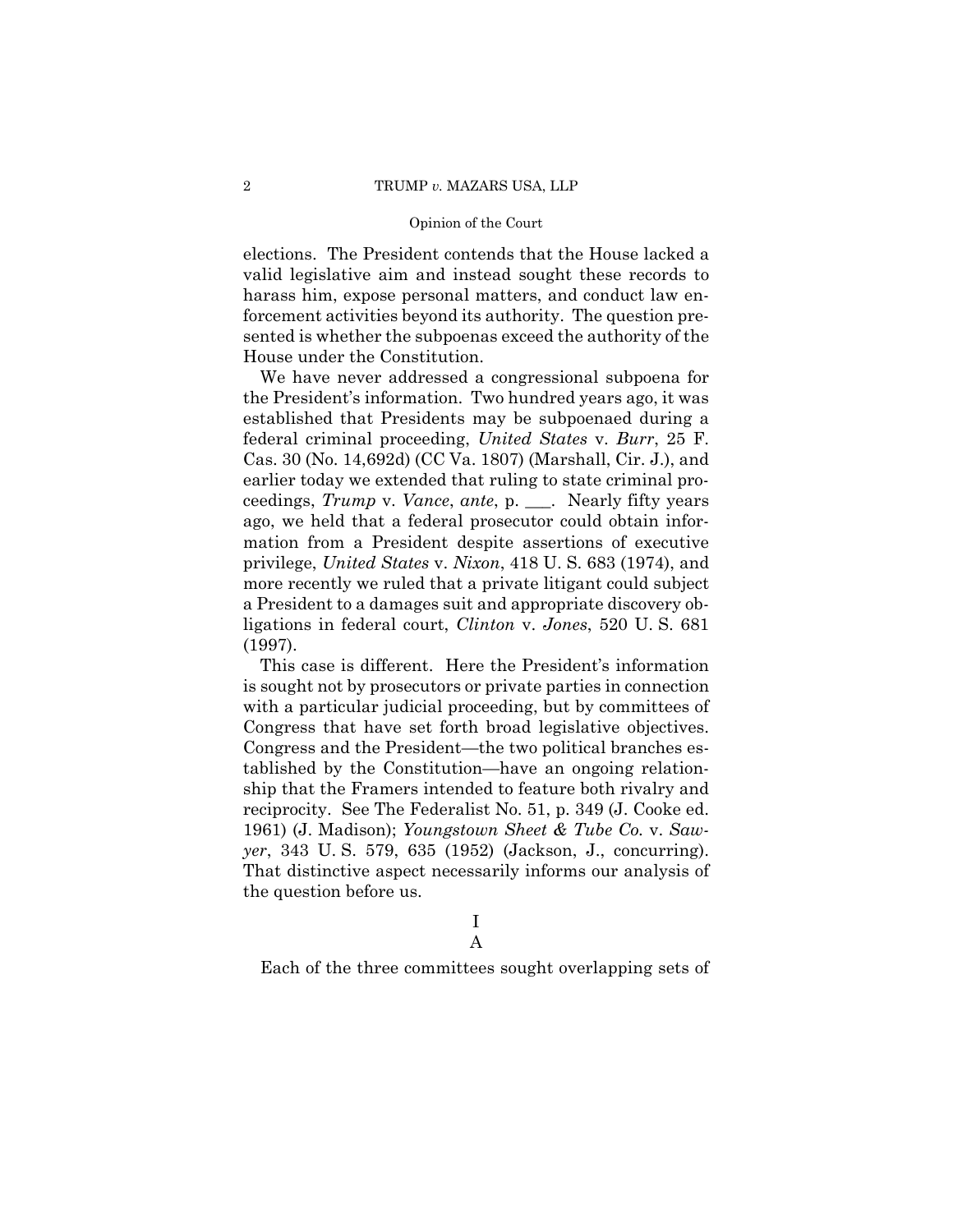financial documents, but each supplied different justifications for the requests.

The House Committee on Financial Services issued two subpoenas, both on April 11, 2019. App. 128, 154, 226. The first, issued to Deutsche Bank, seeks the financial information of the President, his children, their immediate family members, and several affiliated business entities. Specifically, the subpoena seeks any document related to account activity, due diligence, foreign transactions, business statements, debt schedules, statements of net worth, tax returns, and suspicious activity identified by Deutsche Bank. The second, issued to Capital One, demands similar financial information with respect to more than a dozen business entities associated with the President. The Deutsche Bank subpoena requests materials from "2010 through the present," and the Capital One subpoena covers "2016 through the present," but both subpoenas impose no time limitations for certain documents, such as those connected to account openings and due diligence. *Id.,* at 128, 155.

 money laundering and the financing of terrorism. According to the House, the Financial Services Committee issued these subpoenas pursuant to House Resolution 206, which called for "efforts to close loopholes that allow corruption, terrorism, and money laundering to infiltrate our country's financial system." H. Res. 206, 116th Cong., 1st Sess., 5 (Mar. 13, 2019). Such loopholes, the resolution explained, had allowed "illicit money, including from Russian oligarchs," to flow into the United States through "anonymous shell companies" using investments such as "luxury high-end real estate." *Id.*, at 3. The House also invokes the oversight plan of the Financial Services Committee, which stated that the Committee intends to review banking regulation and "examine the implementation, effectiveness, and enforcement" of laws designed to prevent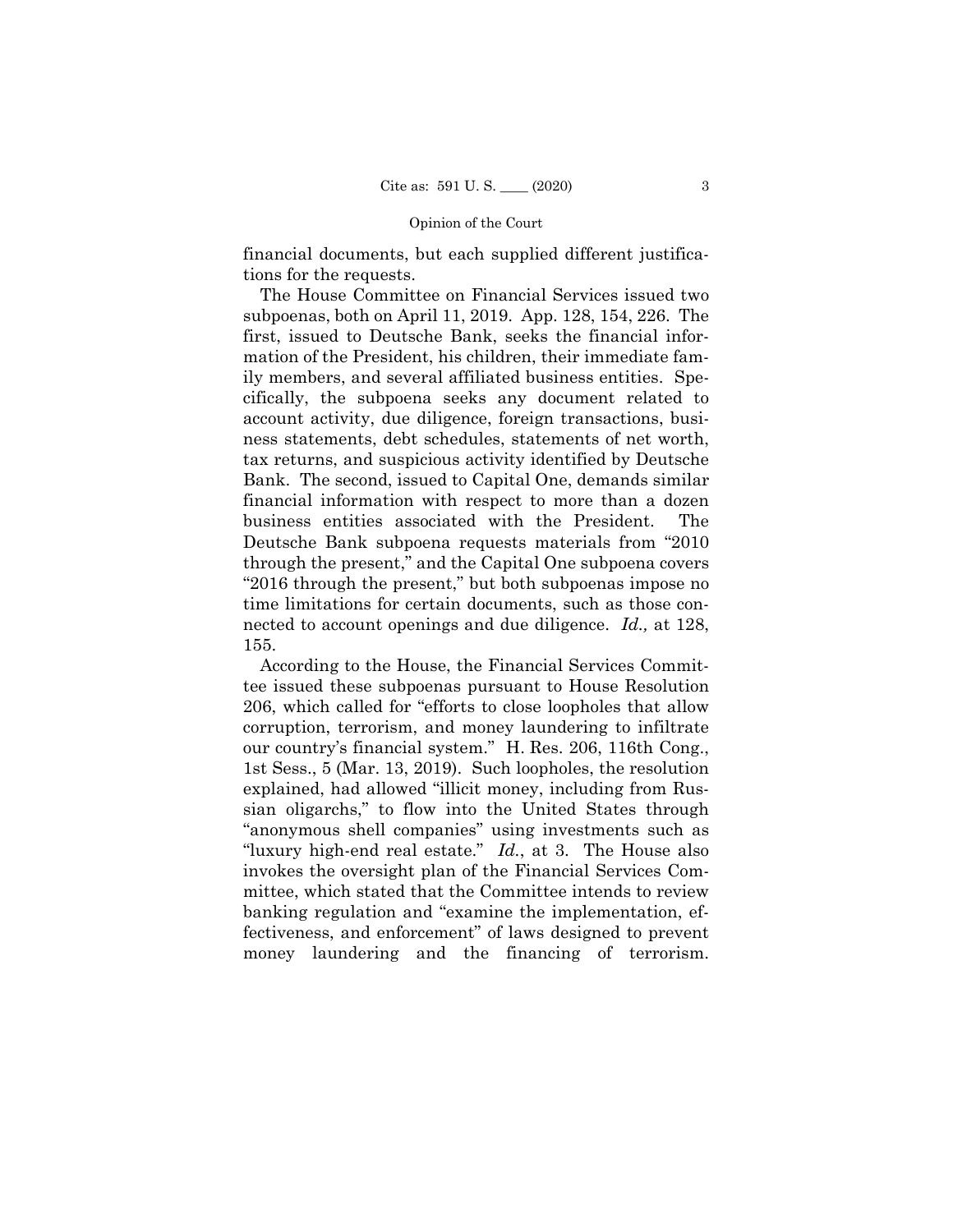H. R. Rep. No. 116–40, p. 84 (2019). The plan further provided that the Committee would "consider proposals to prevent the abuse of the financial system" and "address any vulnerabilities identified" in the real estate market. *Id.*, at 85.

On the same day as the Financial Services Committee, the Permanent Select Committee on Intelligence issued an identical subpoena to Deutsche Bank—albeit for different reasons. According to the House, the Intelligence Committee subpoenaed Deutsche Bank as part of an investigation into foreign efforts to undermine the U. S. political process. Committee Chairman Adam Schiff had described that investigation in a previous statement, explaining that the Committee was examining alleged attempts by Russia to influence the 2016 election; potential links between Russia and the President's campaign; and whether the President and his associates had been compromised by foreign actors or interests. Press Release, House Permanent Select Committee on Intelligence, Chairman Schiff Statement on House Intelligence Committee Investigation (Feb. 6, 2019). Chairman Schiff added that the Committee planned "to develop legislation and policy reforms to ensure the U. S. government is better positioned to counter future efforts to undermine our political process and national security." *Ibid.* 

 personal accounting firm, Mazars USA, LLP. The subpoena Four days after the Financial Services and Intelligence Committees, the House Committee on Oversight and Reform issued another subpoena, this time to the President's demanded information related to the President and several affiliated business entities from 2011 through 2018, including statements of financial condition, independent auditors' reports, financial reports, underlying source documents, and communications between Mazars and the President or his businesses. The subpoena also requested all engagement agreements and contracts "[w]ithout regard to time." App. to Pet. for Cert. in 19–715, p. 230.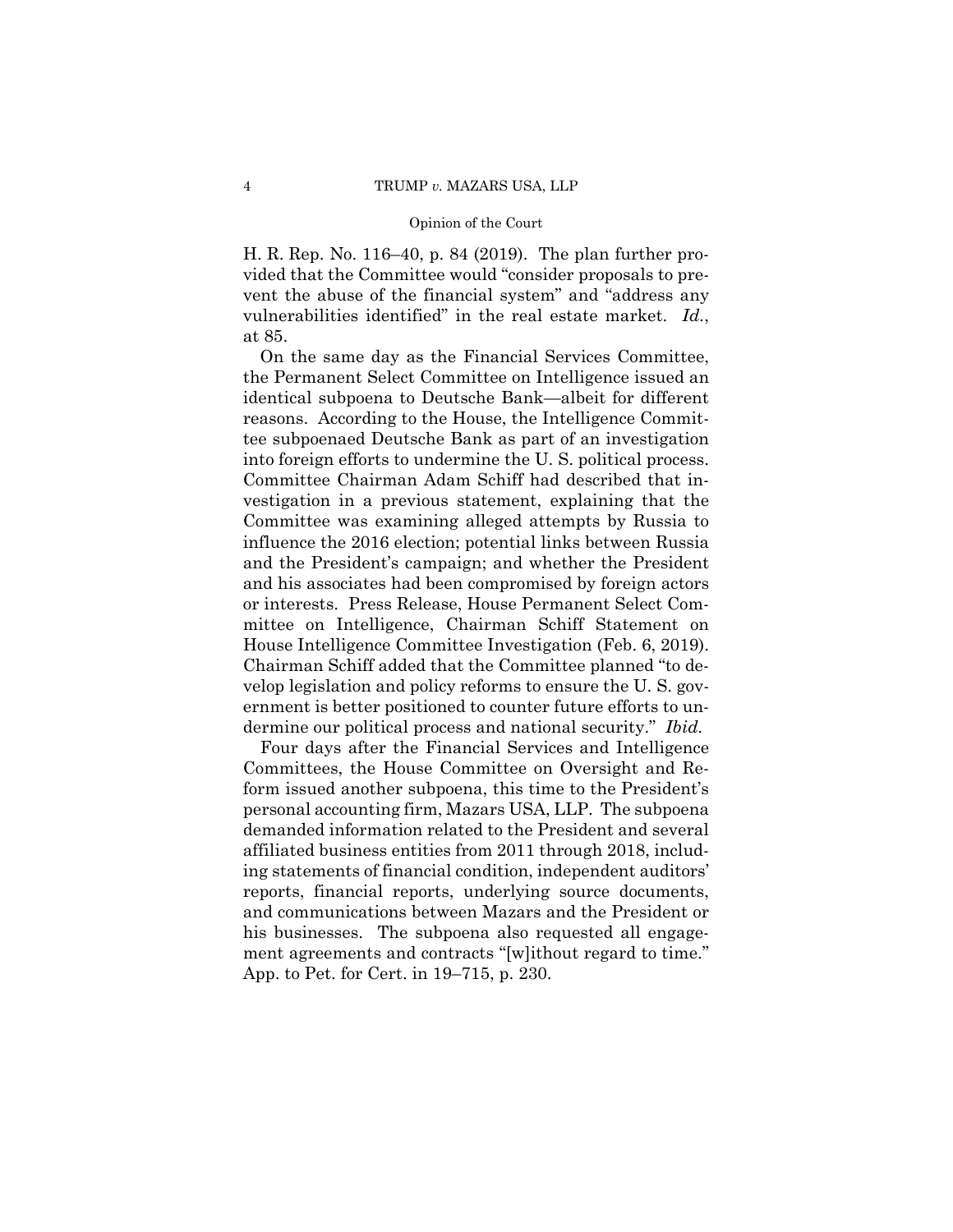Chairman Elijah Cummings explained the basis for the subpoena in a memorandum to the Oversight Committee. According to the chairman, recent testimony by the President's former personal attorney Michael Cohen, along with several documents prepared by Mazars and supplied by Cohen, raised questions about whether the President had accurately represented his financial affairs. Chairman Cummings asserted that the Committee had "full authority to investigate" whether the President: (1) "may have engaged in illegal conduct before and during his tenure in office," (2) "has undisclosed conflicts of interest that may impair his ability to make impartial policy decisions," (3) "is complying with the Emoluments Clauses of the Constitution," and (4) "has accurately reported his finances to the Office of Government Ethics and other federal entities." App. in No. 19–5142 (CADC), p. 107. "The Committee's interest in these matters," Chairman Cummings concluded, "informs its review of multiple laws and legislative proposals under our jurisdiction." *Ibid.* 

## B

Petitioners—the President in his personal capacity, along with his children and affiliated businesses—filed two suits challenging the subpoenas. They contested the subpoena issued by the Oversight Committee in the District Court for the District of Columbia (*Mazars*, No. 19–715), and the subpoenas issued by the Financial Services and Intelligence Committees in the Southern District of New York (*Deutsche Bank*, No. 19–760). In both cases, petitioners contended that the subpoenas lacked a legitimate legislative purpose and violated the separation of powers. The President did not, however, resist the subpoenas by arguing that any of the requested records were protected by executive privilege. For relief, petitioners asked for declaratory judgments and injunctions preventing Mazars and the banks from complying with the subpoenas. Although named as defendants,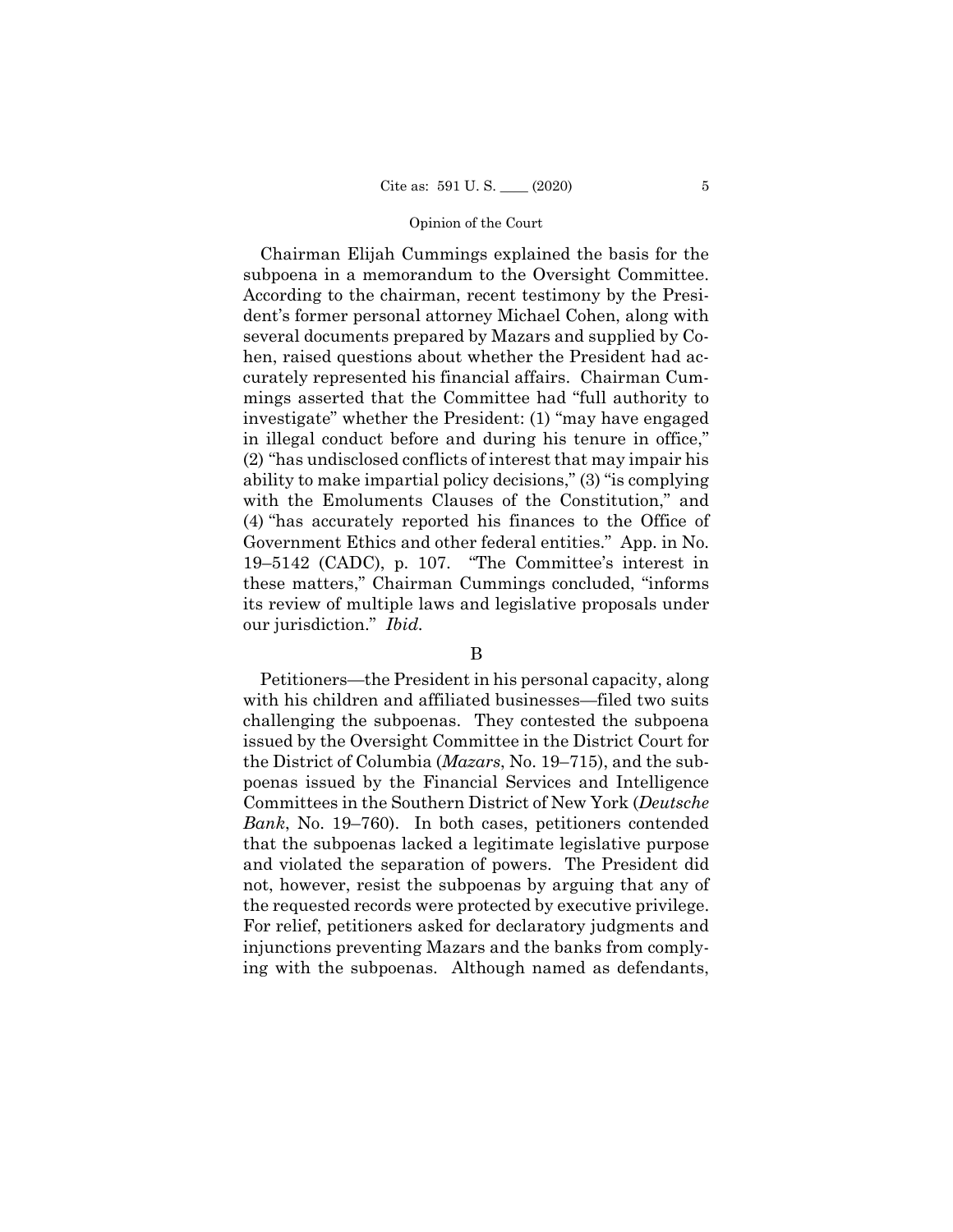Mazars and the banks took no positions on the legal issues in these cases, and the House committees intervened to defend the subpoenas.

Petitioners' challenges failed. In *Mazars*, the District Court granted judgment for the House, 380 F. Supp. 3d 76 (DC 2019), and the D. C. Circuit affirmed, 940 F. 3d 710 (2019). In upholding the subpoena issued by the Oversight Committee to Mazars, the Court of Appeals found that the subpoena served a "valid legislative purpose" because the requested information was relevant to reforming financial disclosure requirements for Presidents and presidential candidates. *Id.*, at 726–742 (internal quotation marks omitted). Judge Rao dissented. As she saw it, the "gravamen" of the subpoena was investigating alleged illegal conduct by the President, and the House must pursue such wrongdoing through its impeachment powers, not its legislative powers. *Id.*, at 773–774. Otherwise, the House could become a "roving inquisition over a co-equal branch of government." *Id.*, at 748. The D. C. Circuit denied rehearing en banc over several more dissents. 941 F. 3d 1180, 1180–1182 (2019).

In *Deutsche Bank*, the District Court denied a preliminary injunction, 2019 WL 2204898 (SDNY, May 22, 2019), and the Second Circuit affirmed "in substantial part," 943 F. 3d 627, 676 (2019). While acknowledging that the subpoenas are "surely broad in scope," the Court of Appeals held that the Intelligence Committee properly issued its subpoena to Deutsche Bank as part of an investigation into alleged foreign influence over petitioners and Russian interference with the U. S. political process. *Id.*, at 650, 658– 659. That investigation, the court concluded, could inform legislation to combat foreign meddling and strengthen national security. *Id.*, at 658–659, and n. 59.

As to the subpoenas issued by the Financial Services Committee to Deutsche Bank and Capital One, the Court of Appeals concluded that they were adequately related to potential legislation on money laundering, terrorist financing,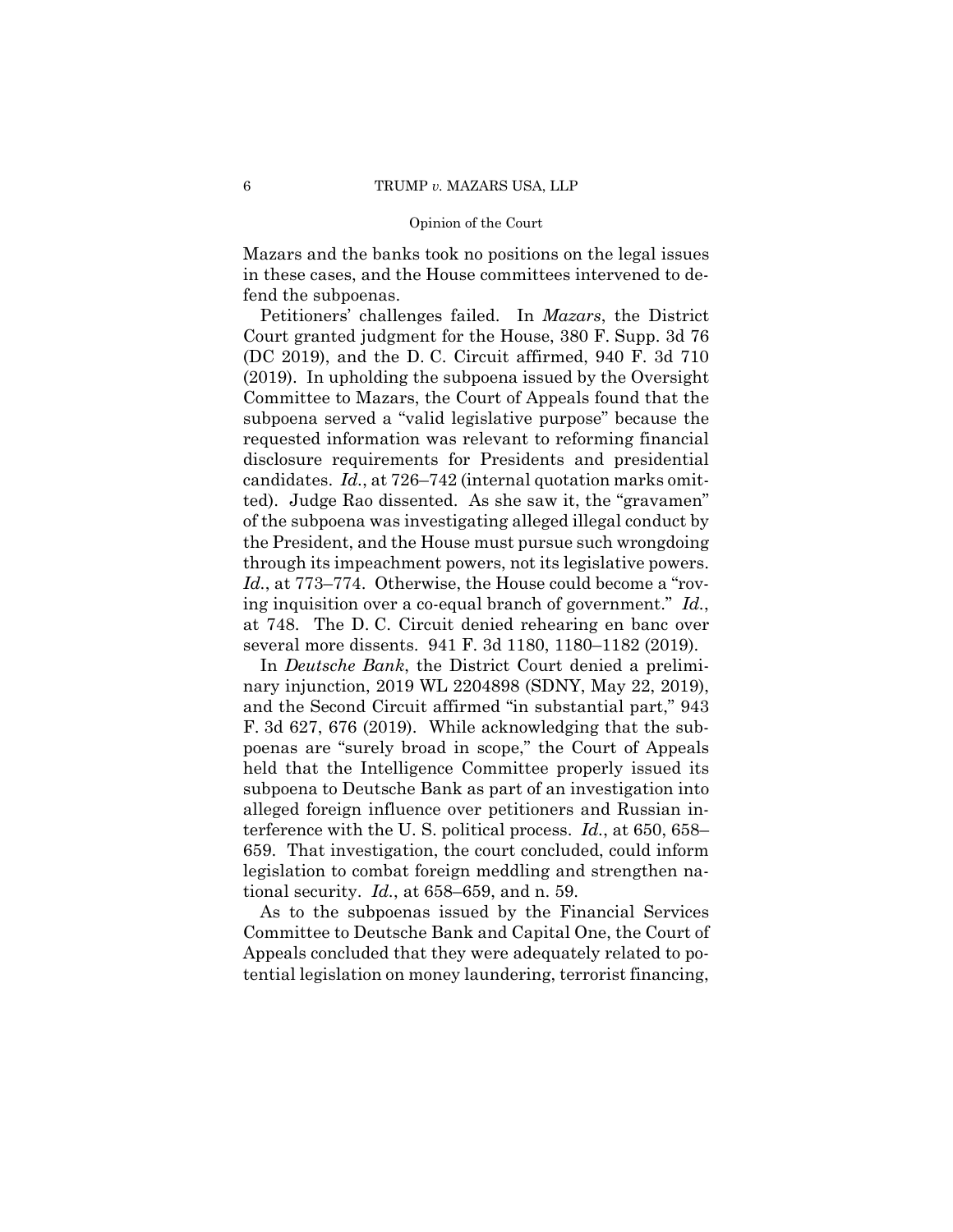and the global movement of illicit funds through the real estate market. *Id.*, at 656–659. Rejecting the contention that the subpoenas improperly targeted the President, the court explained in part that the President's financial dealings with Deutsche Bank made it "appropriate" for the House to use him as a "case study" to determine "whether new legislation is needed." *Id.*, at 662–663, n. 67.1

Judge Livingston dissented, seeing no "clear reason why a congressional investigation aimed generally at closing regulatory loopholes in the banking system need focus on over a decade of financial information regarding this President, his family, and his business affairs." *Id.*, at 687.

We granted certiorari in both cases and stayed the judgments below pending our decision. 589 U.S.  $\qquad$  (2019).

## II A

The question presented is whether the subpoenas exceed the authority of the House under the Constitution. Historically, disputes over congressional demands for presidential documents have not ended up in court. Instead, they have been hashed out in the "hurly-burly, the give-and-take of the political process between the legislative and the executive." Hearings on S. 2170 et al. before the Subcommittee on Intergovernmental Relations of the Senate Committee on Government Operations, 94th Cong., 1st Sess., 87 (1975) (A. Scalia, Assistant Attorney General, Office of Legal Counsel).

That practice began with George Washington and the

 personal details" (such as documents reflecting medical services received <sup>1</sup>The Court of Appeals directed a "limited" remand for the District Court to consider whether it was necessary to disclose certain "sensitive by employees of the Trump business entities) and a "few" documents that might not relate to the committees' legislative purposes. 943 F. 3d 627, 667–668, 675 (2019). The Court of Appeals ordered that all other documents be "promptly transmitted" to the committees. *Id.*, at 669.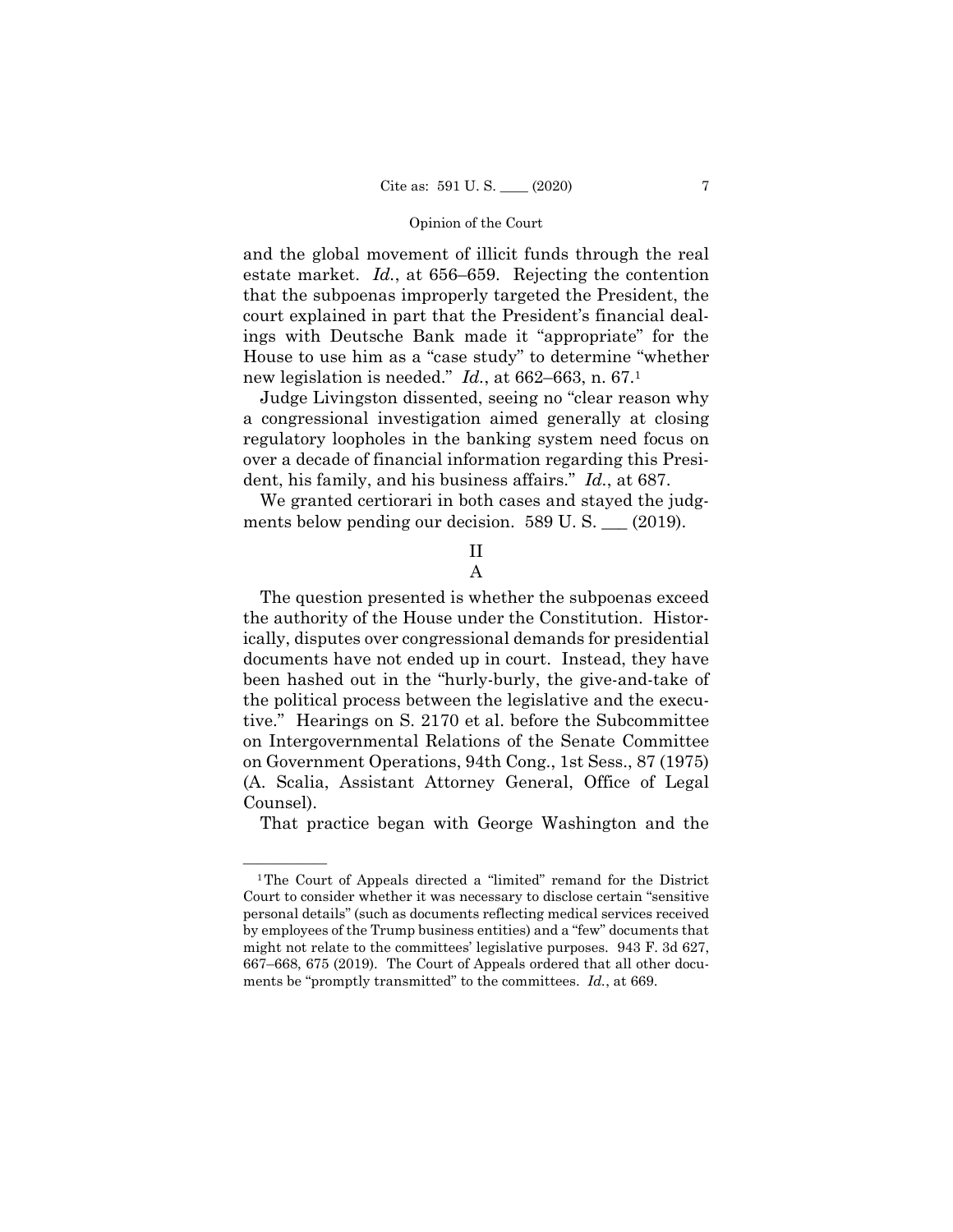early Congress. In 1792, a House committee requested Executive Branch documents pertaining to General St. Clair's campaign against the Indians in the Northwest Territory, which had concluded in an utter rout of federal forces when they were caught by surprise near the present-day border between Ohio and Indiana. See T. Taylor, Grand Inquest: The Story of Congressional Investigations 19–23 (1955). Since this was the first such request from Congress, President Washington called a Cabinet meeting, wishing to take care that his response "be rightly conducted" because it could "become a precedent." 1 Writings of Thomas Jefferson 189 (P. Ford ed. 1892).

The meeting, attended by the likes of Alexander Hamilton, Thomas Jefferson, Edmund Randolph, and Henry Knox, ended with the Cabinet of "one mind": The House had authority to "institute inquiries" and "call for papers" but the President could "exercise a discretion" over disclosures, "communicat[ing] such papers as the public good would permit" and "refus[ing]" the rest. *Id.*, at 189–190. President Washington then dispatched Jefferson to speak to individual congressmen and "bring them by persuasion into the right channel." *Id.*, at 190. The discussions were apparently fruitful, as the House later narrowed its request and the documents were supplied without recourse to the courts. See 3 Annals of Cong. 536 (1792); Taylor, *supra*, at 24.

Jefferson, once he became President, followed Washington's precedent. In early 1807, after Jefferson had disclosed that "sundry persons" were conspiring to invade Spanish territory in North America with a private army, 16 Annals of Cong. 686–687, the House requested that the President produce any information in his possession touching on the conspiracy (except for information that would harm the public interest), *id.*, at 336, 345, 359. Jefferson chose not to divulge the entire "voluminous" correspondence on the sub-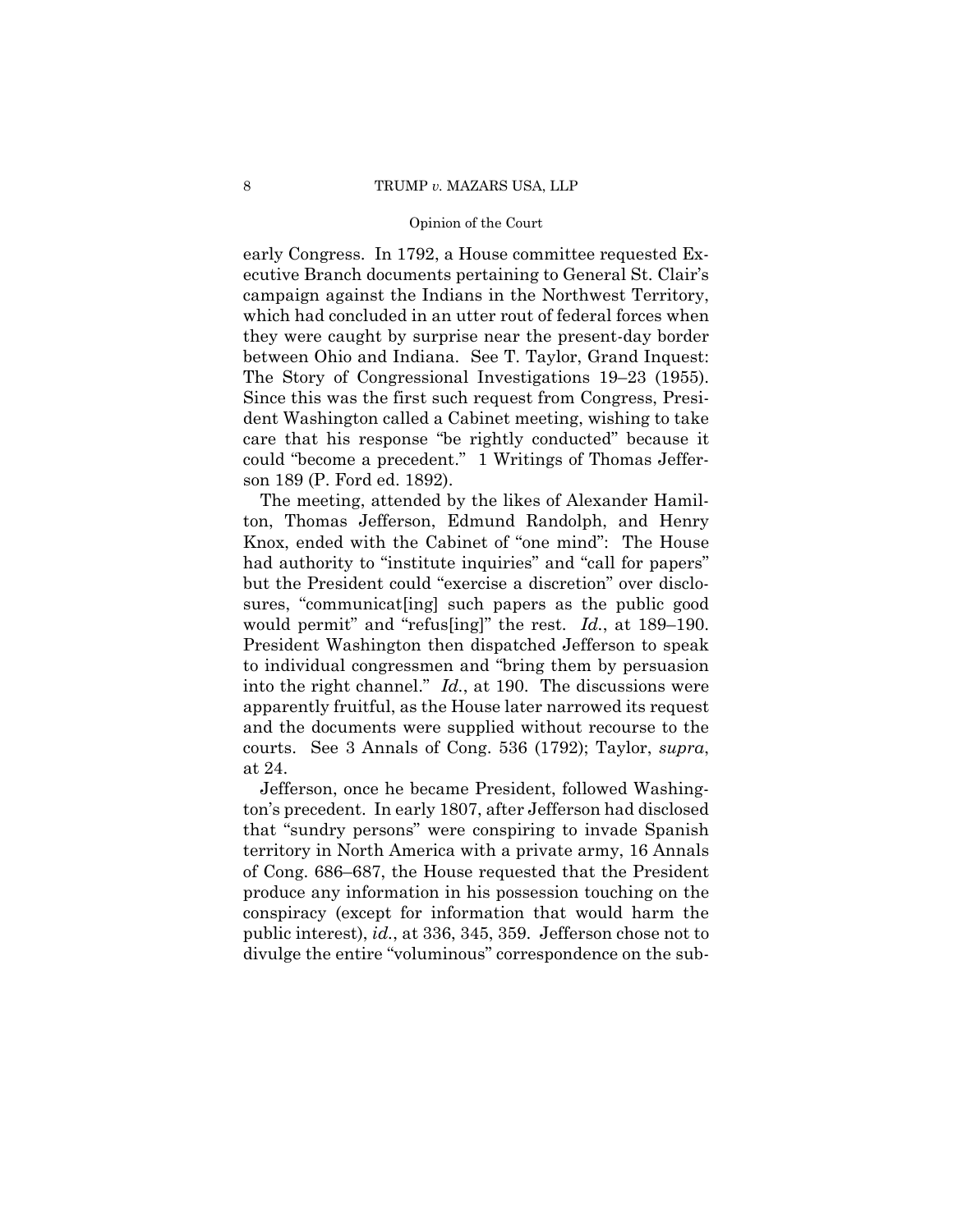ject, explaining that much of it was "private" or mere "rumors" and "neither safety nor justice" permitted him to "expos[e] names" apart from identifying the conspiracy's "principal actor": Aaron Burr. *Id.*, at 39–40. Instead of the entire correspondence, Jefferson sent Congress particular documents and a special message summarizing the conspiracy. *Id.*, at 39–43; see generally *Vance*, *ante*, at 3–4. Neither Congress nor the President asked the Judiciary to intervene.2

Ever since, congressional demands for the President's information have been resolved by the political branches without involving this Court. The Reagan and Clinton presidencies provide two modern examples:

During the Reagan administration, a House subcommittee subpoenaed all documents related to the Department of the Interior's decision whether to designate Canada a reciprocal country for purposes of the Mineral Lands Leasing Act. President Reagan directed that certain documents be withheld because they implicated his confidential relationship with subordinates. While withholding those documents, the administration made "repeated efforts" at accommodation through limited disclosures and testimony over a period of several months. 6 Op. of Office of Legal Counsel 751, 780 (1982). Unsatisfied, the subcommittee and its parent committee eventually voted to hold the Secretary of the Interior in contempt, and an innovative compromise soon followed: All documents were made available, but only for one day with no photocopying, minimal notetaking, and no participation by non-Members of Congress. *Id.*, at 780–781; see H. R. Rep. No. 97–898, pp. 3–8 (1982).

<sup>&</sup>lt;sup>2</sup>By contrast, later that summer, the Judiciary *was* called on to resolve whether President Jefferson could be issued a subpoena *duces tecum*  arising from Burr's criminal trial. See *United States* v. *Burr*, 25 F. Cas. 30 (No. 14,692d) (CC Va. 1807); see also *Trump* v. *Vance*, *ante*, at 5–7.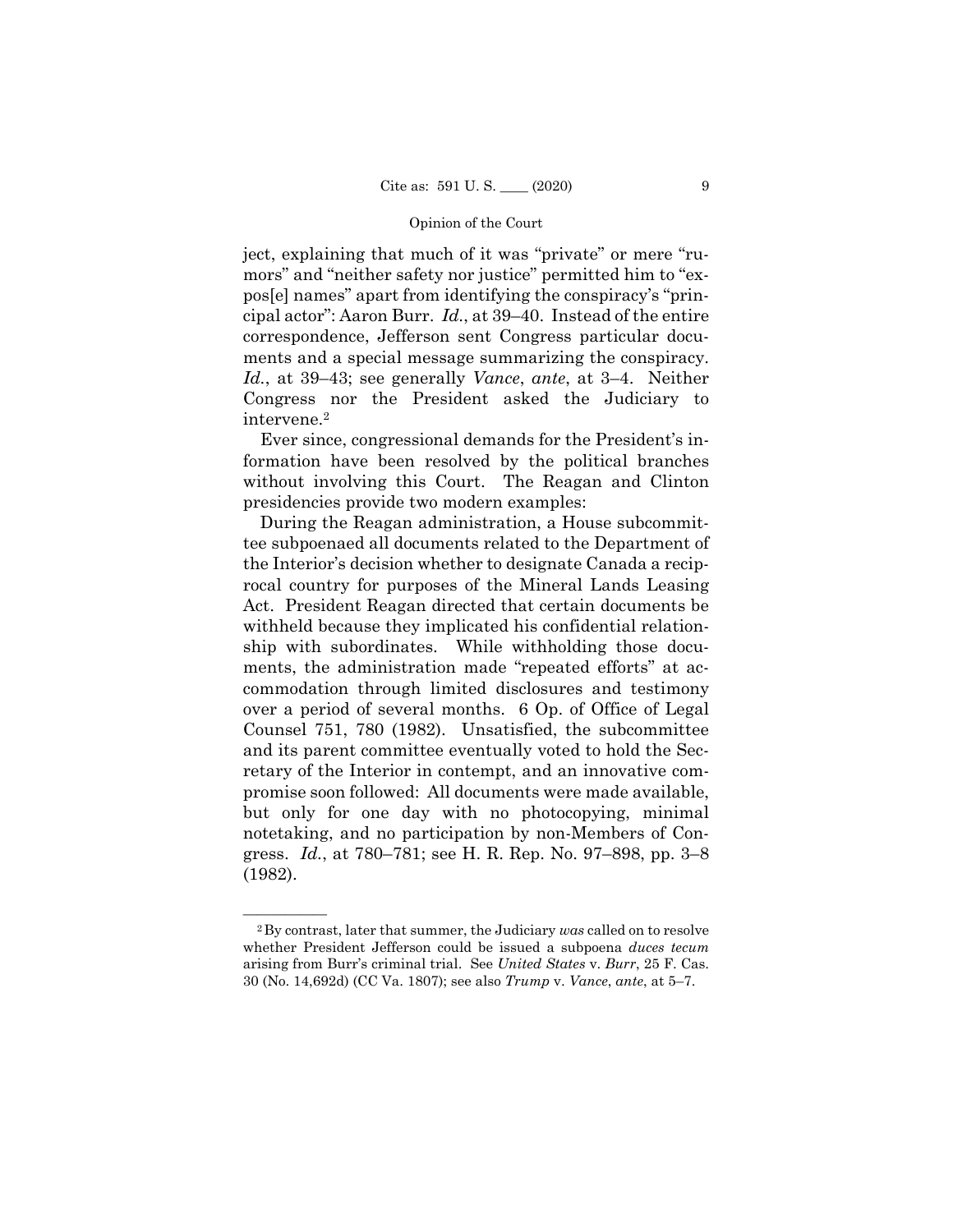In 1995, a Senate committee subpoenaed notes taken by a White House attorney at a meeting with President Clinton's personal lawyers concerning the Whitewater controversy. The President resisted the subpoena on the ground that the notes were protected by attorney-client privilege, leading to "long and protracted" negotiations and a Senate threat to seek judicial enforcement of the subpoena. S. Rep. No. 104–204, pp. 16–17 (1996). Eventually the parties reached an agreement, whereby President Clinton avoided the threatened suit, agreed to turn over the notes, and obtained the Senate's concession that he had not waived any privileges. *Ibid.*; see L. Fisher, Congressional Research Service, Congressional Investigations: Subpoenas and Contempt Power 16–18 (2003).

Congress and the President maintained this tradition of negotiation and compromise—without the involvement of this Court—until the present dispute. Indeed, from President Washington until now, we have never considered a dispute over a congressional subpoena for the President's records. And, according to the parties, the appellate courts have addressed such a subpoena only once, when a Senate committee subpoenaed President Nixon during the Watergate scandal. See *infra*, at 13 (discussing *Senate Select Committee on Presidential Campaign Activities* v. *Nixon*, 498 F. 2d 725 (CADC 1974) (en banc)). In that case, the court refused to enforce the subpoena, and the Senate did not seek review by this Court.

This dispute therefore represents a significant departure from historical practice. Although the parties agree that this particular controversy is justiciable, we recognize that it is the first of its kind to reach this Court; that disputes of this sort can raise important issues concerning relations between the branches; that related disputes involving congressional efforts to seek official Executive Branch information recur on a regular basis, including in the context of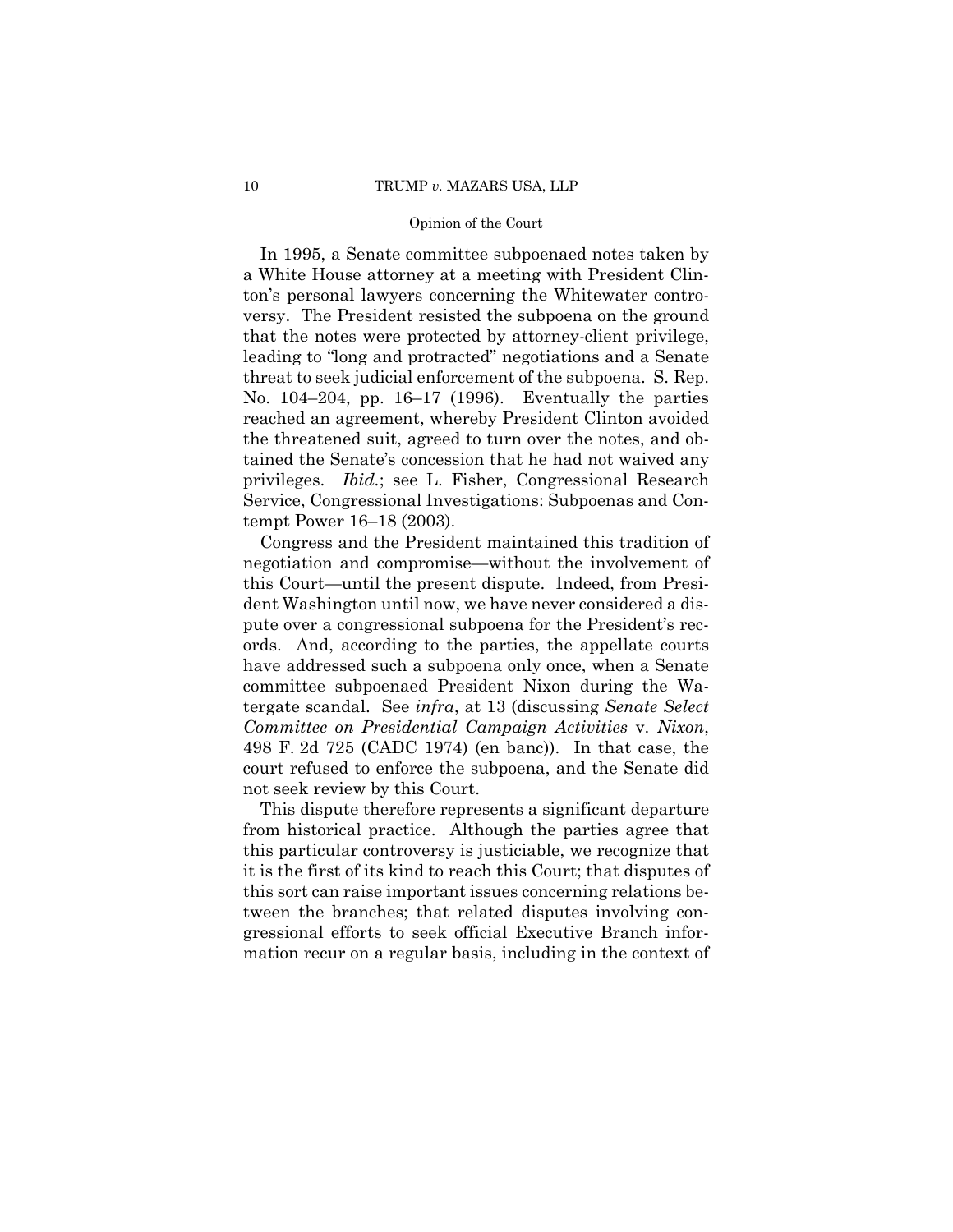deeply partisan controversy; and that Congress and the Executive have nonetheless managed for over two centuries to resolve such disputes among themselves without the benefit of guidance from us. Such longstanding practice " 'is a consideration of great weight'" in cases concerning "the allocation of power between [the] two elected branches of Government," and it imposes on us a duty of care to ensure that we not needlessly disturb "the compromises and working arrangements that [those] branches . . . themselves have reached." *NLRB* v. *Noel Canning*, 573 U. S. 513, 524–526 (2014) (quoting *The Pocket Veto Case*, 279 U. S. 655, 689 (1929)). With that in mind, we turn to the question presented.

B

Congress has no enumerated constitutional power to conduct investigations or issue subpoenas, but we have held that each House has power "to secure needed information" in order to legislate. *McGrain* v. *Daugherty*, 273 U. S. 135, 161 (1927). This "power of inquiry—with process to enforce it—is an essential and appropriate auxiliary to the legislative function." *Id.*, at 174. Without information, Congress would be shooting in the dark, unable to legislate "wisely or effectively." *Id.*, at 175. The congressional power to obtain information is "broad" and "indispensable." *Watkins* v. *United States*, 354 U. S. 178, 187, 215 (1957). It encompasses inquiries into the administration of existing laws, studies of proposed laws, and "surveys of defects in our social, economic or political system for the purpose of enabling the Congress to remedy them." *Id.*, at 187.

Because this power is "justified solely as an adjunct to the legislative process," it is subject to several limitations. *Id.*, at 197. Most importantly, a congressional subpoena is valid only if it is "related to, and in furtherance of, a legitimate task of the Congress." *Id.*, at 187. The subpoena must serve a "valid legislative purpose," *Quinn* v. *United States*, 349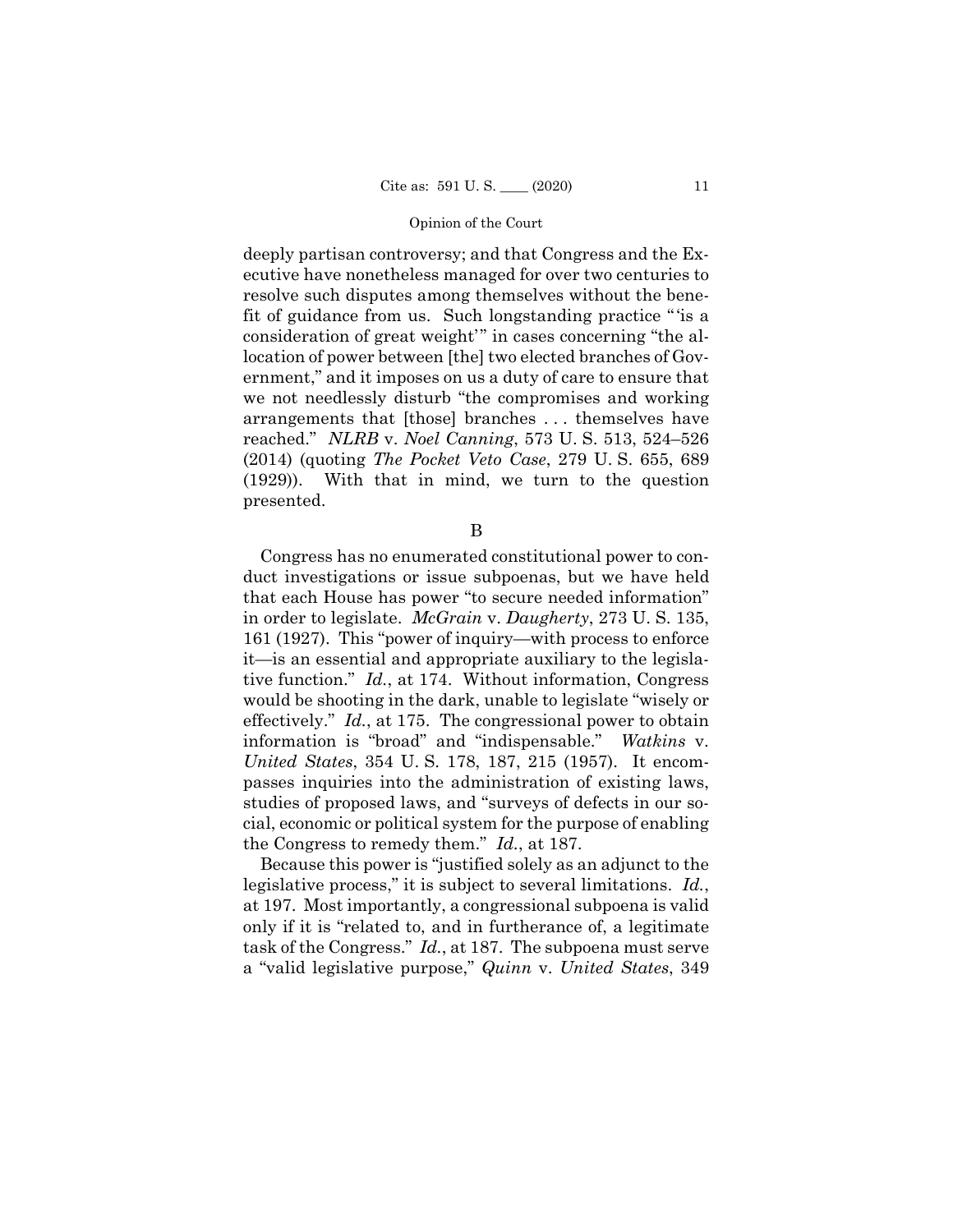U. S. 155, 161 (1955); it must "concern[] a subject on which legislation 'could be had,'" *Eastland* v. *United States Servicemen's Fund*, 421 U. S. 491, 506 (1975) (quoting *McGrain*, 273 U. S., at 177).

Furthermore, Congress may not issue a subpoena for the purpose of "law enforcement," because "those powers are assigned under our Constitution to the Executive and the Judiciary." *Quinn*, 349 U. S., at 161. Thus Congress may not use subpoenas to "try" someone "before [a] committee for any crime or wrongdoing." *McGrain*, 273 U. S., at 179. Congress has no "'general' power to inquire into private affairs and compel disclosures," *id.*, at 173–174, and "there is no congressional power to expose for the sake of exposure," *Watkins*, 354 U. S., at 200. "Investigations conducted solely for the personal aggrandizement of the investigators or to 'punish' those investigated are indefensible." *Id.*, at 187.

Finally, recipients of legislative subpoenas retain their constitutional rights throughout the course of an investigation. See *id.*, at 188, 198. And recipients have long been understood to retain common law and constitutional privileges with respect to certain materials, such as attorneyclient communications and governmental communications protected by executive privilege. See, *e.g.*, Congressional Research Service, *supra,* at 16–18 (attorney-client privilege); *Senate Select Committee*, 498 F. 2d, at 727, 730–731 (executive privilege).

 $\mathcal{C}$ 

The President contends, as does the Solicitor General appearing on behalf of the United States, that the usual rules for congressional subpoenas do not govern here because the President's papers are at issue. They argue for a more demanding standard based in large part on cases involving the Nixon tapes—recordings of conversations between President Nixon and close advisers discussing the break-in at the Democratic National Committee's headquarters at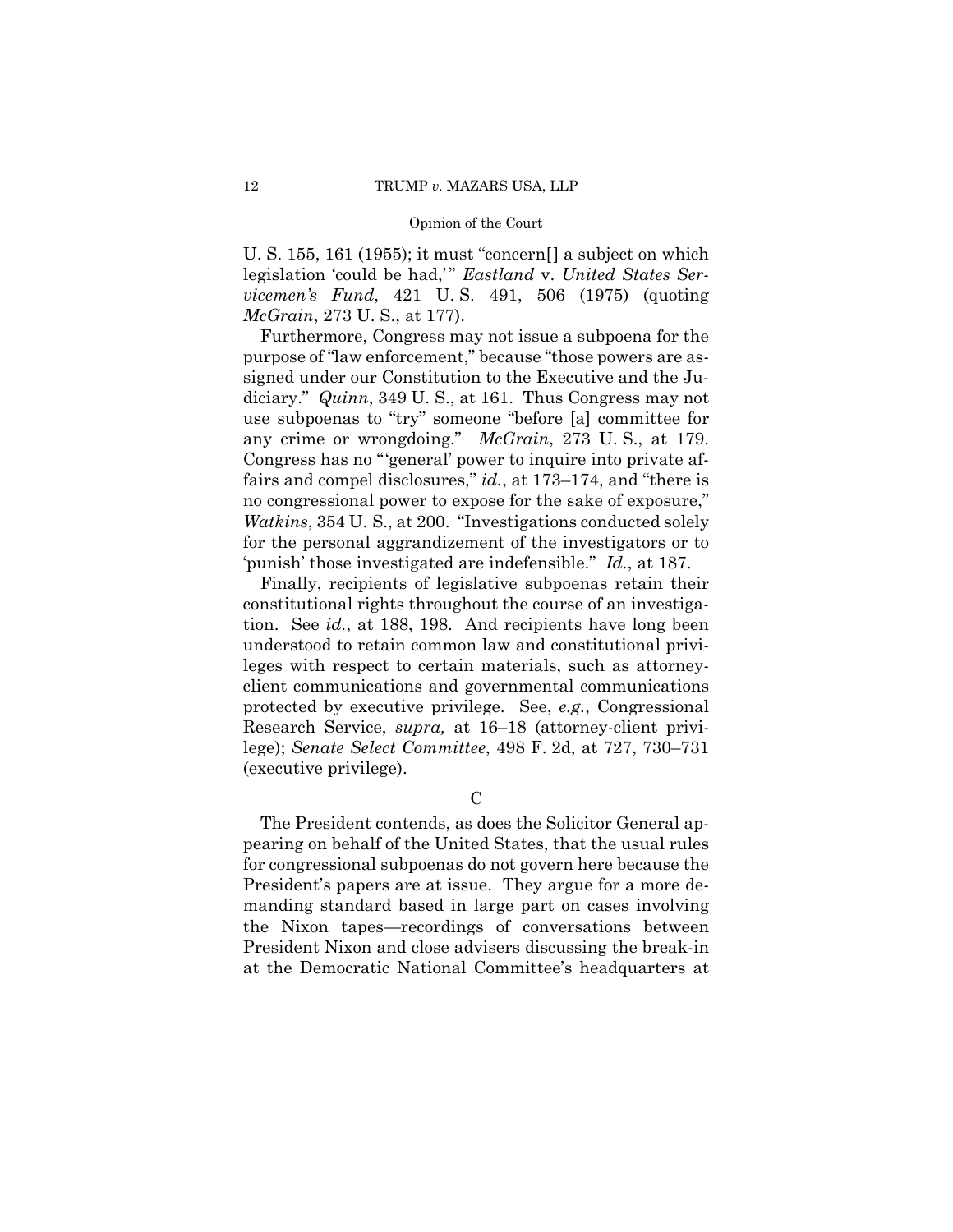the Watergate complex. The tapes were subpoenaed by a Senate committee and the Special Prosecutor investigating the break-in, prompting President Nixon to invoke executive privilege and leading to two cases addressing the showing necessary to require the President to comply with the subpoenas. See *Nixon*, 418 U. S. 683; *Senate Select Committee*, 498 F. 2d 725.

Those cases, the President and the Solicitor General now contend, establish the standard that should govern the House subpoenas here. Quoting *Nixon*, the President asserts that the House must establish a "demonstrated, specific need" for the financial information, just as the Watergate special prosecutor was required to do in order to obtain the tapes. 418 U. S., at 713. And drawing on *Senate Select Committee*—the D. C. Circuit case refusing to enforce the Senate subpoena for the tapes—the President and the Solicitor General argue that the House must show that the financial information is "demonstrably critical" to its legislative purpose. 498 F. 2d, at 731.

We disagree that these demanding standards apply here. Unlike the cases before us, *Nixon* and *Senate Select Committee* involved Oval Office communications over which the President asserted executive privilege. That privilege safeguards the public interest in candid, confidential deliberations within the Executive Branch; it is "fundamental to the operation of Government." *Nixon*, 418 U. S., at 708. As a result, information subject to executive privilege deserves "the greatest protection consistent with the fair administration of justice." *Id.*, at 715. We decline to transplant that protection root and branch to cases involving nonprivileged, private information, which by definition does not implicate sensitive Executive Branch deliberations.

 rying out its responsibilities. The President and the The standards proposed by the President and the Solicitor General—if applied outside the context of privileged information—would risk seriously impeding Congress in car-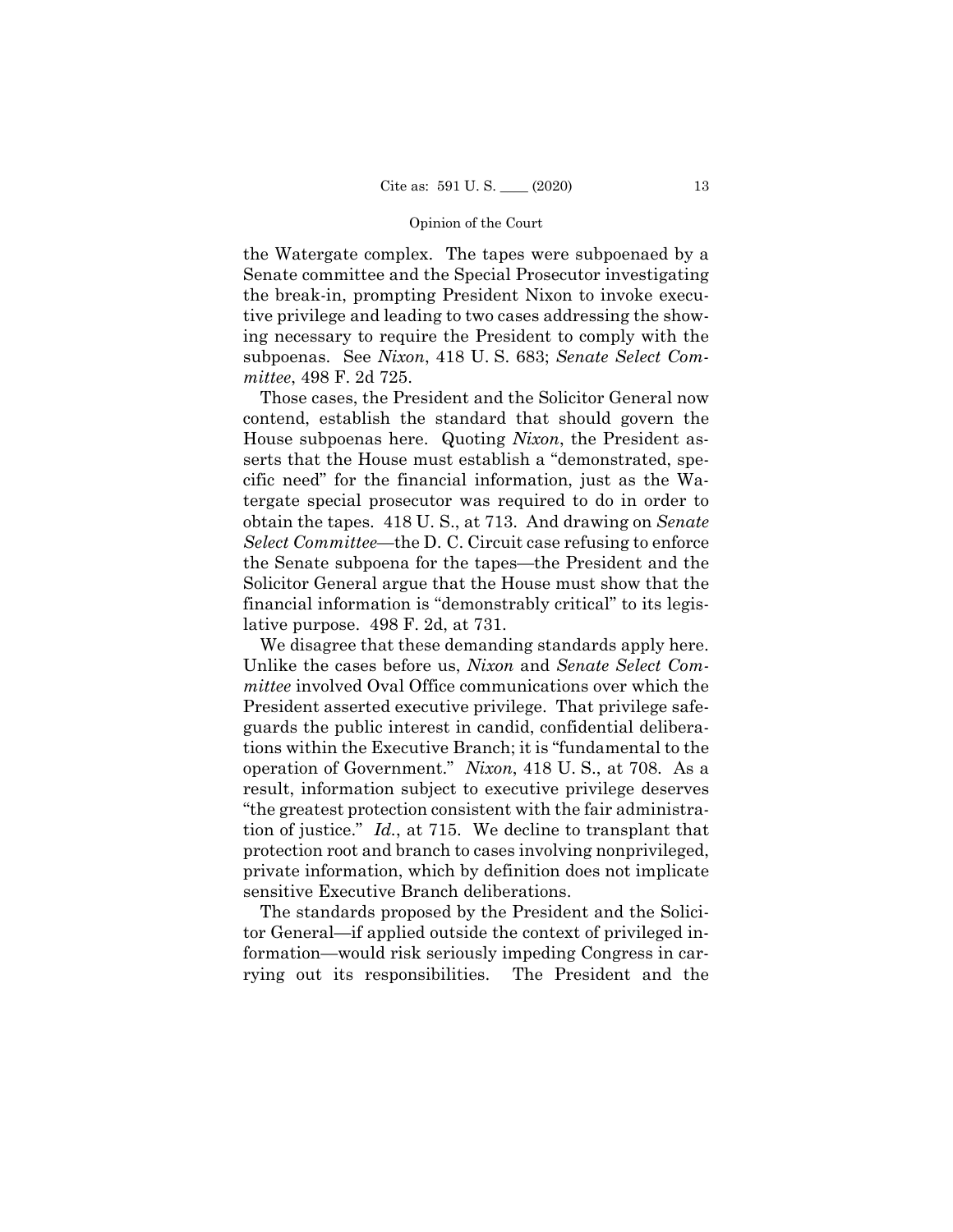Solicitor General would apply the same exacting standards to *all* subpoenas for the President's information, without recognizing distinctions between privileged and nonprivileged information, between official and personal information, or between various legislative objectives. Such a categorical approach would represent a significant departure from the longstanding way of doing business between the branches, giving short shrift to Congress's important interests in conducting inquiries to obtain the information it needs to legislate effectively. Confounding the legislature in that effort would be contrary to the principle that:

"It is the proper duty of a representative body to look diligently into every affair of government and to talk much about what it sees. It is meant to be the eyes and the voice, and to embody the wisdom and will of its constituents. Unless Congress have and use every means of acquainting itself with the acts and the disposition of the administrative agents of the government, the country must be helpless to learn how it is being served." *United States* v. *Rumely*, 345 U. S. 41, 43 (1953) (internal quotation marks omitted).

Legislative inquiries might involve the President in appropriate cases; as noted, Congress's responsibilities extend to "every affair of government." *Ibid.* (internal quotation marks omitted). Because the President's approach does not take adequate account of these significant congressional interests, we do not adopt it.

## D

The House meanwhile would have us ignore that these suits involve the President. Invoking our precedents concerning investigations that did not target the President's papers, the House urges us to uphold its subpoenas because they "relate[] to a valid legislative purpose" or "concern[] a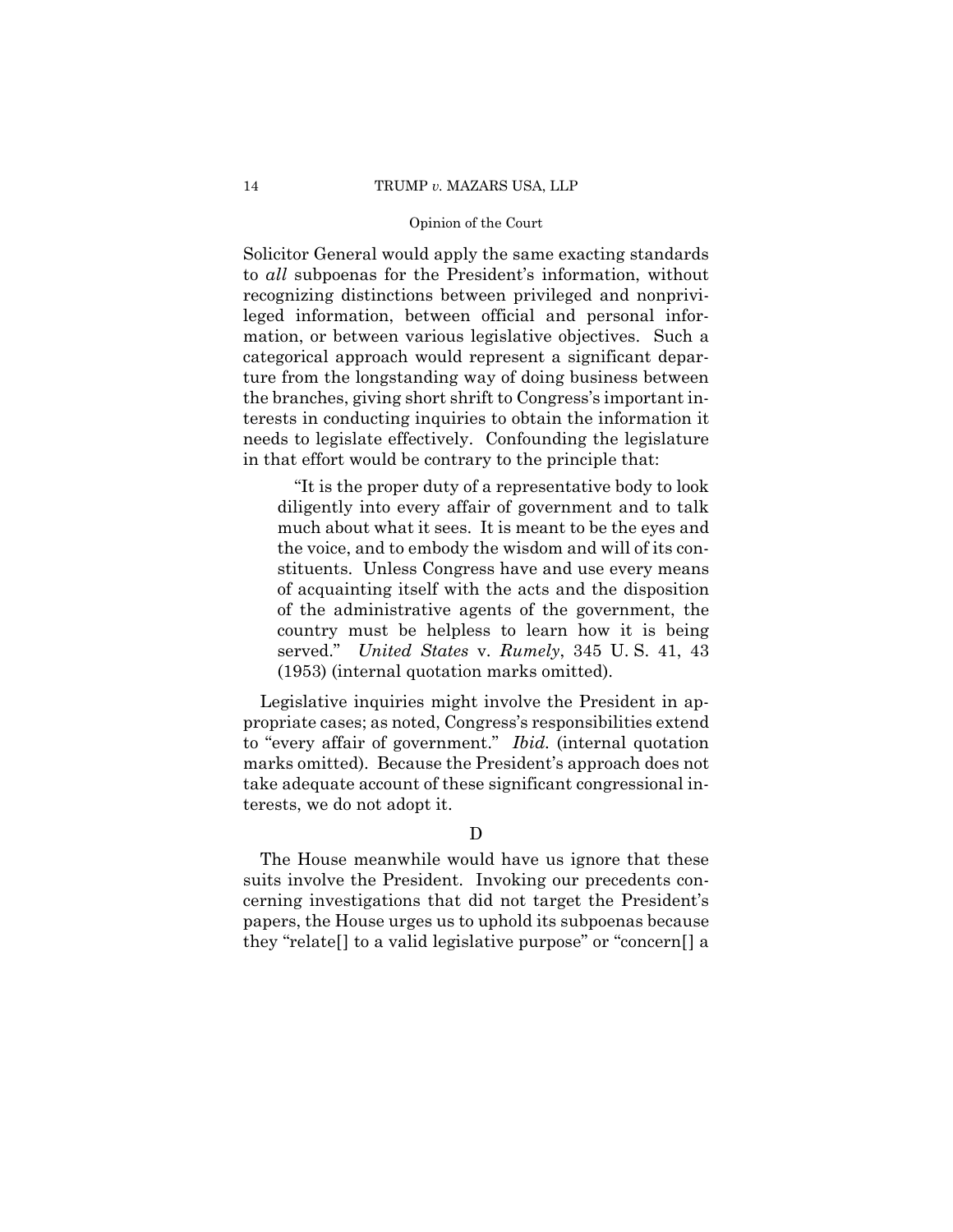subject on which legislation could be had." Brief for Respondent 46 (quoting *Barenblatt* v. *United States*, 360 U. S. 109, 127 (1959), and *Eastland*, 421 U. S., at 506). That approach is appropriate, the House argues, because the cases before us are not "momentous separation-of-powers disputes." Brief for Respondent 1.

Largely following the House's lead, the courts below treated these cases much like any other, applying precedents that do not involve the President's papers. See 943 F. 3d, at 656–670; 940 F. 3d, at 724–742. The Second Circuit concluded that "this case does not concern separation of powers" because the House seeks personal documents and the President sued in his personal capacity. 943 F. 3d, at 669. The D. C. Circuit, for its part, recognized that "separation-of-powers concerns still linger in the air," and therefore it did not afford deference to the House. 940 F. 3d, at 725–726. But, because the House sought only personal documents, the court concluded that the case "present[ed] no direct interbranch dispute." *Ibid.* 

The House's approach fails to take adequate account of the significant separation of powers issues raised by congressional subpoenas for the President's information. Congress and the President have an ongoing institutional relationship as the "opposite and rival" political branches established by the Constitution. The Federalist No. 51, at 349. As a result, congressional subpoenas directed at the President differ markedly from congressional subpoenas we have previously reviewed, *e.g.*, *Barenblatt*, 360 U. S., at 127; *Eastland*, 421 U. S., at 506, and they bear little resemblance to criminal subpoenas issued to the President in the course of a specific investigation, see *Vance*, *ante*, p. \_\_\_; *Nixon*, 418 U. S. 683. Unlike those subpoenas, congressional subpoenas for the President's information unavoidably pit the political branches against one another. Cf. *In re Sealed Case*, 121 F. 3d 729, 753 (CADC 1997) ("The Presi-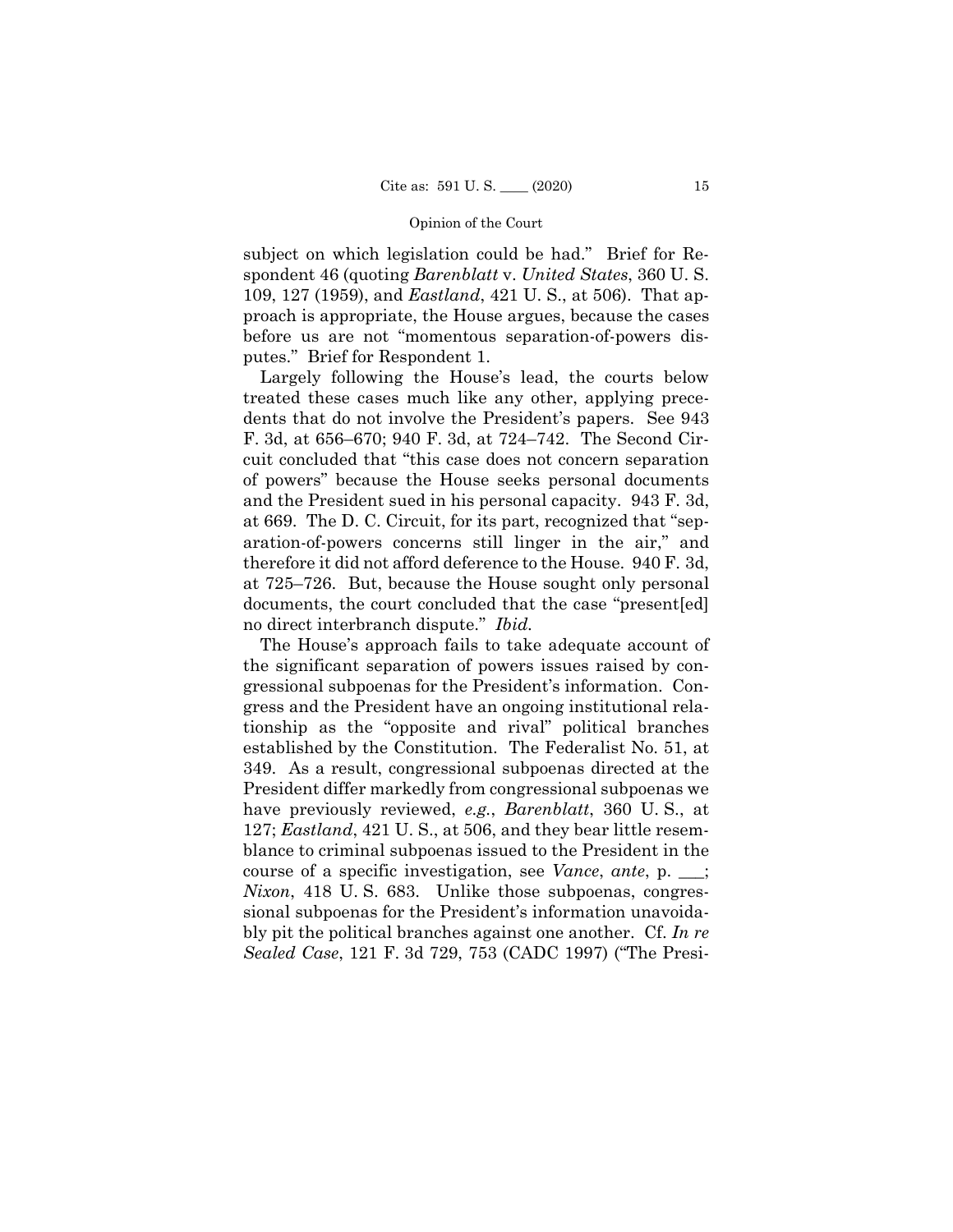dent's ability to withhold information from Congress implicates different constitutional considerations than the President's ability to withhold evidence in judicial proceedings.").

Far from accounting for separation of powers concerns, the House's approach aggravates them by leaving essentially no limits on the congressional power to subpoena the President's personal records. Any personal paper possessed by a President could potentially "relate to" a conceivable subject of legislation, for Congress has broad legislative powers that touch a vast number of subjects. Brief for Respondent 46. The President's financial records could relate to economic reform, medical records to health reform, school transcripts to education reform, and so on. Indeed, at argument, the House was unable to identify *any* type of information that lacks some relation to potential legislation. See Tr. of Oral Arg. 52–53, 62–65.

Without limits on its subpoena powers, Congress could "exert an imperious controul" over the Executive Branch and aggrandize itself at the President's expense, just as the Framers feared. The Federalist No. 71, at 484 (A. Hamilton); see *id.*, No. 48, at 332–333 (J. Madison); *Bowsher* v. *Synar*, 478 U. S. 714, 721–722, 727 (1986). And a limitless subpoena power would transform the "established practice" of the political branches. *Noel Canning*, 573 U. S., at 524 (internal quotation marks omitted). Instead of negotiating over information requests, Congress could simply walk away from the bargaining table and compel compliance in court.

The House and the courts below suggest that these separation of powers concerns are not fully implicated by the particular subpoenas here, but we disagree. We would have to be "blind" not to see what "[a]ll others can see and understand": that the subpoenas do not represent a run-of-themill legislative effort but rather a clash between rival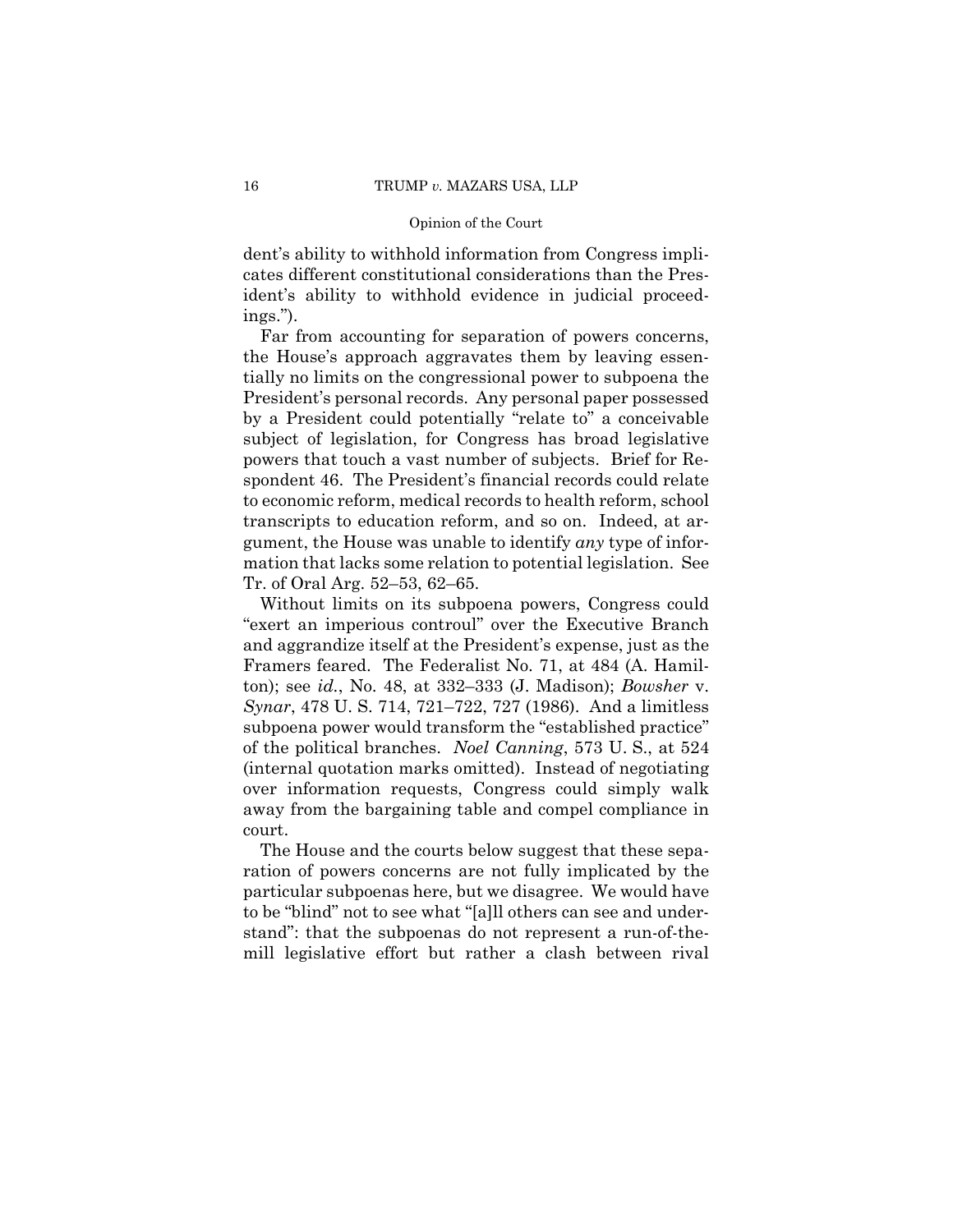terest for all involved. *Rumely*, 345 U. S., at 44 (quoting branches of government over records of intense political in-*Child Labor Tax Case*, 259 U. S. 20, 37 (1922) (Taft, C. J.)).

The interbranch conflict here does not vanish simply because the subpoenas seek personal papers or because the President sued in his personal capacity. The President is the only person who alone composes a branch of government. As a result, there is not always a clear line between his personal and official affairs. "The interest of the man" is often "connected with the constitutional rights of the place." The Federalist No. 51, at 349. Given the close connection between the Office of the President and its occupant, congressional demands for the President's papers can implicate the relationship between the branches regardless whether those papers are personal or official. Either way, a demand may aim to harass the President or render him "complaisan[t] to the humors of the Legislature." *Id.*, No. 71, at 483. In fact, a subpoena for personal papers may pose a heightened risk of such impermissible purposes, precisely because of the documents' personal nature and their less evident connection to a legislative task. No one can say that the controversy here is less significant to the relationship between the branches simply because it involves personal papers. Quite the opposite. That appears to be what makes the matter of such great consequence to the President and Congress.

In addition, separation of powers concerns are no less palpable here simply because the subpoenas were issued to third parties. Congressional demands for the President's information present an interbranch conflict no matter where the information is held—it is, after all, the President's information. Were it otherwise, Congress could sidestep constitutional requirements any time a President's information is entrusted to a third party—as occurs with rapidly increasing frequency. Cf. *Carpenter* v. *United States*, 585 U. S. \_\_\_, \_\_\_, \_\_\_ (2018) (slip op., at 15, 17).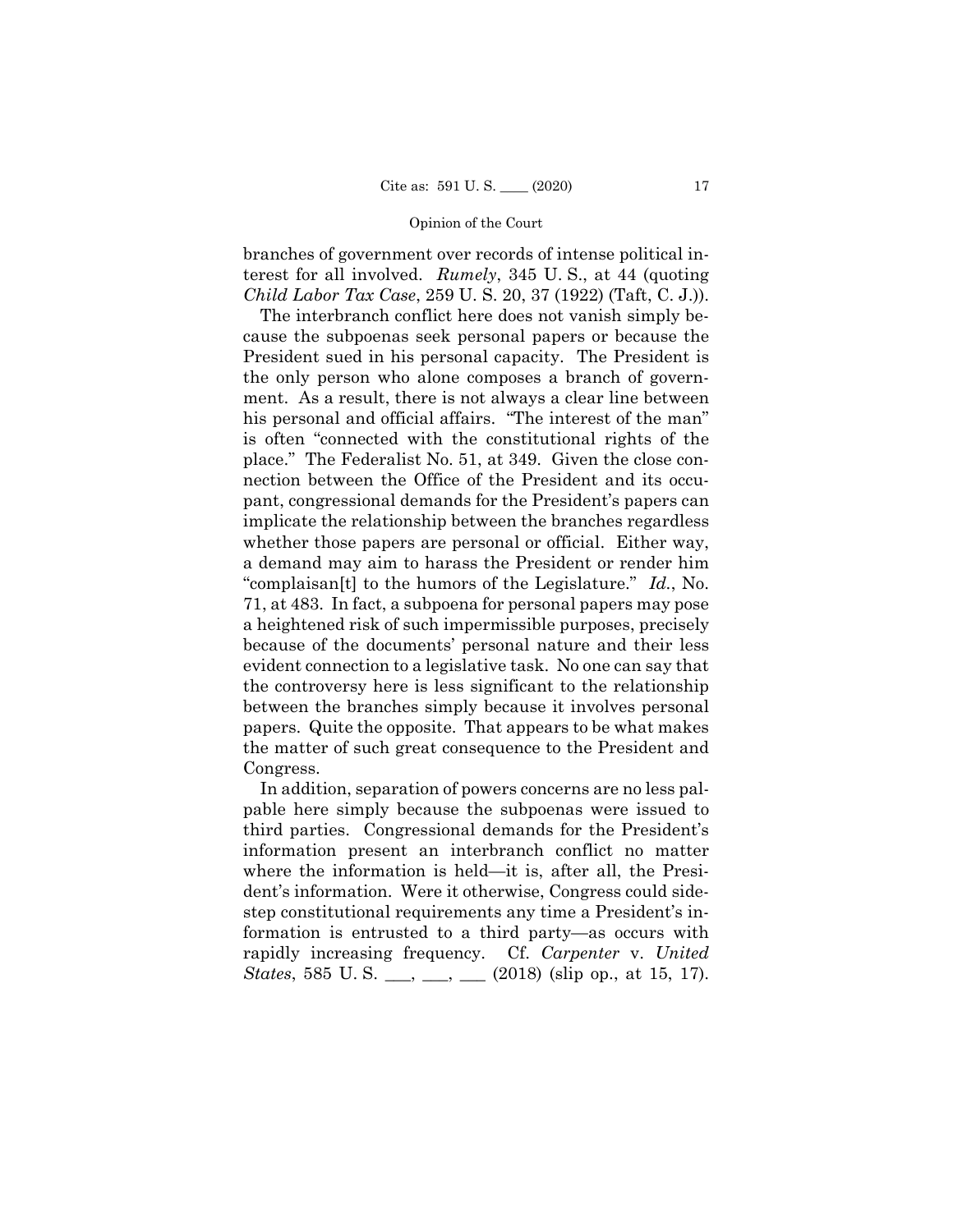Indeed, Congress could declare open season on the President's information held by schools, archives, internet service providers, e-mail clients, and financial institutions. The Constitution does not tolerate such ready evasion; it "deals with substance, not shadows." *Cummings* v. *Missouri*, 4 Wall. 277, 325 (1867).

### E

Congressional subpoenas for the President's personal information implicate weighty concerns regarding the separation of powers. Neither side, however, identifies an approach that accounts for these concerns. For more than two centuries, the political branches have resolved information disputes using the wide variety of means that the Constitution puts at their disposal. The nature of such interactions would be transformed by judicial enforcement of either of the approaches suggested by the parties, eroding a "[d]eeply embedded traditional way[] of conducting government." *Youngstown Sheet & Tube Co.*, 343 U. S., at 610 (Frankfurter, J., concurring).

A balanced approach is necessary, one that takes a "considerable impression" from "the practice of the government," *McCulloch* v. *Maryland*, 4 Wheat. 316, 401 (1819); see *Noel Canning*, 573 U. S., at 524–526, and "resist[s]" the "pressure inherent within each of the separate Branches to exceed the outer limits of its power," *INS* v. *Chadha*, 462 U. S. 919, 951 (1983). We therefore conclude that, in assessing whether a subpoena directed at the President's personal information is "related to, and in furtherance of, a legitimate task of the Congress," *Watkins*, 354 U. S., at 187, courts must perform a careful analysis that takes adequate account of the separation of powers principles at stake, including both the significant legislative interests of Congress and the "unique position" of the President, *Clinton*, 520 U. S., at 698 (internal quotation marks omitted). Several special considerations inform this analysis.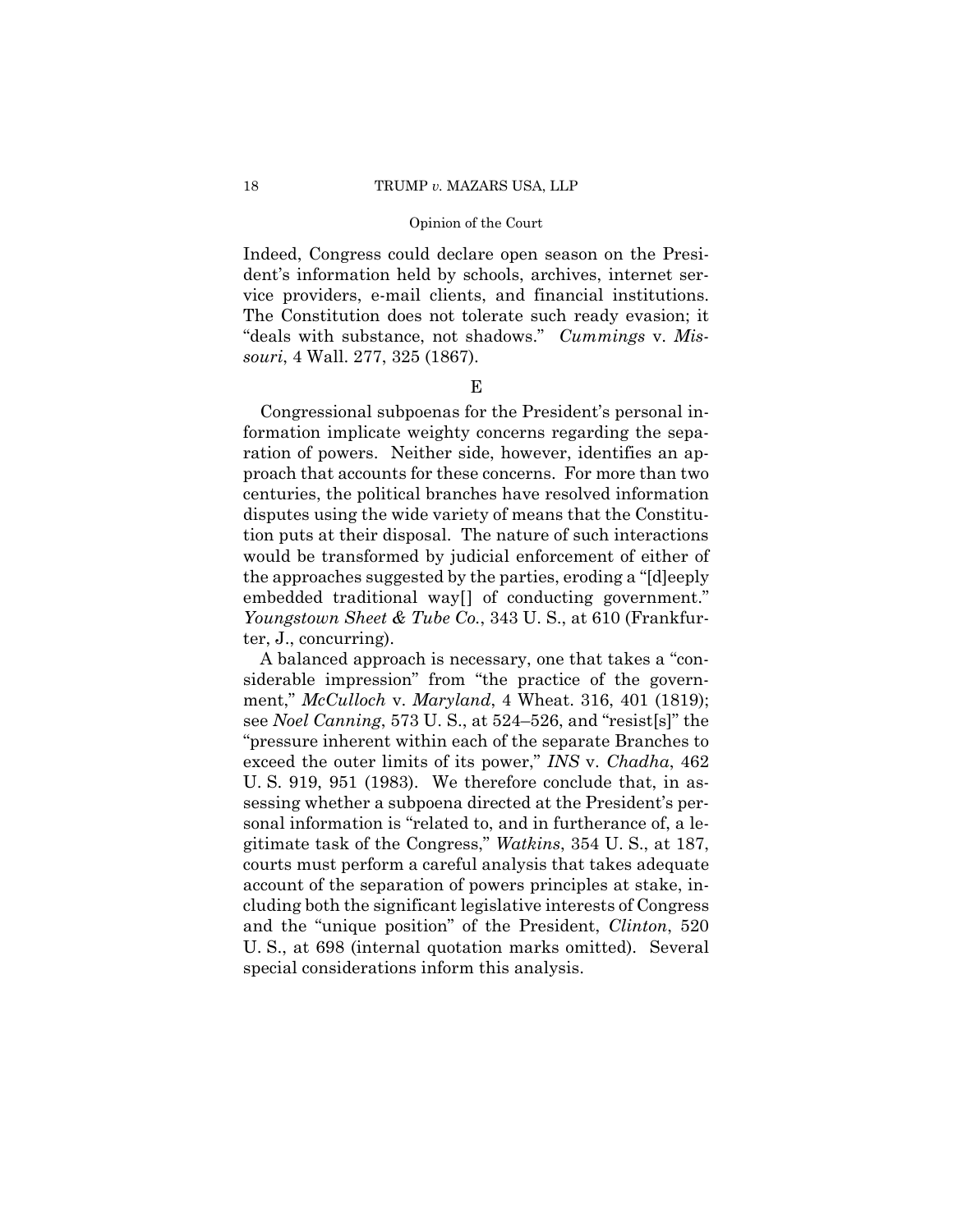First, courts should carefully assess whether the asserted legislative purpose warrants the significant step of involving the President and his papers. "'[O]ccasion[s] for constitutional confrontation between the two branches' should be avoided whenever possible." *Cheney* v. *United States Dist. Court for D. C.*, 542 U. S. 367, 389–390 (2004) (quoting *Nixon*, 418 U. S., at 692). Congress may not rely on the President's information if other sources could reasonably provide Congress the information it needs in light of its particular legislative objective. The President's unique constitutional position means that Congress may not look to him as a "case study" for general legislation. Cf. 943 F. 3d, at 662–663, n. 67.

Unlike in criminal proceedings, where "[t]he very integrity of the judicial system" would be undermined without "full disclosure of all the facts," *Nixon*, 418 U. S., at 709, efforts to craft legislation involve predictive policy judgments that are "not hamper[ed] . . . in quite the same way" when every scrap of potentially relevant evidence is not available, *Cheney*, 542 U. S., at 384; see *Senate Select Committee*, 498 F. 2d, at 732. While we certainly recognize Congress's important interests in obtaining information through appropriate inquiries, those interests are not sufficiently powerful to justify access to the President's personal papers when other sources could provide Congress the information it needs.

Second, to narrow the scope of possible conflict between the branches, courts should insist on a subpoena no broader than reasonably necessary to support Congress's legislative objective. The specificity of the subpoena's request "serves as an important safeguard against unnecessary intrusion into the operation of the Office of the President." *Cheney*, 542 U. S., at 387.

Third, courts should be attentive to the nature of the evidence offered by Congress to establish that a subpoena advances a valid legislative purpose. The more detailed and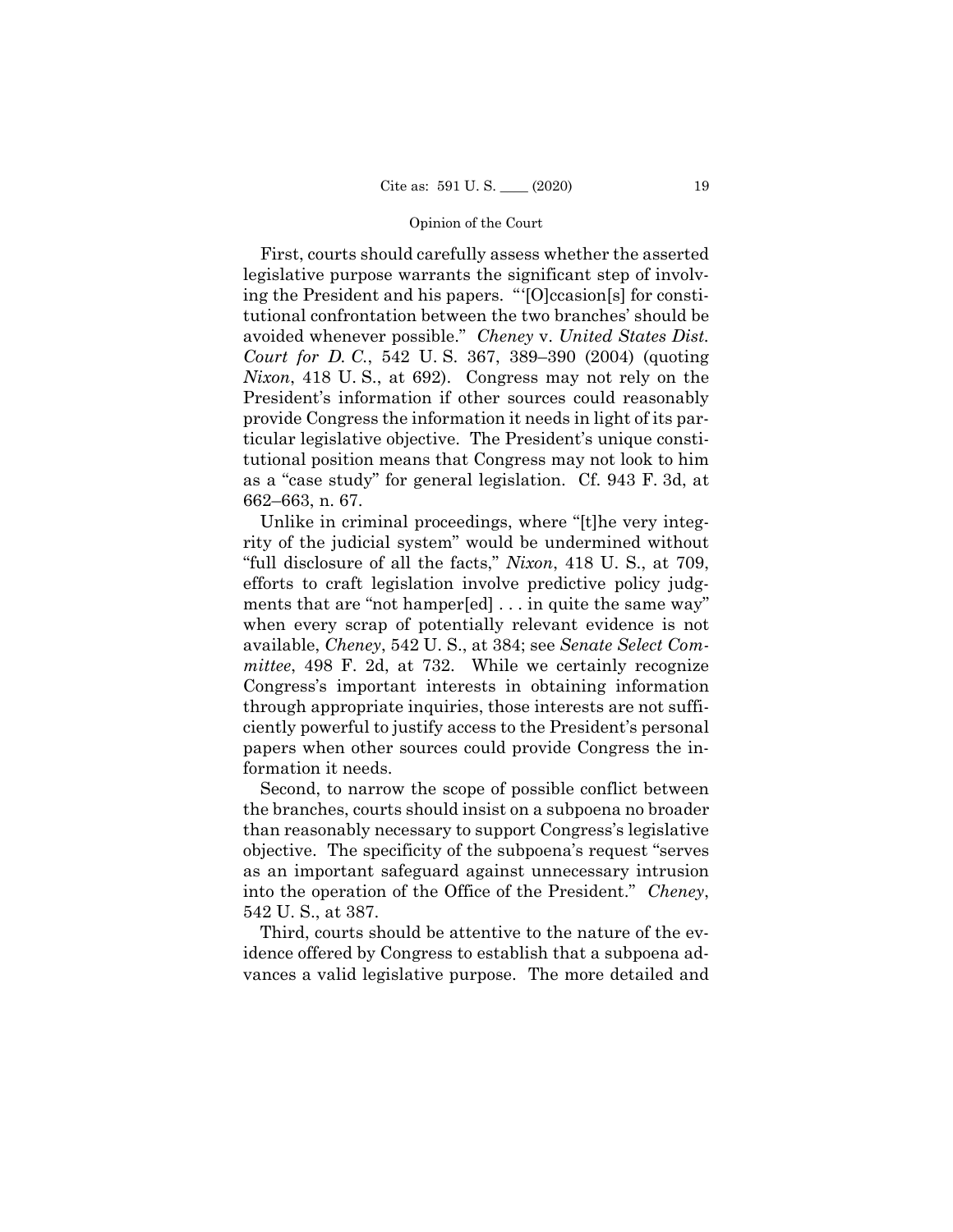substantial the evidence of Congress's legislative purpose, the better. See *Watkins*, 354 U. S., at 201, 205 (preferring such evidence over "vague" and "loosely worded" evidence of Congress's purpose). That is particularly true when Congress contemplates legislation that raises sensitive constitutional issues, such as legislation concerning the Presidency. In such cases, it is "impossible" to conclude that a subpoena is designed to advance a valid legislative purpose unless Congress adequately identifies its aims and explains why the President's information will advance its consideration of the possible legislation. *Id.*, at 205–206, 214–215.

Fourth, courts should be careful to assess the burdens imposed on the President by a subpoena. We have held that burdens on the President's time and attention stemming from judicial process and litigation, without more, generally do not cross constitutional lines. See *Vance*, *ante,* at 12–14; *Clinton*, 520 U. S., at 704–705. But burdens imposed by a congressional subpoena should be carefully scrutinized, for they stem from a rival political branch that has an ongoing relationship with the President and incentives to use subpoenas for institutional advantage.

Other considerations may be pertinent as well; one case every two centuries does not afford enough experience for an exhaustive list.

When Congress seeks information "needed for intelligent legislative action," it "unquestionably" remains "the duty of *all* citizens to cooperate." *Watkins*, 354 U. S., at 187 (emphasis added). Congressional subpoenas for information from the President, however, implicate special concerns regarding the separation of powers. The courts below did not take adequate account of those concerns. The judgments of the Courts of Appeals for the D. C. Circuit and the Second Circuit are vacated, and the cases are remanded for further proceedings consistent with this opinion.

## *It is so ordered.*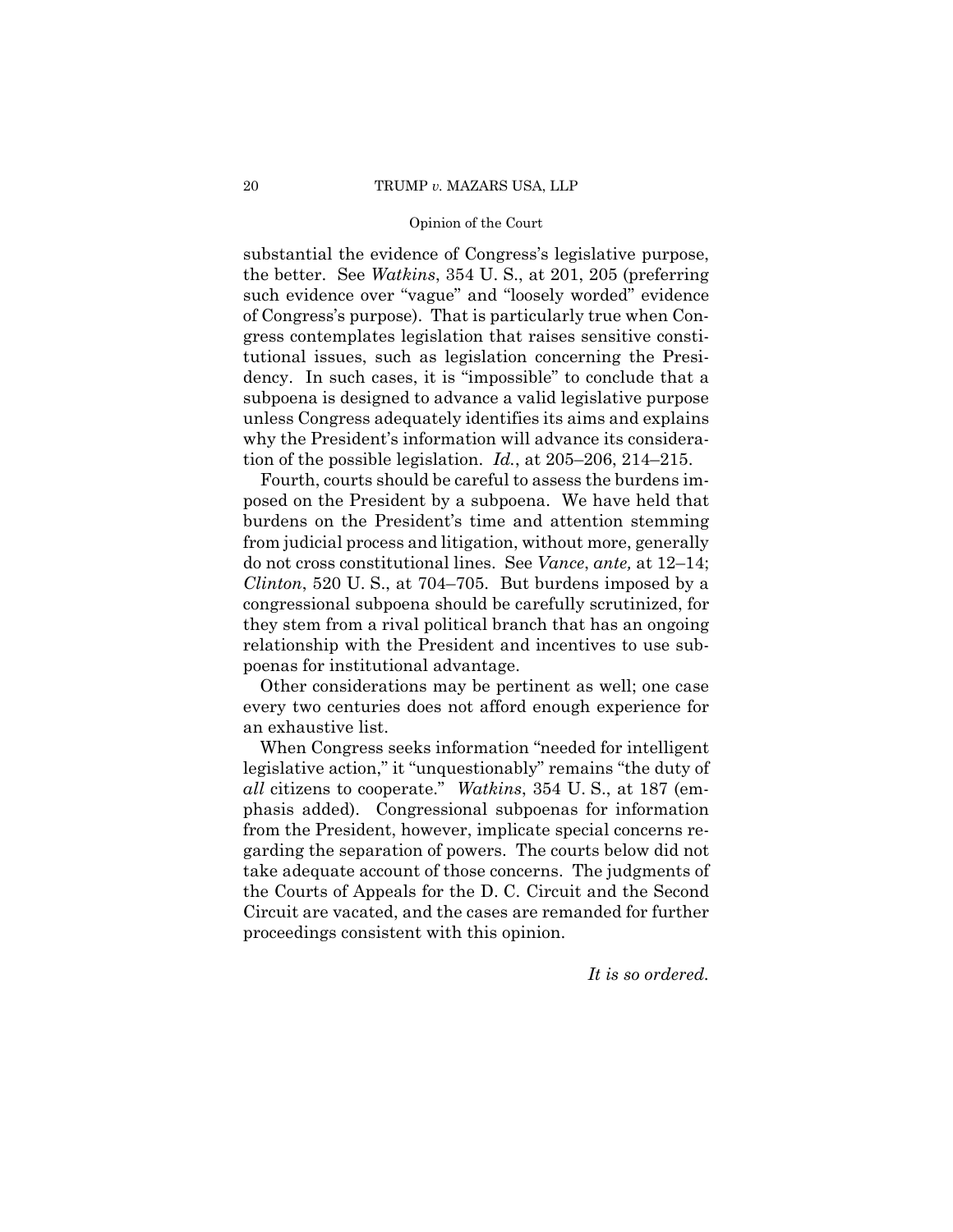## $\frac{1}{2}$  ,  $\frac{1}{2}$  ,  $\frac{1}{2}$  ,  $\frac{1}{2}$  ,  $\frac{1}{2}$  ,  $\frac{1}{2}$  ,  $\frac{1}{2}$ **SUPREME COURT OF THE UNITED STATES**

### $\frac{1}{2}$  ,  $\frac{1}{2}$  ,  $\frac{1}{2}$  ,  $\frac{1}{2}$  ,  $\frac{1}{2}$  ,  $\frac{1}{2}$ Nos. 19–715 and 19–760

## DONALD J. TRUMP, ET AL., PETITIONERS 19–715 *v.*  MAZARS USA, LLP, ET AL.

### ON WRIT OF CERTIORARI TO THE UNITED STATES COURT OF APPEALS FOR THE DISTRICT OF COLUMBIA CIRCUIT

## DONALD J. TRUMP, ET AL., PETITIONERS 19–760 *v.*  DEUTSCHE BANK AG, ET AL.

## ON WRIT OF CERTIORARI TO THE UNITED STATES COURT OF APPEALS FOR THE SECOND CIRCUIT

[July 9, 2020]

## JUSTICE THOMAS, dissenting.

 family, and several of his business entities. The Commit-Three Committees of the U. S. House of Representatives issued subpoenas to several accounting and financial firms to obtain the personal financial records of the President, his tees do not argue that these subpoenas were issued pursuant to the House's impeachment power. Instead, they argue that the subpoenas are a valid exercise of their legislative powers.

Petitioners challenge the validity of these subpoenas. In doing so, they call into question our precedents to the extent that they allow Congress to issue legislative subpoenas for the President's private, nonofficial documents. I would hold that Congress has no power to issue a legislative subpoena for private, nonofficial documents—whether they belong to the President or not. Congress may be able to obtain these documents as part of an investigation of the President, but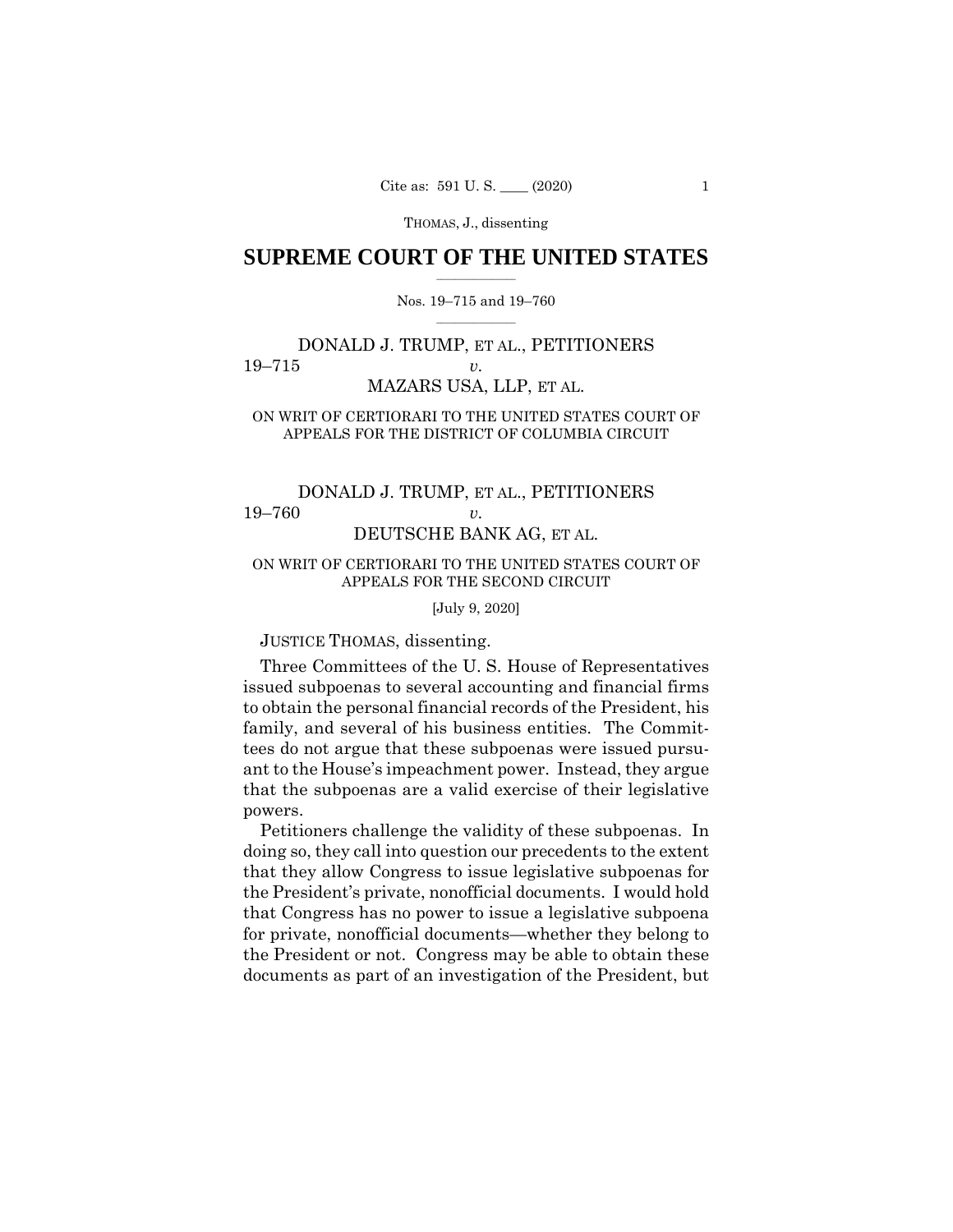to do so, it must proceed under the impeachment power. Accordingly, I would reverse the judgments of the Courts of Appeals.

I

I begin with the Committees' claim that the House's legislative powers include the implied power to issue legislative subpoenas. Although the Founders understood that the enumerated powers in the Constitution included implied powers, the Committees' test for the scope of those powers is too broad.

"The powers of the legislature are defined, and limited; and that those limits may not be mistaken, or forgotten, the constitution is written." *Marbury* v. *Madison*, 1 Cranch 137, 176 (1803). The structure of limited and enumerated powers in our Constitution denotes that "[o]ur system of government rests on one overriding principle: All power stems from the consent of the people." *U. S. Term Limits*, *Inc.* v. *Thornton*, 514 U. S. 779, 846 (1995) (THOMAS, J., dissenting). As a result, Congress may exercise only those powers given by the people of the States through the Constitution.

The Founders nevertheless understood that an enumerated power could necessarily bring with it implied powers. The idea of implied powers usually arises in the context of the Necessary and Proper Clause, which gives Congress the power to "make all Laws which shall be necessary and proper for carrying into Execution the foregoing Powers, and all other Powers vested by this Constitution in the Government of the United States, or in any Department or Officer thereof." Art. I, §8, cl. 18. As I have previously explained, the Necessary and Proper Clause simply "made explicit what was already implicit in the grant of each enumerated power." *United States* v. *Comstock*, 560 U. S. 126, 161 (2010) (dissenting opinion). That is, "the grant of a gen-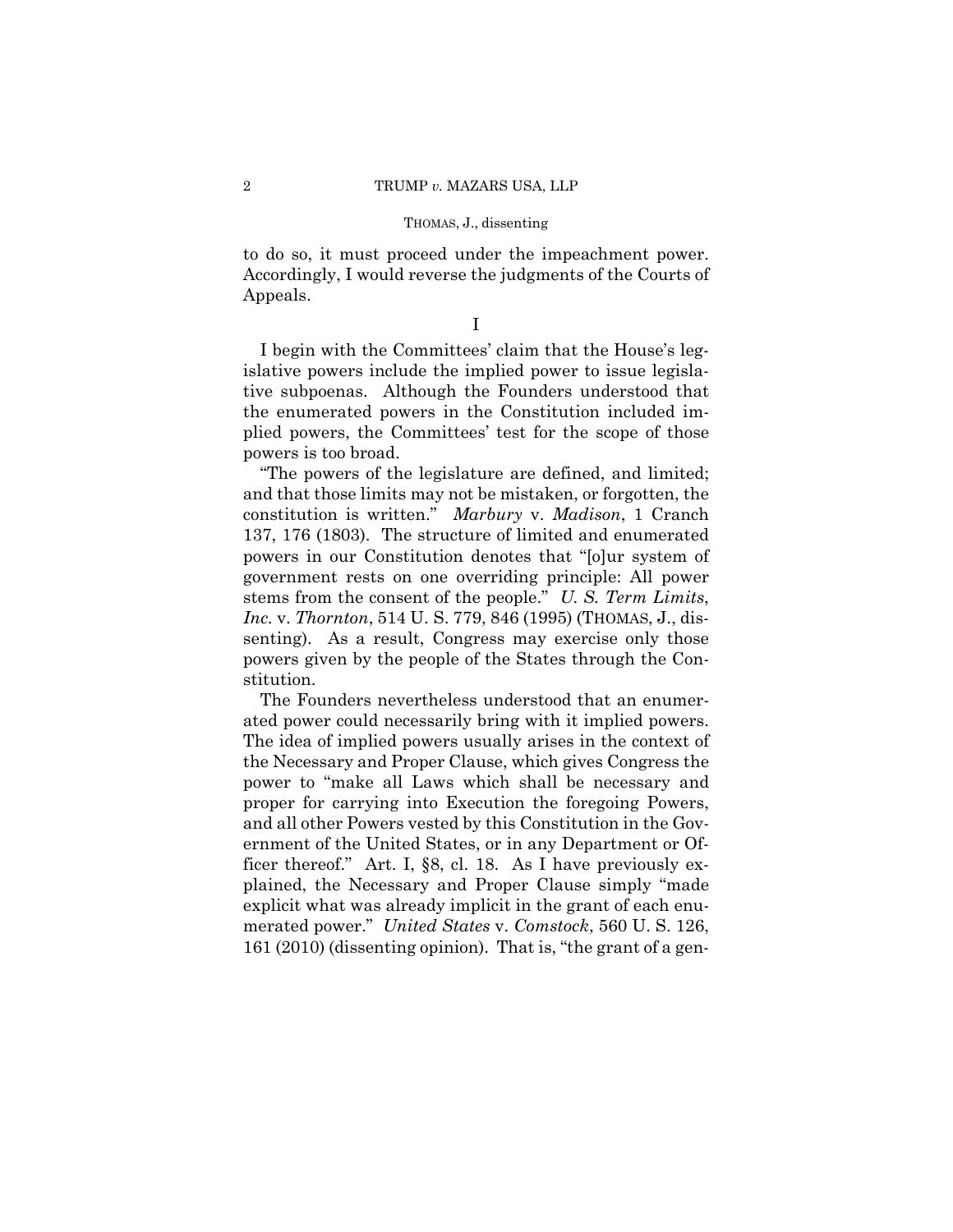eral power includes the grant of incidental powers for carrying it out." Bray, "Necessary and Proper" and "Cruel and Unusual": Hendiadys in the Constitution, 102 Va. L. Rev. 687, 741 (2016).

The scope of these implied powers is very limited. The Constitution does not sweep in powers "of inferior importance, merely because they are inferior." *McCulloch* v. *Maryland*, 4 Wheat. 316, 408 (1819). Instead, Congress "can claim no powers which are not granted to it by the constitution, and the powers actually granted, must be such as are expressly given, or given by necessary implication." *Martin* v. *Hunter's Lessee*, 1 Wheat. 304, 326 (1816). In sum, while the Committees' theory of an implied power is not categorically wrong, that power must be necessarily implied from an enumerated power.

## II

At the time of the founding, the power to subpoena private, nonofficial documents was not included by necessary implication in any of Congress' legislative powers. This understanding persisted for decades and is consistent with the Court's first decision addressing legislative subpoenas, *Kilbourn* v. *Thompson*, 103 U. S. 168 (1881). The test that this Court created in *McGrain* v. *Daugherty*, 273 U. S. 135 (1927), and the majority's variation on that standard today, are without support as applied to private, nonofficial documents.<sup>1</sup>

The Committees argue that Congress wields the same investigatory powers that the British Parliament did at the time of the founding. But this claim overlooks one of the fundamental differences between our Government and the British Government: Parliament was supreme. Congress is

 $1$  I express no opinion about the constitutionality of legislative subpoenas for other kinds of evidence.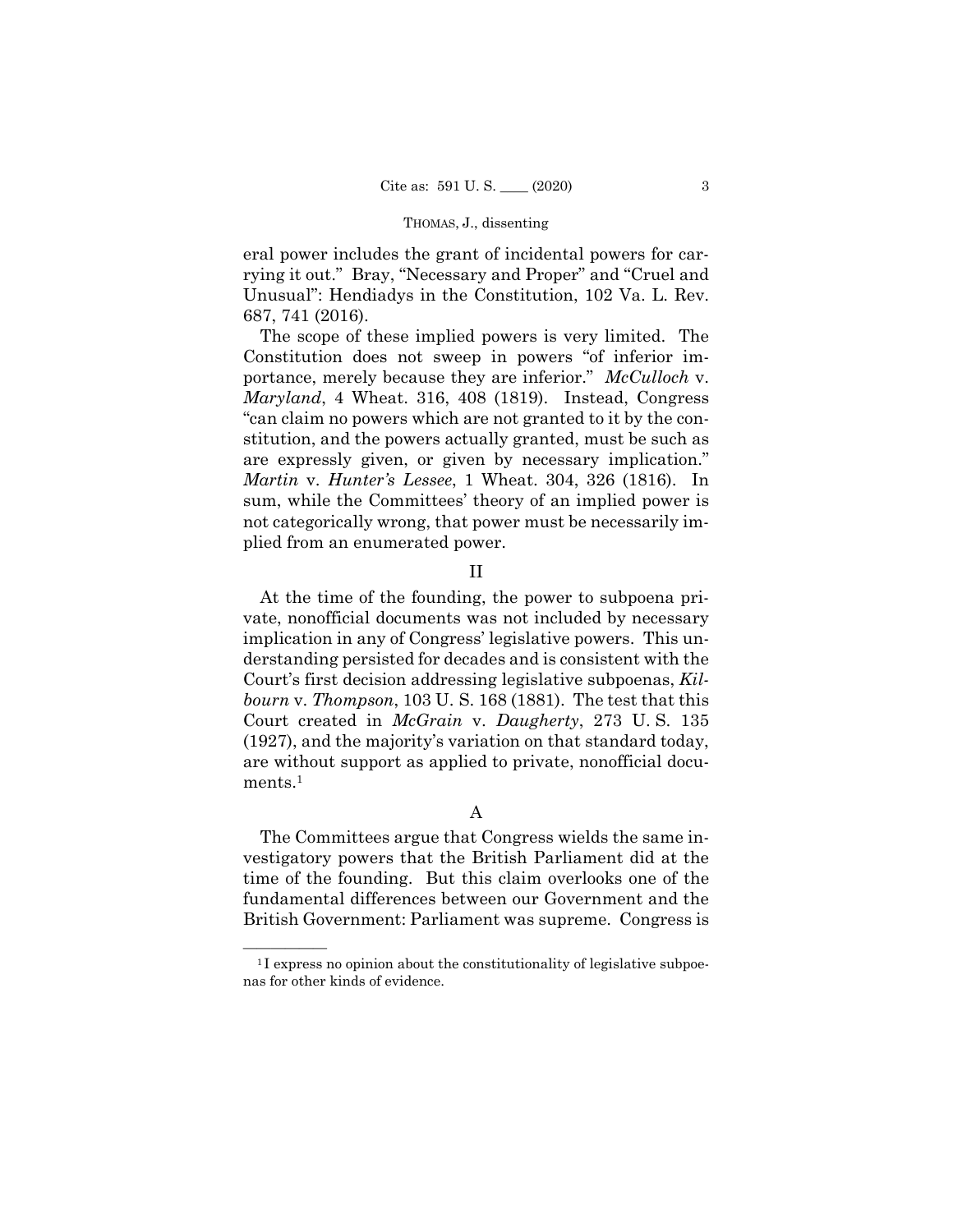not.

I have previously explained that "the founding generation did not subscribe to Blackstone's view of parliamentary supremacy." *Department of Transportation* v. *Association of American Railroads*, 575 U. S. 43, 74 (2015) (opinion concurring in judgment). "Parliament's violations of the law of the land had been a significant complaint of the American Revolution." *Id.,* at 74–75. "And experiments in legislative supremacy in the States had confirmed the idea that even the legislature must be made subject to the law." *Id.*, at 75.

 with the people." *Id.*, at 472. And "[t]he Constitution James Wilson, signer of the Constitution and future Justice, explained this difference to the Pennsylvania ratifying convention: "Blackstone will tell you, that in Britain [the supreme power] is lodged in the British Parliament; and I believe there is no writer on the other side of the Atlantic" who thought otherwise. 2 Documentary History of the Ratification of the Constitution 471 (M. Jensen ed. 1976) (Documentary History). In the United States, however, "the supreme, absolute, and uncontrollable authority, *remains*  plainly sets forth the 'few and defined' powers that Congress may exercise." *Comstock*, 560 U. S., at 159 (THOMAS, J., dissenting); see also *McCulloch*, 4 Wheat., at 405; *Marbury*, 1 Cranch, at 176. This significant difference means that Parliament's powers and Congress' powers are not necessarily the same.

In fact, the plain text of the Constitution makes clear that they are not. The Constitution expressly denies to Congress some of the powers that Parliament exercised. Article I, for example, prohibits bills of attainder, §9, cl. 3, which Parliament used to "sentenc[e] to death one or more specific persons." *United States* v. *Brown*, 381 U. S. 437, 441 (1965). A legislature can hardly be considered supreme if it lacks the power to pass bills of attainder, which Justice Story called the "highest power of sovereignty." 3 Commentaries on the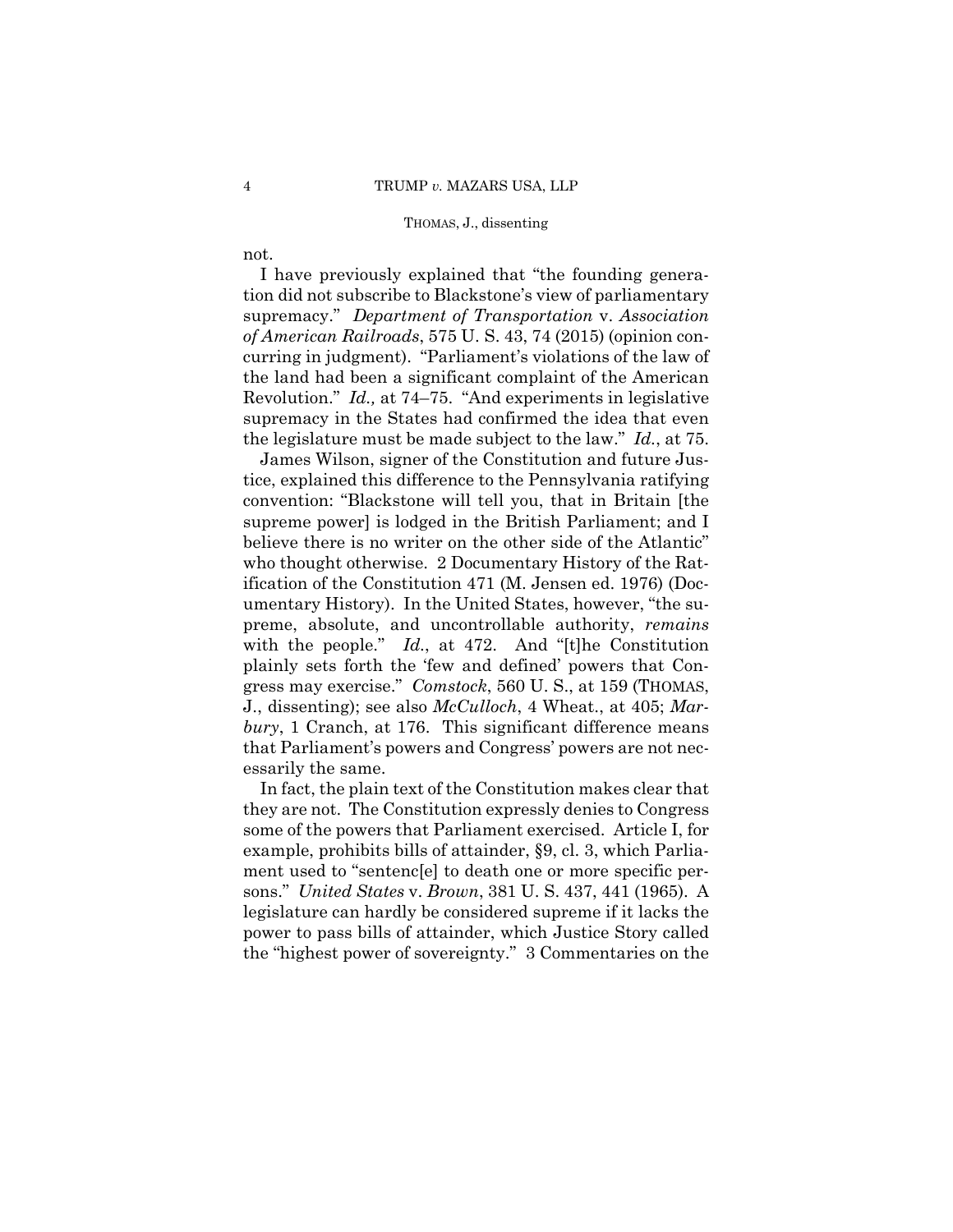Constitution of the United States §1338, p. 210 (1833). Relatedly, the Constitution prohibits *ex post facto* laws, §9, cl. 3, reinforcing the fact that Congress' power to punish is limited.2 And in a system in which Congress is not supreme, the individual protections in the Bill of Rights, such as the prohibition on unreasonable searches and seizures, meaningfully constrain Congress' power to compel documents from private citizens. Cf. 1 St. George Tucker, Blackstone's Commentaries 203–205, n. § (1803); see also D. Currie, The Constitution in Congress: The Federalist Period, 1789–1801, p. 268 (1997).

 Furthermore, *Kilbourn*—this Court's first decision on the constitutionality of legislative subpoenas—emphasized that Parliament had more powers than Congress. There, the congressional respondents relied on Parliament's investigatory power to support a legislative subpoena for testimony and documents. The Court rejected the analogy because the judicial powers of the House of Commons—the lower house of Parliament—exceeded the judicial functions of the House of Representatives. *Kilbourn*, *supra,* at 189. At bottom, *Kilbourn* recognized that legislative supremacy was decisively rejected in the framing and ratification of our Constitution, which casts doubt on the Committees' claim that they have power to issue legislative subpoenas to private parties.

B

The subpoenas in these cases also cannot be justified based on the practices of 18th-century American legisla-

 in contempt. 1 St. George Tucker, Blackstone's Commentaries 200, n. § <sup>2</sup>The Constitution also enumerates a limited set of congressional privileges. Although I express no opinion on the question, at least one early commentator thought the canon of *expressio unius* meant that Congress had no unenumerated privileges, such as the power to hold nonmembers (1803).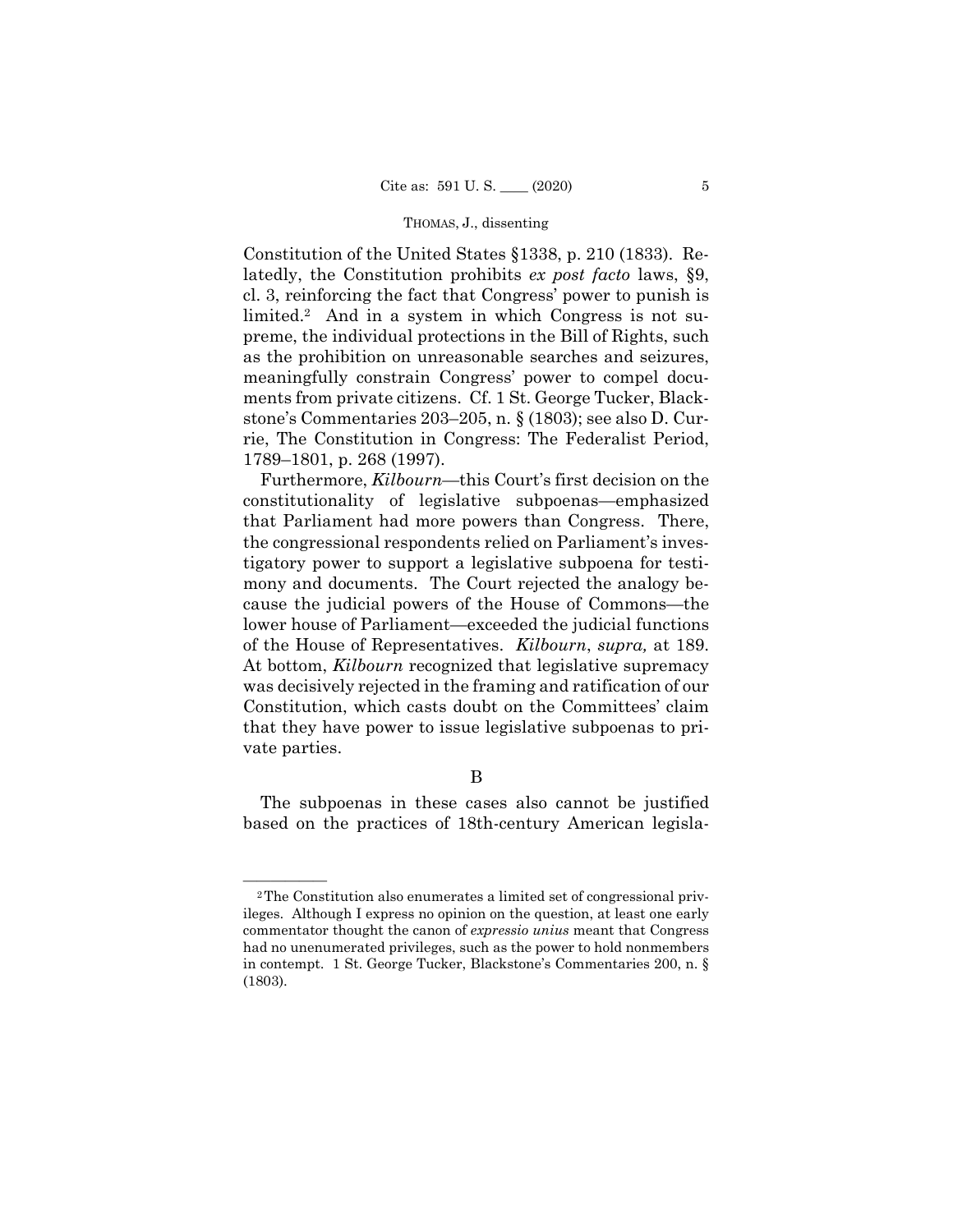tures. *Amici* supporting the Committees resist this conclusion, but the examples they cite materially differ from the legislative subpoenas at issue here.

First, *amici* cite investigations in which legislatures sought to compel testimony from government officials on government matters. The subjects included military affairs, taxes, government finances, and the judiciary. Potts, Power of Legislative Bodies To Punish for Contempt, 74 U. Pa. L. Rev. 691, 708, 709, 710, 716–717 (1926) (Potts); see also E. Eberling, Congressional Investigations: A Study of the Origin and Development of the Power of Congress To Investigate and Punish for Contempt 18 (1928) (Eberling). But the information sought in these examples was official, not private. Underscoring this distinction, at least one revolutionary-era State Constitution permitted the legislature to "call for all *public or official* papers and records, and send for persons, whom they may judge necessary in the course of their inquiries, concerning affairs relating to the public interest." Md. Const., Art. X (1776) (emphasis added).

Second, 18th-century legislatures conducted nonlegislative investigations. For example, the New York colonial legislature tasked one committee with investigating a nuisance complaint and gave it the "power to send for persons, papers and records." Eberling 18; see also *id.*, at 19 (investigation of a government contract obtained by alleged wrongdoing); Potts 716 (investigation of armed resistance). But to describe this category is to distinguish it. Here, the Committees assert only a legislative purpose.

Third, colonial and state legislatures investigated and punished insults, libels, and bribery of members. For example, the Pennsylvania colonial assembly investigated "injurious charges, and slanderous Aspersions against the Conduct of the late Assembly" made by two individuals. *Id.*, at 710 (internal quotation marks omitted); see also *id.*, at 717; Eberling 20–21. But once again, to describe this cate-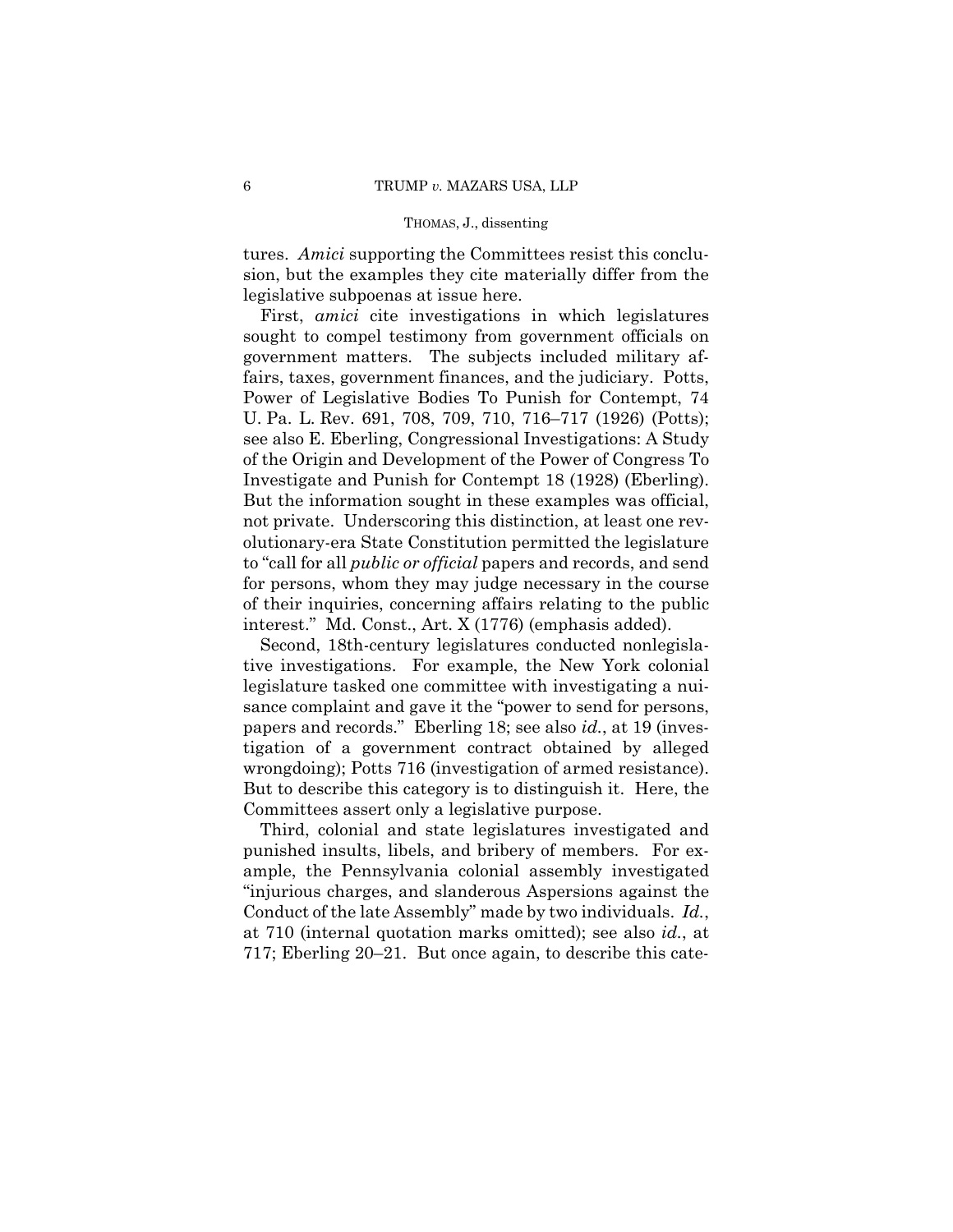gory is to distinguish it because the subpoenas here are justified only as incidental to the power to legislate, not the power to punish libels or bribery. In short, none of the examples from 18th-century colonial and state history support a power to issue a legislative subpoena for private, nonofficial documents.

C

Given that Congress has no exact precursor in England or colonial America, founding-era congressional practice is especially informative about the scope of implied legislative powers. Thus, it is highly probative that no founding-era Congress issued a subpoena for private, nonofficial documents. Although respondents could not identify the first such legislative subpoena at oral argument, Tr. of Oral Arg. 56, Congress began issuing them by the end of the 1830s. However, the practice remained controversial in Congress and this Court throughout the first century of the Republic.

1

In an attempt to establish the power of Congress to issue legislative subpoenas, the Committees point to an investigation of Government affairs and an investigation under one of Congress' enumerated privileges. Both precedents are materially different from the subpoenas here.

In 1792, the House authorized a Committee to investigate a failed military expedition led by General Arthur St. Clair. 3 Hinds' Precedents of the House of Representatives of the United States §1725, pp. 79–80 (1907) (Hinds). The Committee was "empowered to call for such persons, papers and records as may be necessary to assist their inquiries." *Ibid.* But the Committee never subpoenaed private, nonofficial documents, which is telling. Whereas a subpoena for Government documents does not implicate concerns about property rights or the Fourth Amendment "right of the people to be secure in their persons, houses, papers, and effects,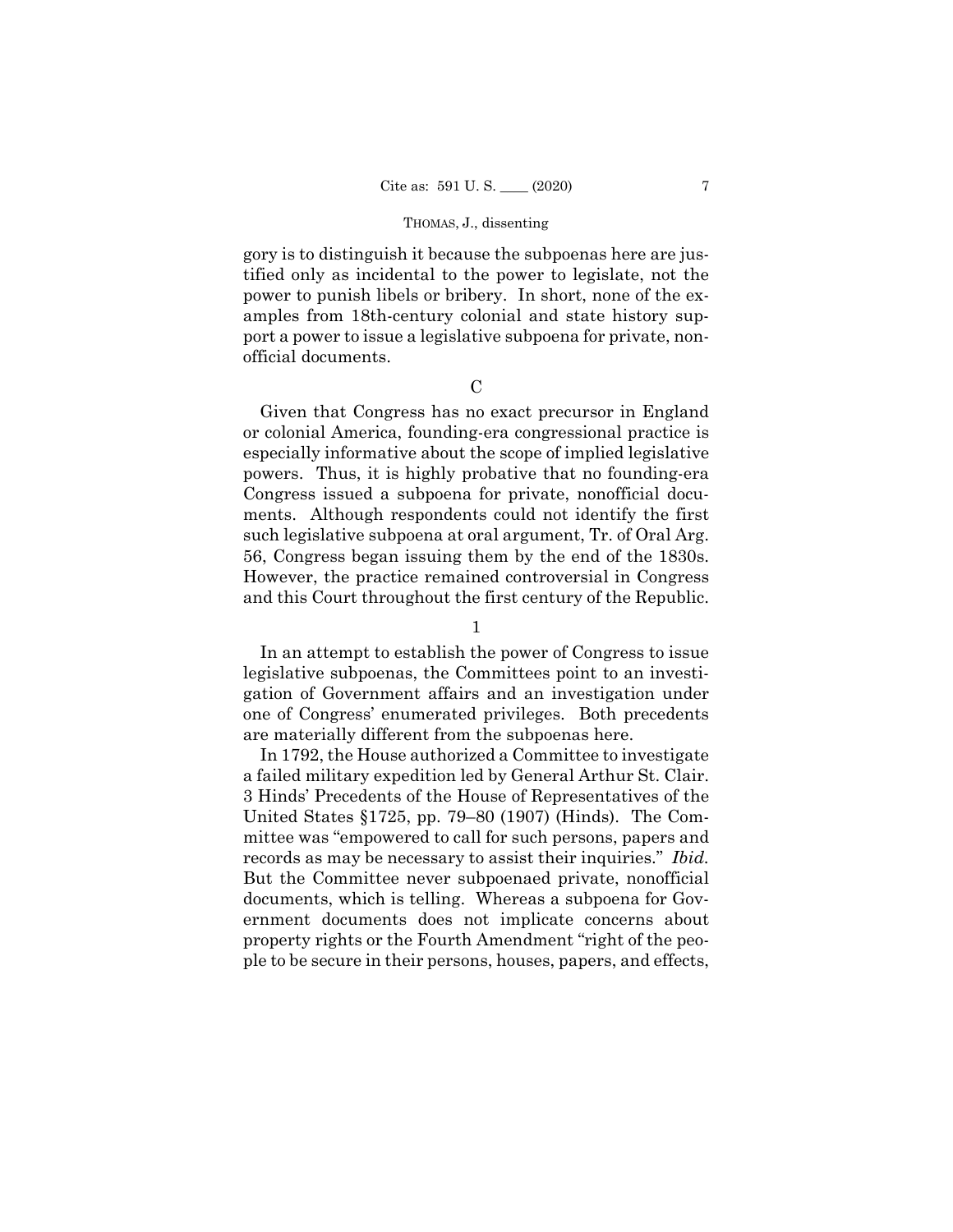against unreasonable searches and seizures," a subpoena for private, nonofficial documents raises those questions. Thus, the power to subpoena private documents, which the Committee did not exercise, is a far greater power and much less likely to be implied in Congress' legislative powers.

 H. R. Rep. No. 502, 22d Cong., 1st Sess. 64, 66–67 (1832). In 1832, the House investigated Representative Samuel Houston for assaulting Representative William Stanberry. Stanberry had accused Houston of collusion with Secretary of War John Eaton in connection with a bid for a Government contract, and the House initiated an investigation into the truthfulness of Stanberry's accusation. 8 Cong. Deb. 2550, 3022–3023 (1832). The House subpoenaed witnesses to testify, and one of them brought official correspondence between the Secretary of War and the President. But official documents are obviously different from nonofficial documents. Moreover, the subpoenas were issued pursuant to the House's enumerated privilege of punishing its own Members, Art. I, §5, not as part of its legislative powers. Because these subpoenas were not issued pursuant to a legislative power, they do not aid the Committees' case.

2

As late as 1827, a majority of the House declined to authorize the Committee on Manufactures to subpoena documents, amid concerns that it was unprecedented. During the debate over the resolution, one opponent remarked that "[t]here is no instance under this Government, within my recollection, where this power has been given for the mere purpose of enabling a committee of this House to adjust the details of an ordinary bill." 4 Cong. Deb. 865–866 (Rep. Strong); see also *id.*, at 862 (referring to "authority to bring" any citizens of the United States . . . whom they might choose to send for, and compel them to give answers to every inquiry which should be addressed to them" as "very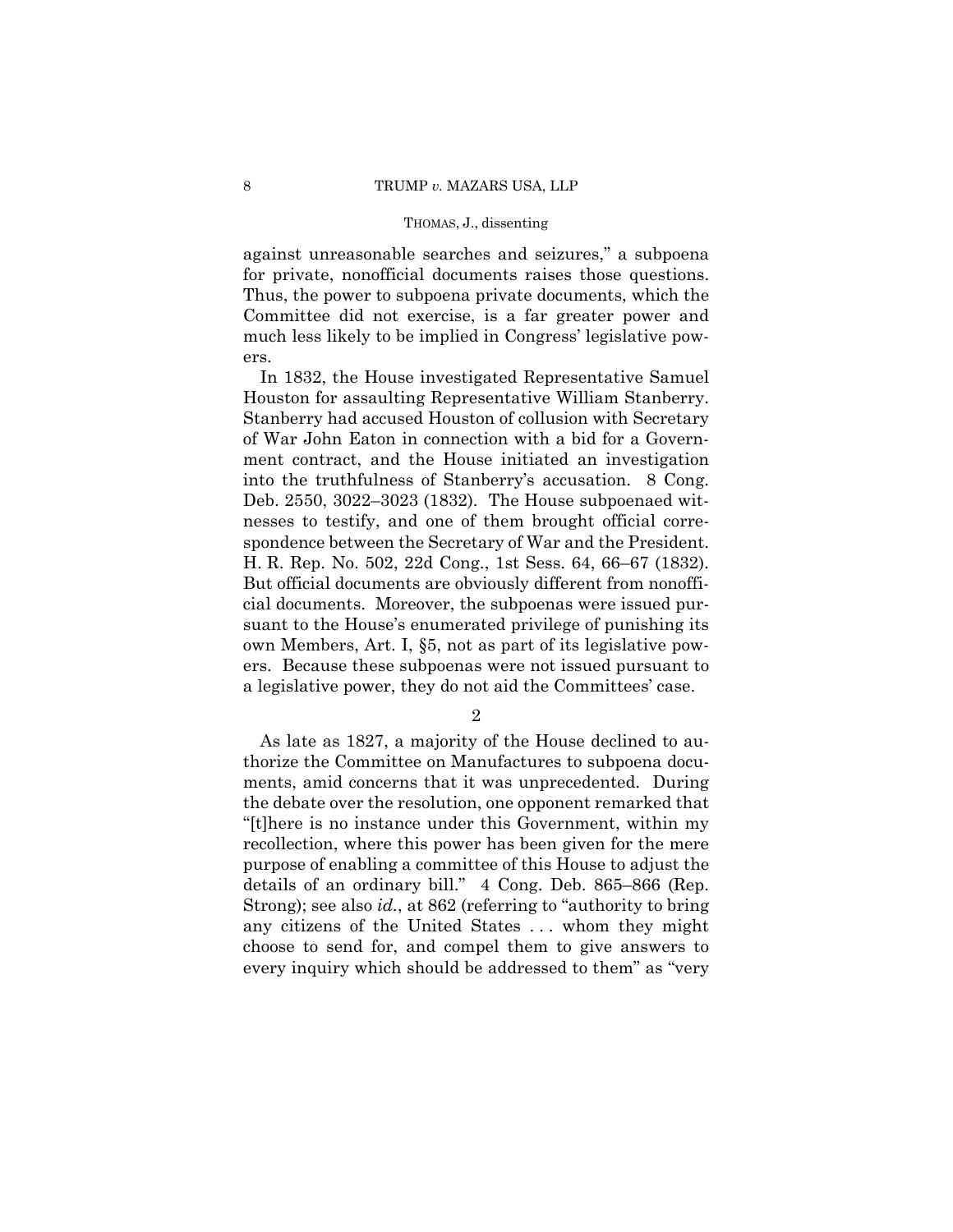extraordinary"). Another opponent stated that the Committee had requested a power that had "not heretofore been thought necessary to enable that Committee to acquire correct information." *Id.*, at 866 (Rep. Storrs). A third called it "not only novel and extraordinary, but wholly unnecessary." *Id.*, at 874 (Rep. Stewart); see also *id.*, at 884–885 (Rep. Wright). No supporter of the resolution offered a specific precedent for doing so, and the House ultimately authorized the Committee to send for persons only. *Id.*, at 889–890.

This debate is particularly significant because of the arguments made by both sides. Proponents made essentially the same arguments the Committees raise here—that the power to send for persons and papers was necessary to inform Congress as it legislated. *Id.*, at 871 (Rep. Livingston). Opponents argued that this power was not part of any legislative function. *Id.*, at 865–866 (Rep. Strong). They also argued that the House of Commons provided no precedent because Congress was a body of limited and enumerated powers. *Id.*, at 882 (Rep. Wood). And in the end, the opponents prevailed. Thus, through 1827, the idea that Congress had the implied power to issue subpoenas for private documents was considered "novel," "extraordinary," and "unnecessary." *Id.*, at 874.

3

By the end of the 1830s, Congress began issuing legislative subpoenas for private, nonofficial documents. See Eberling 123–126. Still, the power to demand information from private parties during legislative investigations remained controversial.

In 1832, the House authorized a Committee to "inspect the books, and to examine into the proceedings of the Bank of the United States, to report thereon, and to report whether the provisions of its charter have been violated or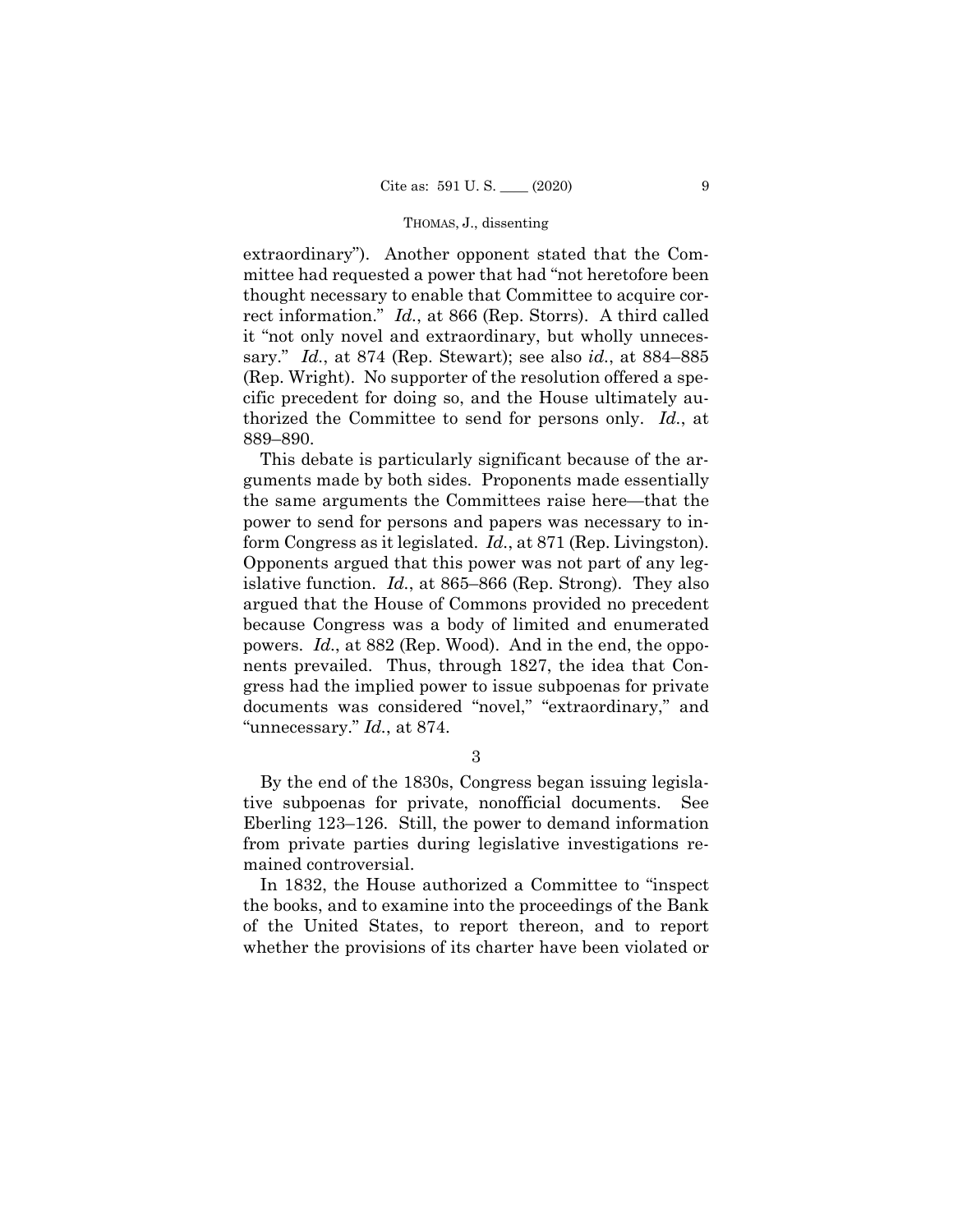not." 8 Cong. Deb. 2160, 2164. The House gave the Committee "power to send for persons and papers." *Id.,* at 2160*.* The power to inspect the books of the Bank of the United States is not itself a clear example of a legislative subpoena for private, nonofficial documents, because the Bank was a federally chartered corporation and was required to allow Congress to inspect its books. App. to 8 Cong. Deb. 54 (1833). The investigation itself appears to have ranged more widely, however, leading Congressman John Quincy Adams to criticize

"investigations which must necessarily implicate not only the president and directors of the bank, and their proceedings, but the rights, the interests, the fortunes, and the reputation of individuals not responsible for those proceedings, and whom neither the committee nor the House had the power to try, or even accuse before any other tribunal." *Ibid.* 

Adams continued that such an investigation "bears all the exceptionable and odious properties of general warrants and domiciliary visits." *Ibid.* He also objected that the Committee's investigation of the Bank was tantamount to punishment and thus was in tension with the constitutional prohibitions on "passing any bill of attainder [or] *ex post facto* law." *Id.,* at 60. Thus, even when Congress authorized a Committee to send for private papers, the constitutionality of doing so was questioned.

An 1859 Senate investigation, which the Court of Appeals cited as precedent, underscores that legislative subpoenas to private parties were a 19th-century innovation. Following abolitionist John Brown's raid at Harper's Ferry, Senate Democrats opened an investigation apparently designed to embarrass opponents of slavery. As part of the investigation, they called private individuals to testify. Senator Charles Sumner, a leading opponent of slavery, railed against the proceedings: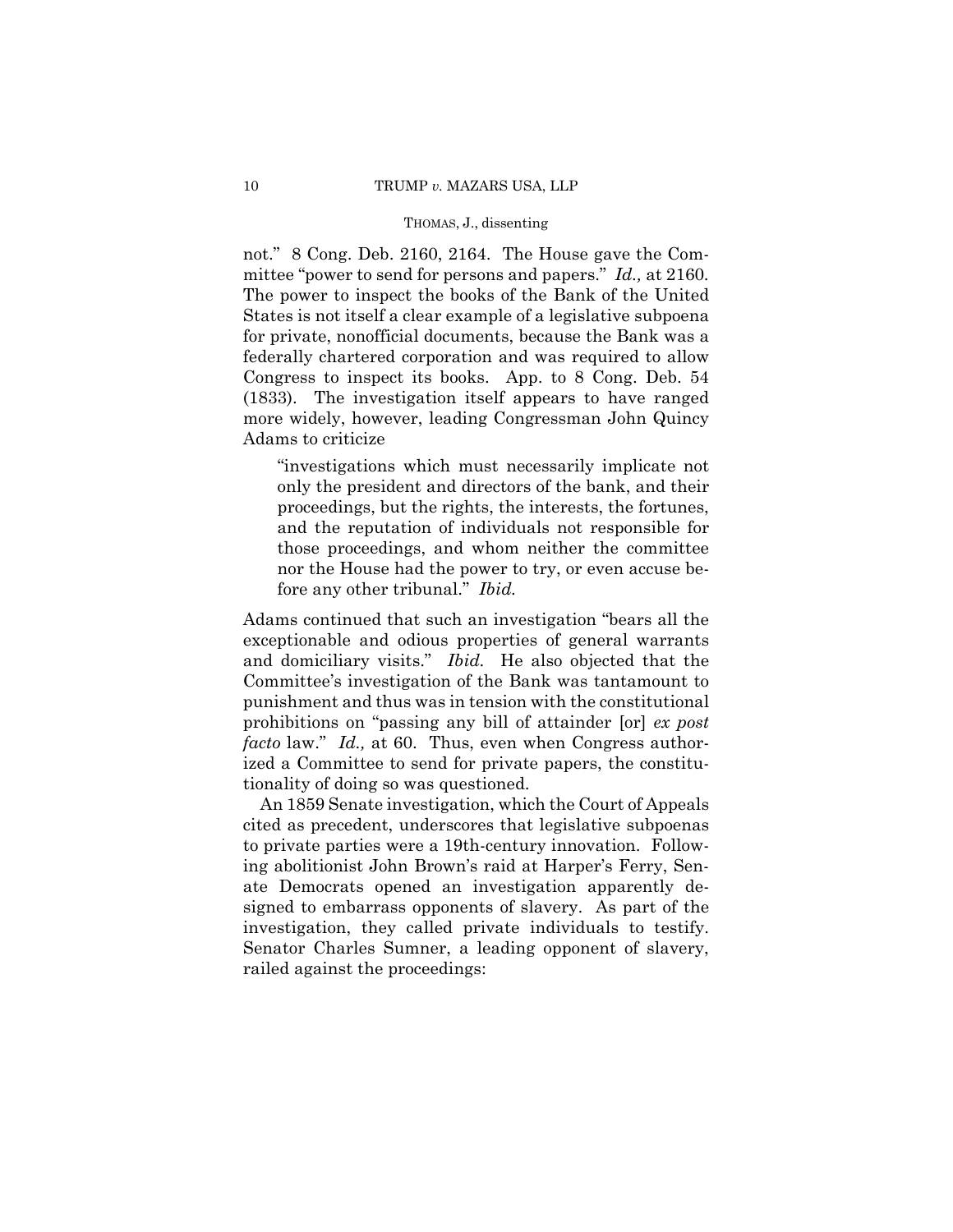"I know it is said that this power is necessary *in aid of legislation*. I deny the necessity. *Convenient*, at times, it may be; but *necessary*, *never*. We do not drag the members of the Cabinet or the President to testify before a committee *in aid of legislation*; but I say, without hesitation, they can claim no immunity which does not belong equally to the humblest citizen." Cong. Globe, 36th Cong., 1st Sess., 3007 (1860).

Sumner also addressed the matter of Parliament's powers, calling them "more or less inapplicable" because "[w]e live under a written Constitution, with certain specified powers; and all these are restrained by the tenth amendment." *Ibid.* For Sumner, as for Adams, the power to issue legislative subpoenas to private parties was a "dangerous absurdity" with no basis in the text or history of the Constitution. *Ibid.*<sup>3</sup>

When this Court first addressed a legislative subpoena, it refused to uphold it. After casting doubt on legislative subpoenas generally, the Court in *Kilbourn* v. *Thompson*, 103 U. S. 168, held that the subpoena at issue was unlawful because it sought to investigate private conduct.

In 1876, the House created a special Committee to investigate the failure of a major bank, which caused the loss of federal funds and related to financial speculation in the District of Columbia. *Id.*, at 171. The Committee issued a subpoena to Kilbourn, an employee of the bank. *Id.,* at 172. When he refused to answer questions or produce documents, the House held him in contempt and arrested him. *Id.*, at 173. After his release, he sued the Speaker, several

<sup>4</sup> 

<sup>&</sup>lt;sup>3</sup>I note as well that Sumner expressly distinguished legislative subpoenas from subpoenas issued during "those inquiries which are in their nature preliminary to an impeachment." Cong. Globe, 36th Cong., 1st Sess., 3007 (1860).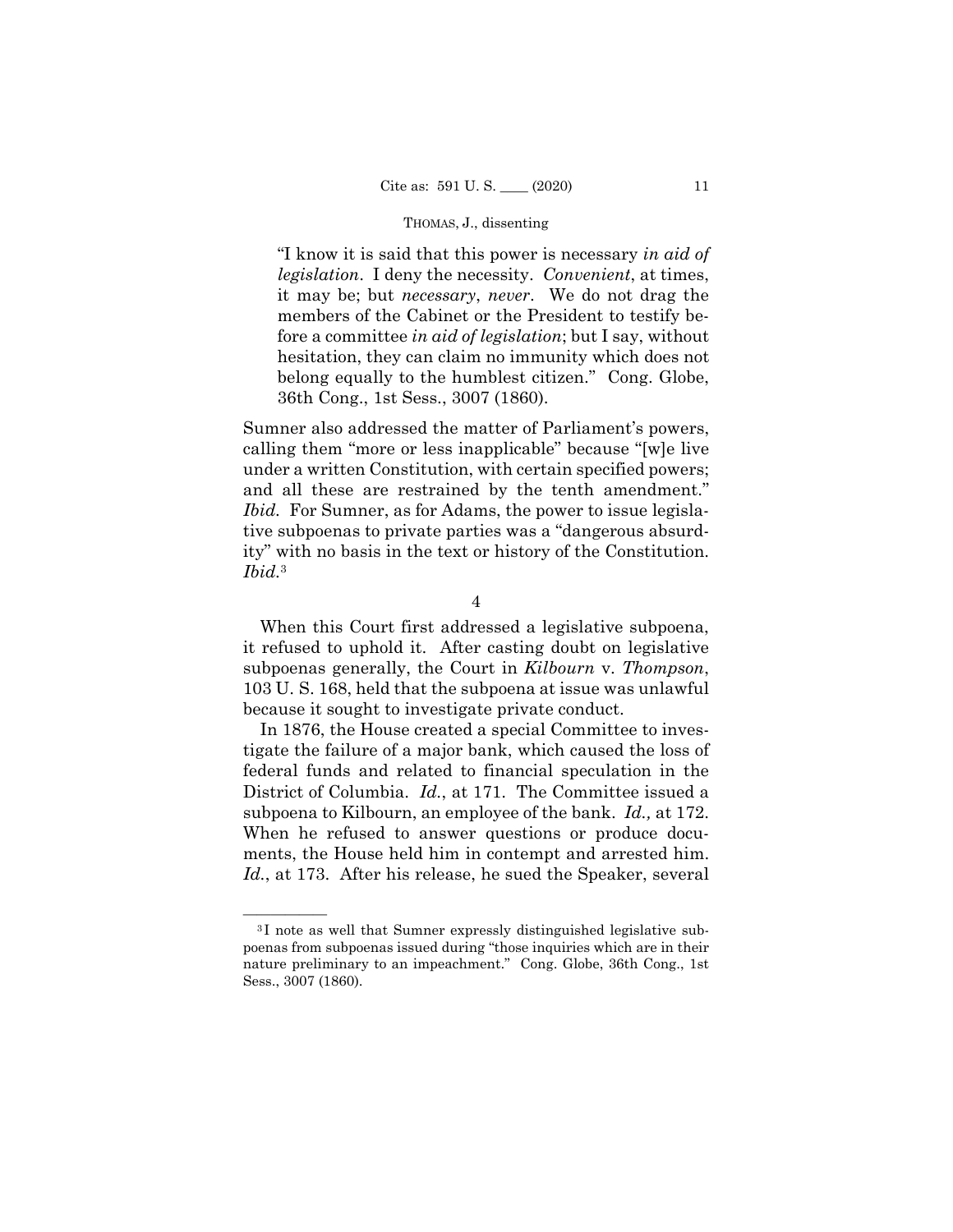Committee members, and the Sergeant at Arms for damages.

The Court discussed the arguments for an "impli[ed]" power to issue legislative subpoenas. *Id.*, at 183. As the Court saw it, there were two arguments: "1, its exercise by the House of Commons of England . . . and, 2d, the necessity of such a power to enable the two Houses of Congress to perform the duties and exercise the powers which the Constitution has conferred on them." *Ibid.* 

The Court rejected the first argument. It found "no difference of opinion as to [the] origin" of the House of Commons' subpoena power:

"[T]he two Houses of Parliament were each courts of judicature originally, which, though divested by usage, and by statute, probably, of many of their judicial functions, have yet retained so much of that power as enables them, like any other court, to punish for a contempt of these privileges and authority that the power rests." *Id.,* at 184.

Even after the division of Parliament into two houses, "[t]o the Commons was left the power of impeachment, and, perhaps, others of a judicial character, and jointly they exercised, until a very recent period, the power of passing bills of attainder for treason and other high crimes which are in their nature punishment for crime declared judicially by the High Court of Parliament." *Ibid.* By contrast, the House of Representatives "is in no sense a court, . . . exercises no functions derived from its once having been a part of the highest court of the realm," and has no judicial functions beyond "punishing its own members and determining their election." *Id.*, at 189. The Court thus rejected the notion that Congress inherited from Parliament an implied power to issue legislative subpoenas.

The Court did not reach a conclusion on the second theory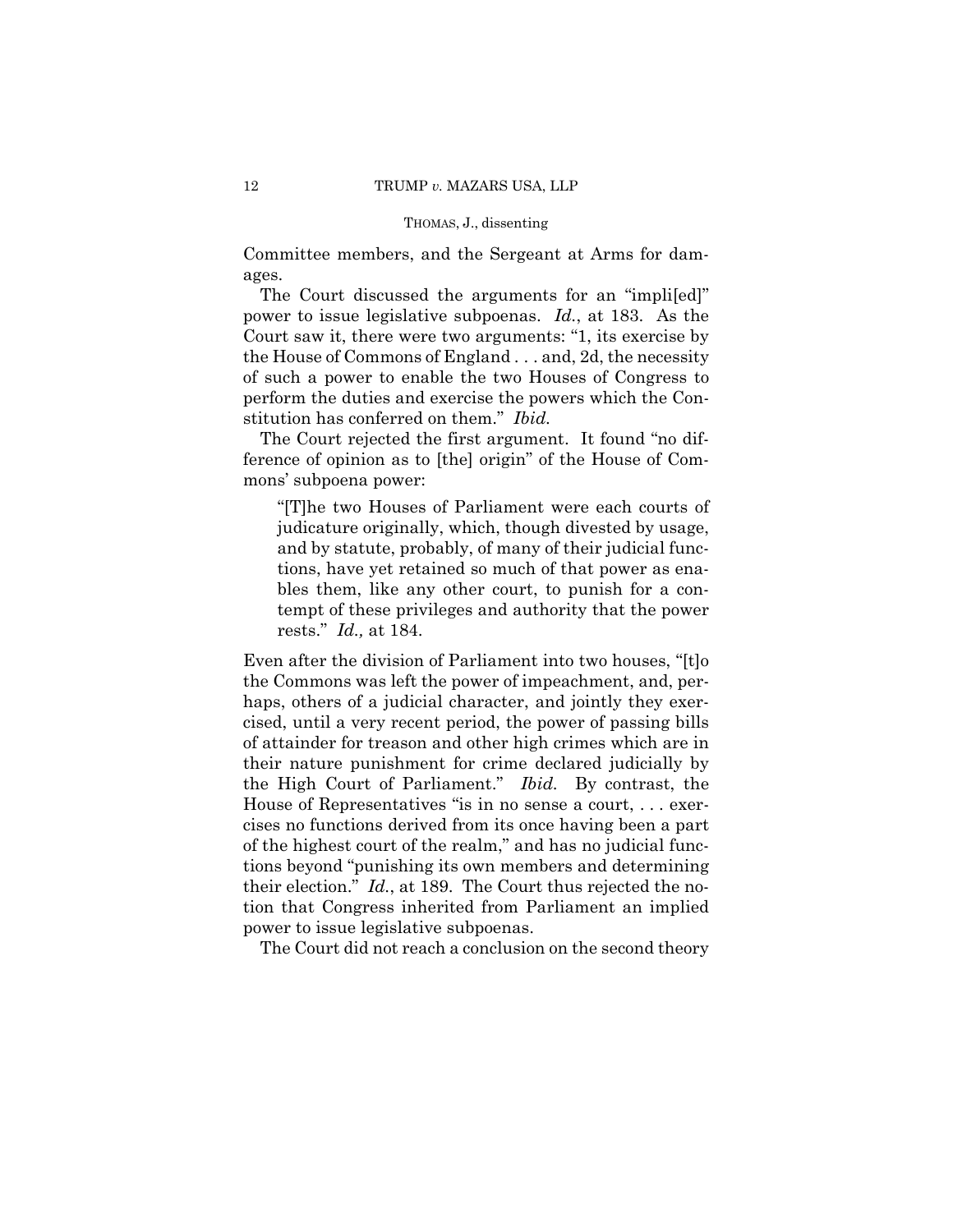that a legislative subpoena power was necessary for Congress to carry out its legislative duties. But it observed that, based on British judicial opinions, not "much aid [is] given to the doctrine, that this power exists as one necessary to enable either House of Congress to exercise successfully their function of legislation." *Ibid.* The Court referred to a collection of 18th- and 19th-century English decisions grounding the Parliamentary subpoena power in that body's judicial origins. *Id.,* at 184–189 (citing *Burdett* v. *Abbott*, 104 Eng. Rep. 501 (K. B. 1811); *Brass Crosby's Case*, 95 Eng. Rep. 1005 (C. P. 1771); *Stockdale* v. *Hansard*, 112 Eng. Rep. 1112 (K. B. 1839); and *Kielley* v. *Carson*, 13 Eng. Rep. 225 (P. C. 1841)). The Court placed particular emphasis on *Kielley*, in which the Privy Council held that the Legislative Assembly of Newfoundland lacked a power to punish for contempt. The Privy Council expressly stated that the House of Commons could punish for contempt

"'not because it is a representative body with legislative functions, but by virtue of ancient usage and prescription . . . which forms a part of the common law of the land, and according to which the High Court of Parliament before its division, and the Houses of Lords and Commons since, are invested with many privileges, that of punishment for contempt being one.'" *Kilbourn*, 103 U. S., at 188–189.

This Court also noted that the Privy Council "discusse[d] at length the necessity of this power in a legislative body for its protection, and to enable it to discharge its law-making functions, and decide[d] against the proposition." *Id.*, at 189. Although the Court did not have occasion to decide whether the legislative subpoena in that case was necessary to the exercise of Congress' legislative powers, its dis-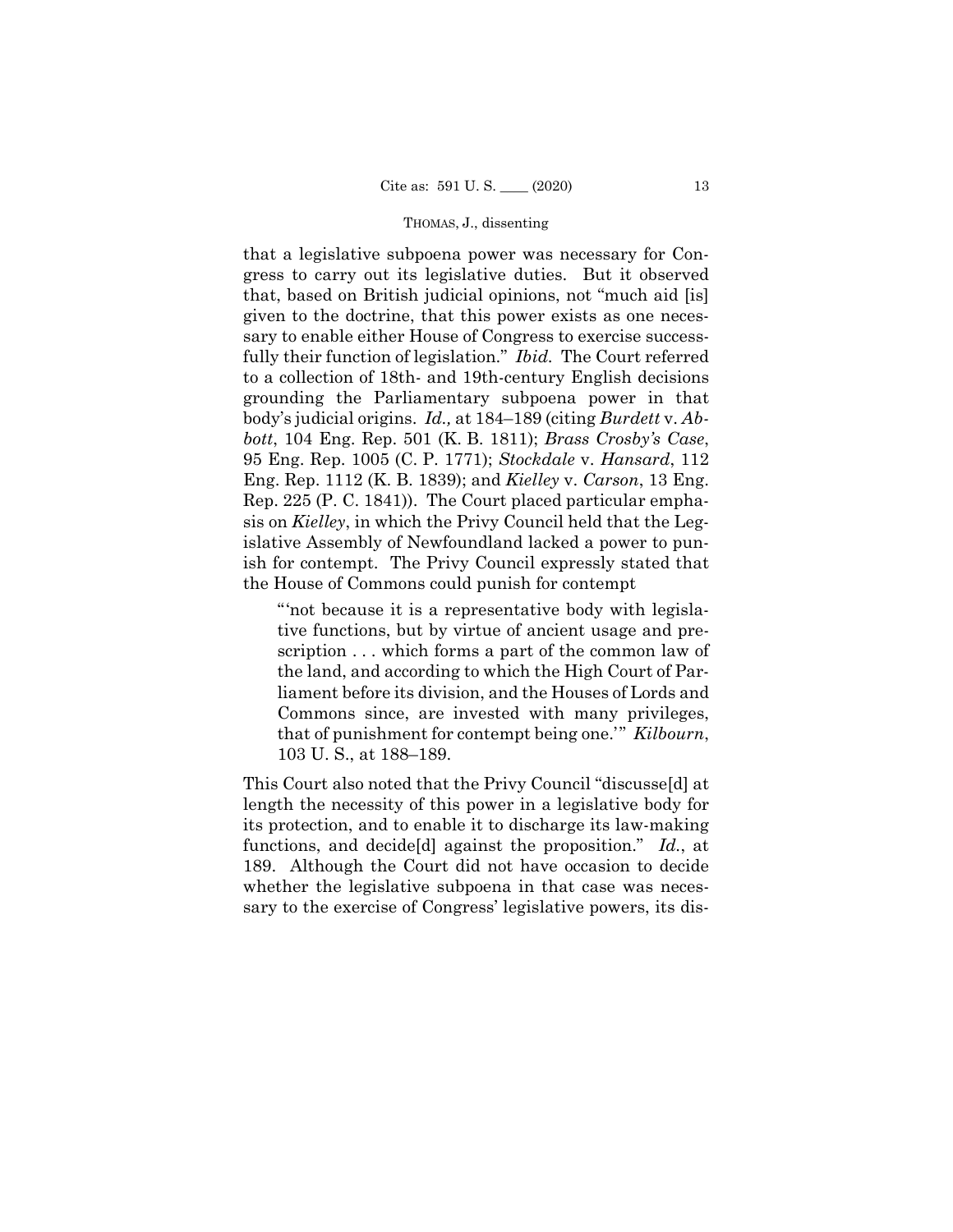cussion strongly suggests the subpoena was unconstitutional.4

The Court instead based its decision on the fact that the subpoena at issue "ma[de] inquiry into the private affairs of the citizen." *Id.*, at 190. Such a power, the Court reasoned, "is judicial and not legislative," *id.*, at 193, and "no judicial power is vested in the Congress or either branch of it, save in the cases" of punishing Members, compelling Members' attendance, judging elections and qualifications, and impeachment and trial, *id.*, at 192–193. Notably, the Court found no indication that the House "avowed to impeach the secretary," or else "the whole aspect of the case would have been changed." *Id.*, at 193. Even though the Court decided *Kilbourn* narrowly, it clearly entertained substantial doubts about the constitutionality of legislative subpoenas for private documents.

Nearly half a century later, in *McGrain* v. *Daugherty*, the Court reached the question reserved in *Kilbourn*—whether Congress has the power to issue legislative subpoenas. It rejected *Kilbourn*'s reasoning and upheld the power to issue legislative subpoenas as long as they were relevant to a legislative power. Although *McGrain* involved oral testimony, the Court has since extended this test to subpoenas for private documents. The Committees rely on *McGrain*, but this line of cases misunderstands both the original meaning of Article I and the historical practice underlying it.

D

<sup>&</sup>lt;sup>4</sup> According to Justice Miller's private letters, "a majority of the Court, including Miller himself, were of the opinion that neither House nor Senate had power to punish for contempt witnesses who refused to testify before investigating committees." T. Taylor, Grand Inquest: The Story of Congressional Investigations 49 (1955). Only Justice Miller's desire to " 'decid[e] no more than is necessary' " caused the Court to avoid the broader question. *Ibid.*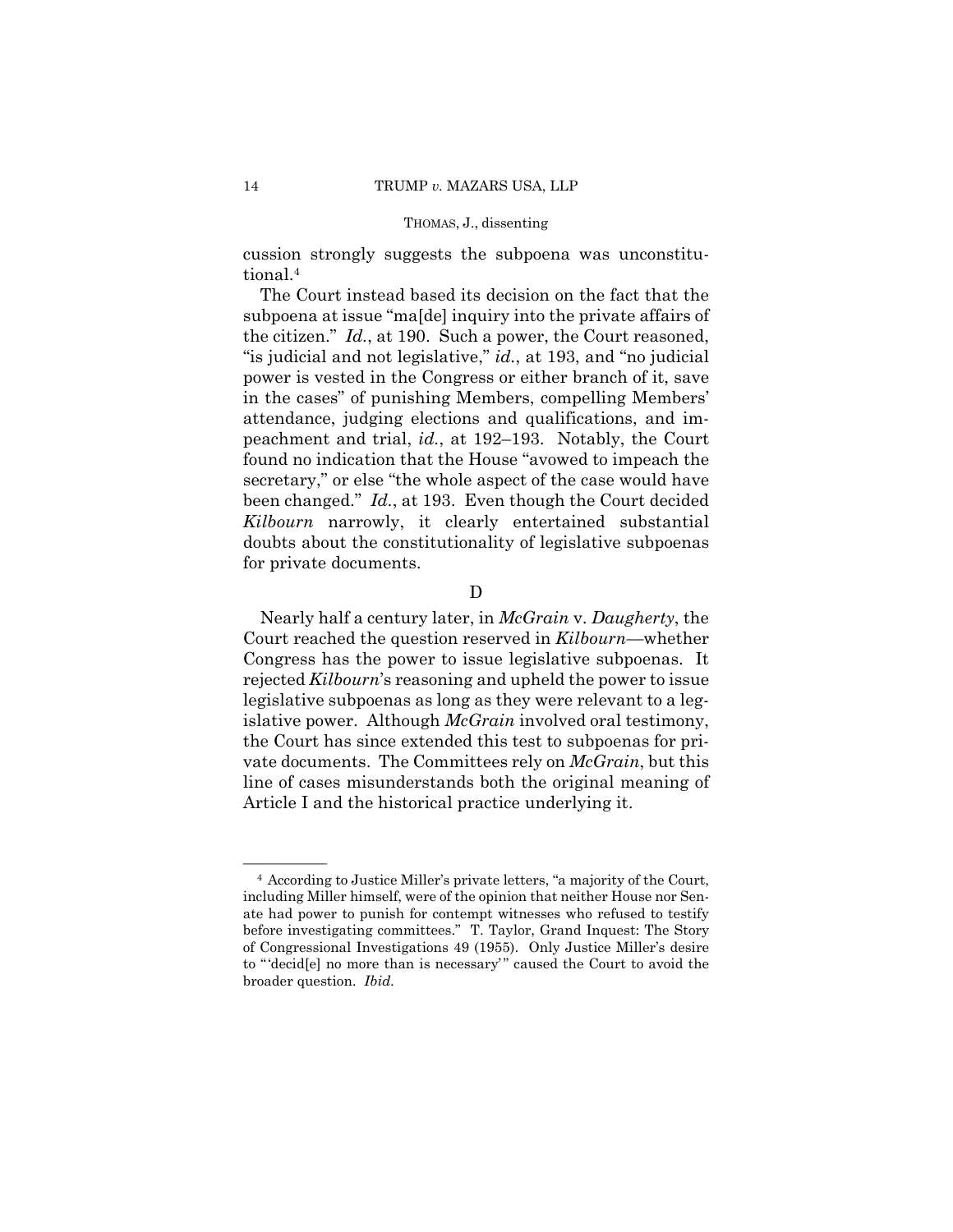1

Shortly before Attorney General Harry Daugherty resigned in 1924, the Senate opened an investigation into his "'alleged failure'" to prosecute monopolists, the protagonists of the Teapot Dome scandal, and "'many others.'" *McGrain*, 273 U. S*.*, at 151. The investigating Committee issued subpoenas to Daugherty's brother, Mally, who refused to comply and was arrested in Ohio for failure to testify. *Id.*, at 152–154. Mally petitioned for a writ of habeas corpus, and the District Court discharged him, based largely on *Kilbourn*. *Ex parte Daugherty*, 299 F. 620 (SD Ohio 1924). The Deputy Sergeant at Arms who arrested Mally directly appealed to this Court, which reversed.

The Court concluded that, "[i]n actual legislative practice[,] power to secure needed information by [investigating and compelling testimony] has long been treated as an attribute of the power to legislate." *McGrain*, 273 U. S., at 161. The Court specifically found that "[i]t was so regarded in the British Parliament and in the Colonial legislatures before the American Revolution" and that "a like view has prevailed and been carried into effect in both houses of Congress and in most of the state legislatures." *Ibid.* But the authority cited by the Court did not support that proposition. The Court cited the 1792 investigation of St. Clair's defeat, in which it appears no subpoena was issued, *supra,* at 7–8, and the 1859 Senate investigation of John Brown's raid on Harper's Ferry, which led to an impassioned debate. 273 U. S., at 162–164. Thus, for the reasons explained above, the examples relied on in *McGrain* are materially different from issuing a legislative subpoena for private, nonofficial documents. See *supra,* at 7, 10–11.5

 about the original meaning of the U. S. Constitution. *McGrain*, 273  $5$ The Court also cited decisions between 1858 and 1913 from state courts and a Canadian court, none of which are persuasive evidence U. S., at 165–167.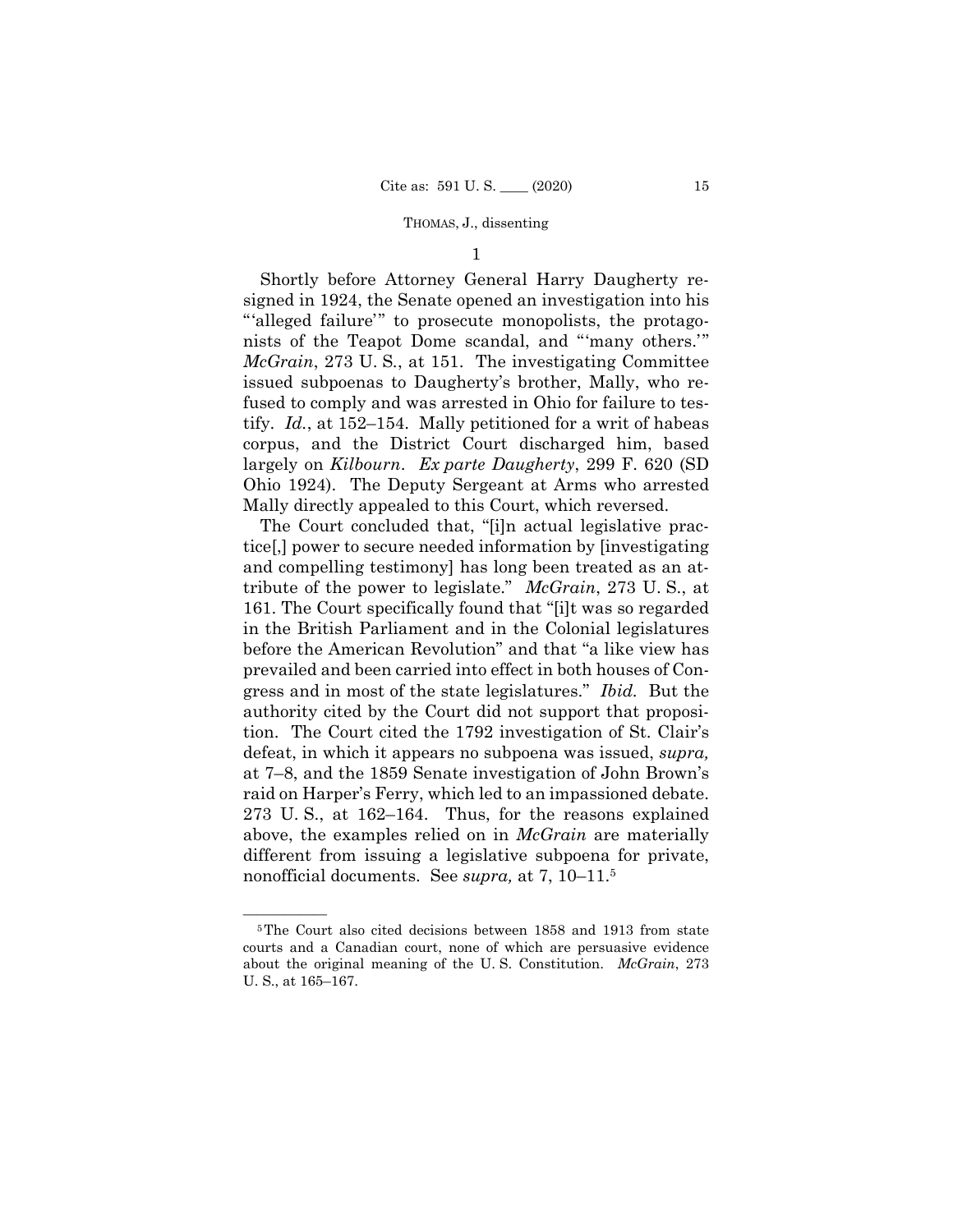The Court acknowledged *Kilbourn,* but erroneously distinguished its discussion regarding the constitutionality of legislative subpoenas as immaterial dicta. *McGrain*, *supra*, at 170–171 (quoting *Kilbourn*, *supra,* at 189). The Court concluded that "the two houses of Congress, in their separate relations, possess not only such powers as are expressly granted to them by the Constitution, but such auxiliary powers as are necessary and appropriate to make the express powers effective." *McGrain*, *supra,* at 173.

 oped a test that rested heavily on functional considerations. Instead of relying on *Kilbourn*'s analysis, *McGrain* devel-The Court wrote that "[a] legislative body cannot legislate wisely or effectively in the absence of information respecting the conditions which the legislation is intended to affect or change." 273 U. S., at 175. Because "mere requests for such information often are unavailing, and also that information which is volunteered is not always accurate or complete," "some means of compulsion are essential to obtain what is needed." *Ibid.* 

The Court thus concluded that Congress could issue legislative subpoenas, provided that "the purpose for which the witness's testimony was sought was to obtain information in aid of the legislative function." *Id.,* at 176. The Court has since applied this test to subpoenas for papers without any further analysis of the text or history of the Constitution. See *Eastland* v. *United States Servicemen's Fund*, 421 U. S. 491, 504–505 (1975). The majority today modifies that test for cases involving the President, but it leaves the core of the power untouched. *Ante*, at 18–20.

2

The opinion in *McGrain* lacks any foundation in text or history with respect to subpoenas for private, nonofficial documents. It fails to recognize that Congress, unlike Parliament, is not supreme. It does not cite any specific prece-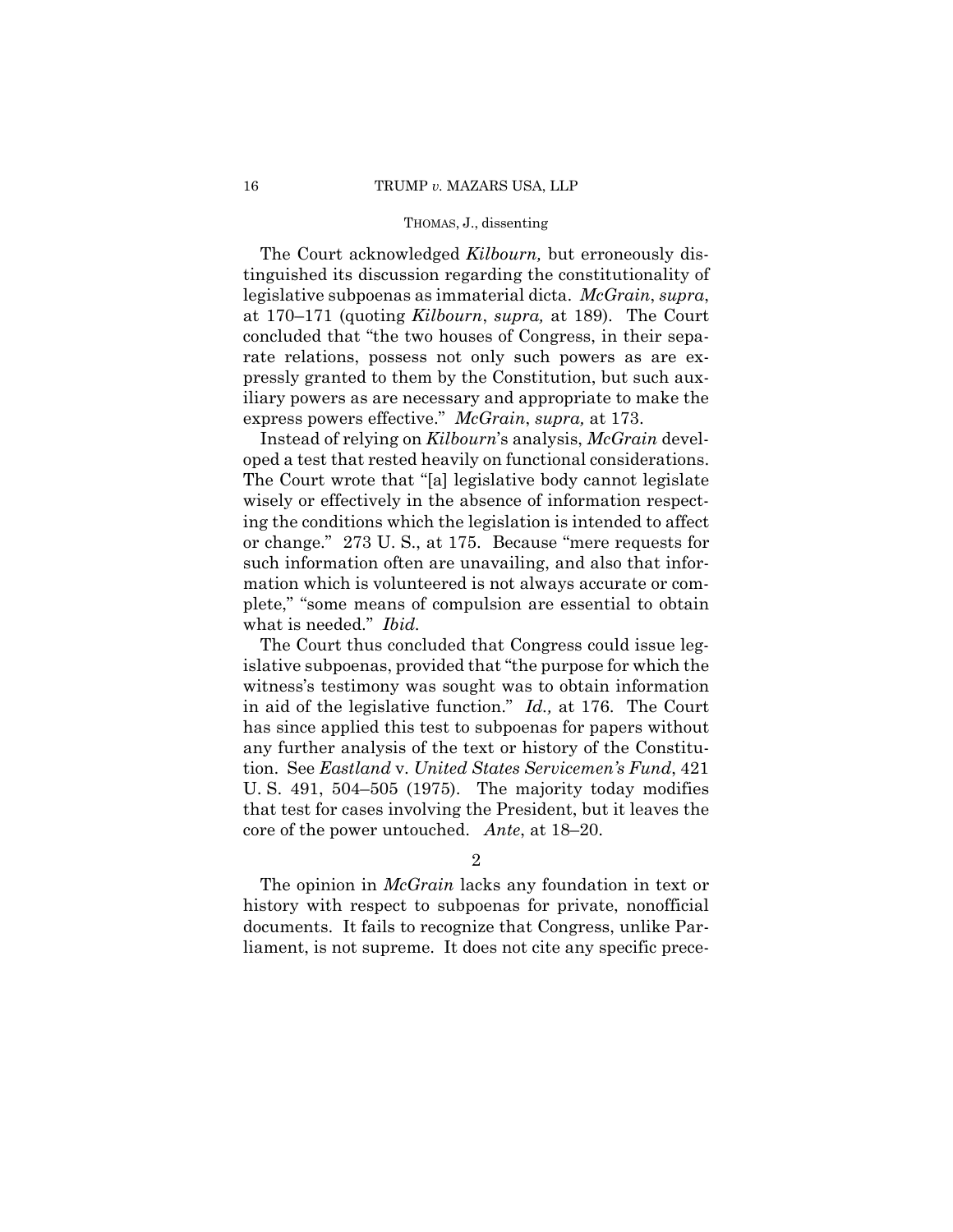dent for issuing legislative subpoenas for private documents from 18th-century colonial or state practice. And it identifies no founding-era legislative subpoenas for private documents.<sup>6</sup>

 Since *McGrain*, the Court has pared back Congress' authority to compel testimony and documents. It has held that certain convictions of witnesses for contempt of Congress violated the Fifth Amendment. See *Watkins* v. *United States*, 354 U. S. 178 (1957) (Due Process Clause); *Quinn* v. *United States*, 349 U. S. 155 (1955) (Self-Incrimination Clause); see also *Barenblatt* v. *United States*, 360 U. S. 109, 153–154 (1959) (Black, J., dissenting). It has also affirmed the reversal of a conviction on the ground that the Committee lacked authority to issue the subpoena. See *United States* v. *Rumely*, 345 U. S. 41 (1953). And today, it creates a new four-part, nonexhaustive test for cases involving the President. *Ante*, at 18–20. Rather than continue our trend of trying to compensate for *McGrain*, I would simply decline to apply it in these cases because it is readily apparent that the Committees have no constitutional authority to subpoena private, nonofficial documents.

## III

If the Committees wish to investigate alleged wrongdoing by the President and obtain documents from him, the Constitution provides Congress with a special mechanism for

arguments about Congress' power of self-protection, id., at 226-227.  $6$ The Court further observed that Congress has long exercised the power to hold nonmembers in contempt for reasons other than failure to comply with a legislative subpoena. *McGrain*, *supra,* at 168–169. The earliest case it cited, *Anderson* v. *Dunn*, 6 Wheat. 204 (1821), relied on Members of Congress defending the use of contempt for these other purposes made similar arguments about self-protection. 5 Annals of Cong. 181–182 (1795) (Rep. W. Smith); *id.,* at 189 (Rep. I. Smith). But the failure to respond to a subpoena does not pose a fundamental threat to Congress' ability to exercise its powers.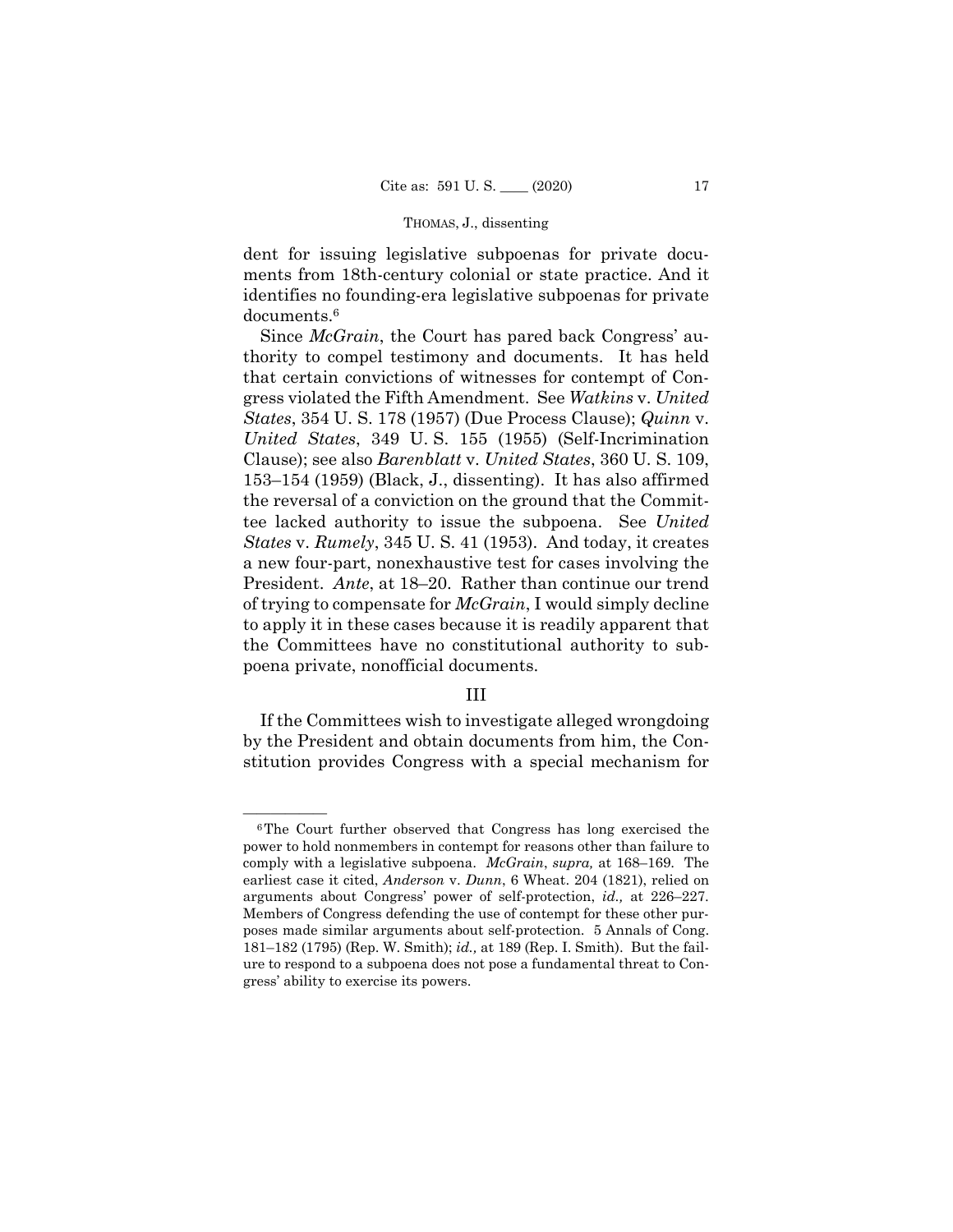doing so: impeachment.7

## A

 of governmental power: legislative, executive and judicial. It is often acknowledged, "if only half-heartedly honored," that one of the motivating principles of our Constitution is the separation of powers. *Association of American Railroads*, 575 U. S., at 74 (THOMAS, J., concurring in judgment). The Framers recognized that there are three forms The Framers also created three branches: Congress, the President, and the Judiciary. The three powers largely align with the three branches. To a limited extent, however, the Constitution contains "a partial intermixture of those departments for special purposes." The Federalist No. 66, p. 401 (C. Rossiter ed. 1961) (A. Hamilton). One of those special purposes is the system of checks and balances, and impeachment is one of those checks.

The Constitution grants the House "the sole Power of Impeachment," Art. I, §2, cl. 5, and it specifies that the President may be impeached for "Treason, Bribery, or other high Crimes and Misdemeanors," Art. II, §4. The founding generation understood impeachment as a check on Presidential abuses. In response to charges that impeachment "confounds legislative and judiciary authorities in the same body," Alexander Hamilton called it "an essential check in the hands of [Congress] upon the encroachments of the executive." The Federalist No. 66, at 401–402. And, in the Virginia ratifying convention, James Madison identified impeachment as a check on Presidential abuse of the treaty power. 10 Documentary History 1397.

### B

The power to impeach includes a power to investigate and

<sup>&</sup>lt;sup>7</sup>I express no view on whether there are any limitations on the impeachment power that would prevent the House from subpoenaing the documents at issue.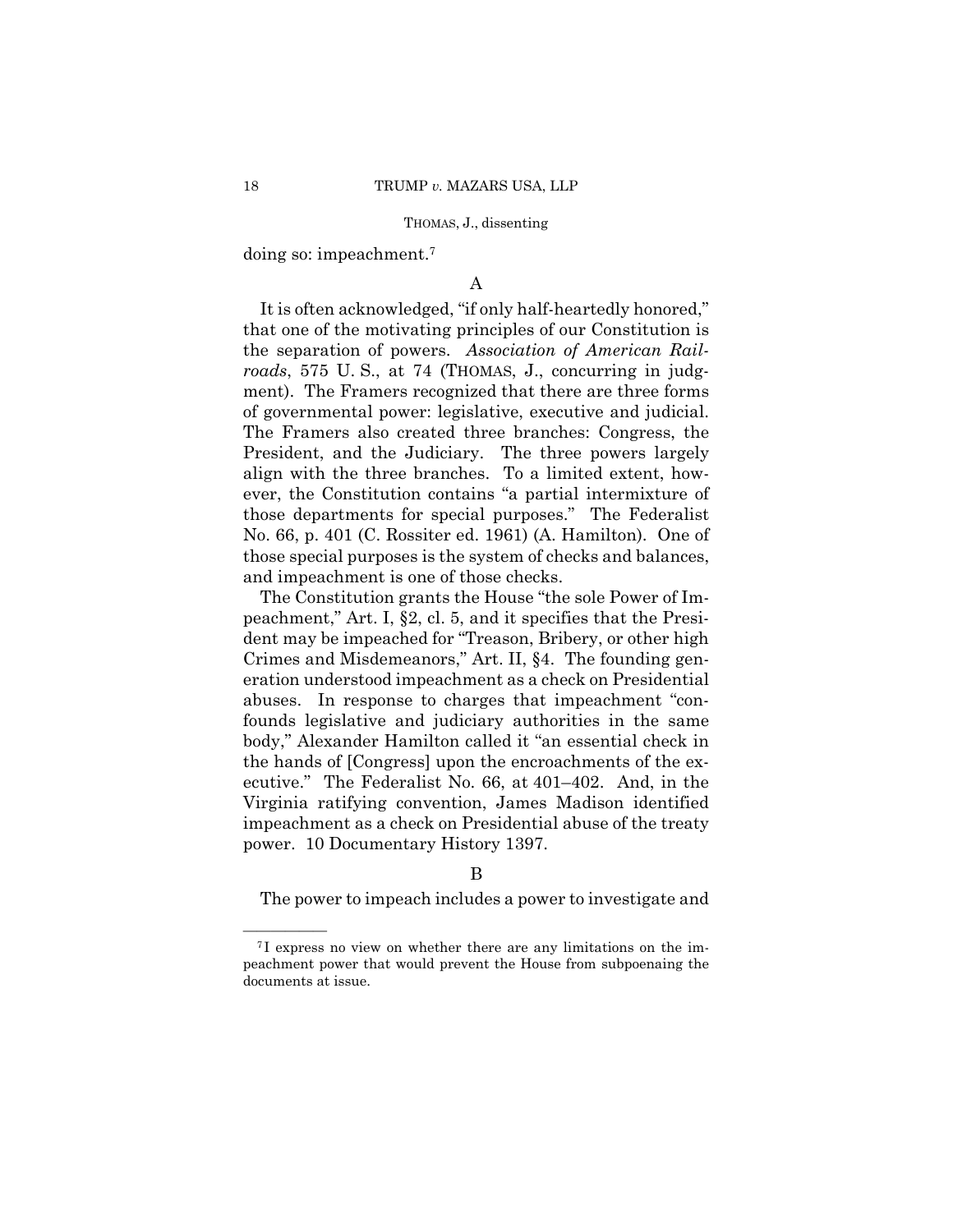demand documents. Impeachments in the States often involved an investigation. In 1781, the Virginia Legislature began what Edmund Randolph called an "impeachment" of then-Governor Thomas Jefferson. P. Hoffer & N. Hull, Impeachment in America, 1635–1805, p. 85 (1984). This "most publicized and far-reaching impeachment inquiry for incompetence" included an "'inquir[y] into the conduct of the executive of this state for the last two months.'" *Ibid.* The legislatures of New Jersey, *id.*, at 92, and Pennsylvania, *id.*, at 93–95, similarly investigated officials through impeachment proceedings.

Reinforcing this understanding, the founding generation repeatedly referred to impeachment as an "inquest." See 4 Debates on the Constitution 44 (J. Elliot ed. 1854) (speech of A. Maclaine) (referring to the House as "the grand inquest of the Union at large"); The Federalist No. 65, at 397 (Hamilton) (referring to the House as "a method of NATIONAL INQUEST"); 2 Records of the Federal Convention 154 (M. Farrand ed. 1911) (record from the Committee of Detail stating that "[t]he House of Representatives shall be the grand Inquest of this Nation; and all Impeachments shall be made by them"); see also Mass. Const., ch. 1, §3, Art. VI (1780) (referring to the Massachusetts House of Representatives as "the Grand Inquest of this Commonwealth"). At the time, an "inquest" referred to an "[i]nquiry, especially that made by a Jury" or "the Jury itself." N. Bailey, Universal Etymological Dictionary (22d ed. 1770).

The Founders were also aware of the contemporaneous impeachment of Warren Hastings in England, in which the House of Commons heard witnesses before voting to impeach. P. Marshall, The Impeachment of Warren Hastings 40–41, 58 (1965). In the first impeachment under the new Constitution, Congressmen cited the Hastings impeachment as precedent for several points, including the power to take testimony before impeaching. 7 Annals of Cong. 456 (1797) (Rep. Rutledge); *id.*, at 459 (Rep. Sitgreaves); *id.,* at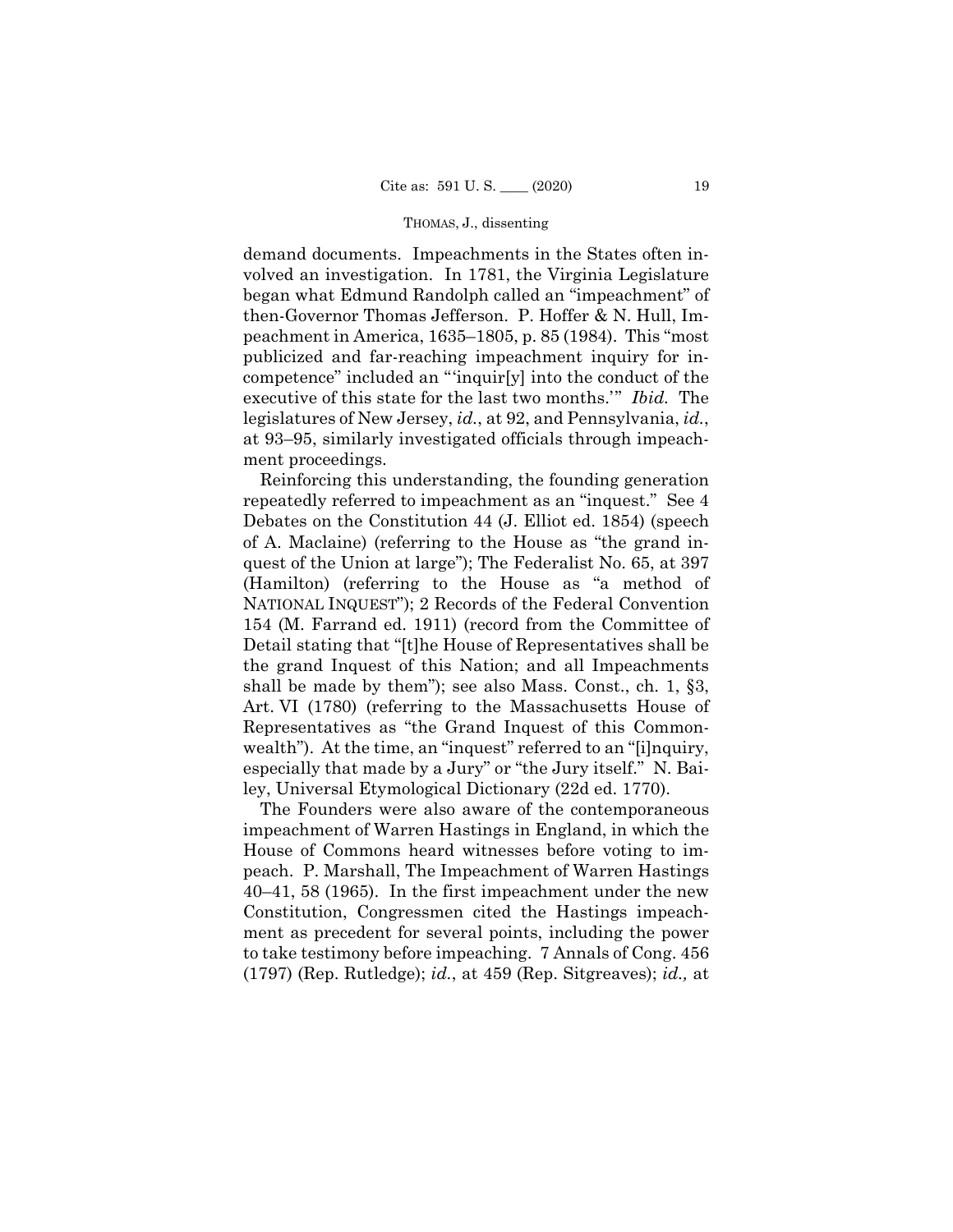460 (Rep. Gallatin).

Other evidence from the 1790s confirms that the power to investigate includes the power to demand documents. When the House of Representatives sought documents related to the Jay Treaty from President George Washington, he refused to provide them on the ground that the House had no legislative powers relating to the ratification of treaties. 5 Annals of Cong. 760–762 (1796). But he carefully noted that "[i]t does not occur that the inspection of the papers asked for can be relative to any purpose under the cognizance of the House of Representatives, except that of an impeachment; which the resolution has not expressed." *Id.,*  at 760. In other words, he understood that the House can demand documents as part of its power to impeach.

This Court has also long recognized the power of the House to demand documents. Even as it questioned the power to issue legislative subpoenas, the Court in *Kilbourn*  acknowledged the ability to "compel the attendance of witnesses, and their answer to proper questions" when "the question of . . . impeachment is before either body acting in its appropriate sphere on that subject." 103 U. S., at 190.

I express no view today on the boundaries of the power to demand documents in connection with impeachment proceedings. But the power of impeachment provides the House with authority to investigate and hold accountable Presidents who commit high crimes or misdemeanors. That is the proper path by which the Committees should pursue their demands.

## IV

For nearly two centuries, until the 1970s, Congress never attempted to subpoena documents to investigate wrongdoing by the President outside the context of impeachment. Congress investigated Presidents without opening impeachment proceedings. See, *e.g.,* 2 Hinds §1596, at 1043– 1045 (President James Buchanan). But it never issued a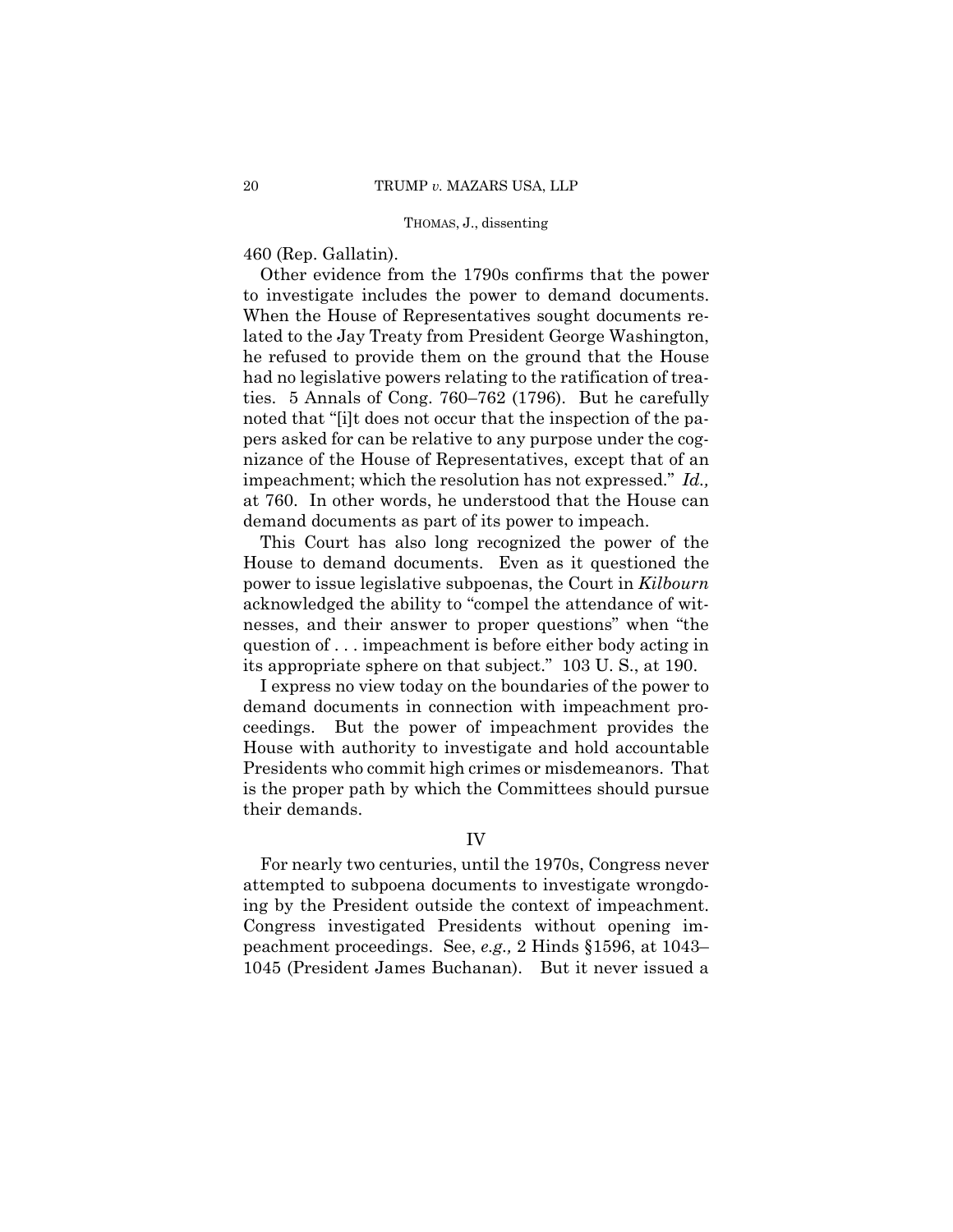subpoena for private, nonofficial documents as part of those non-impeachment inquiries. Perhaps most strikingly, one proposed request for official documents from the President was amended after objection so that it "'requested'" them rather than "'direct[ing]'" the President to provide them. 3 *id.*, §1895, at 193.

Insisting that the House proceed through its impeachment power is not a mere formality. Unlike contempt, which is governed by the rules of each chamber, impeachment and removal constitutionally requires a majority vote by the House and a two-thirds vote by the Senate. Art. I, §2, cl. 5; §3, cl. 6. In addition, Congress has long thought it necessary to provide certain procedural safeguards to officials facing impeachment and removal. See, *e.g.*, 3 Annals of Cong. 903 (1793) (Rep. W. Smith). Finally, initiating impeachment proceedings signals to the public the gravity of seeking the removal of a constitutional officer at the head of a coordinate branch. 940 F. 3d 710, 776 (CADC 2019) (Rao, J., dissenting).

\* \* \*

Congress' legislative powers do not authorize it to engage in a nationwide inquisition with whatever resources it chooses to appropriate for itself. The majority's solution a nonexhaustive four-factor test of uncertain origin—is better than nothing. But the power that Congress seeks to exercise here has even less basis in the Constitution than the majority supposes. I would reverse in full because the power to subpoena private, nonofficial documents is not a necessary implication of Congress' legislative powers. If Congress wishes to obtain these documents, it should proceed through the impeachment power. Accordingly, I respectfully dissent.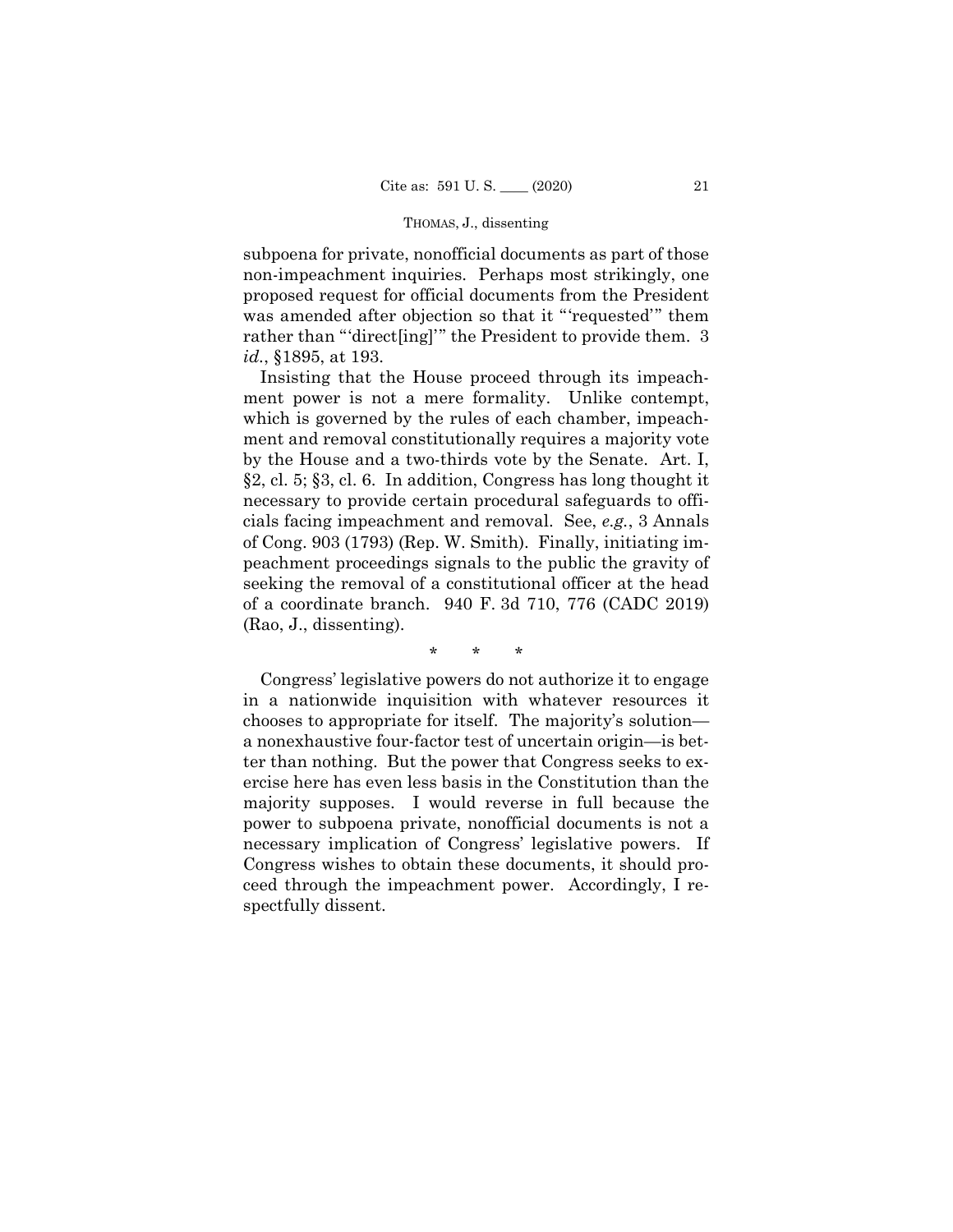ALITO, J., dissenting

## $\frac{1}{2}$  ,  $\frac{1}{2}$  ,  $\frac{1}{2}$  ,  $\frac{1}{2}$  ,  $\frac{1}{2}$  ,  $\frac{1}{2}$  ,  $\frac{1}{2}$ **SUPREME COURT OF THE UNITED STATES**

### $\frac{1}{2}$  ,  $\frac{1}{2}$  ,  $\frac{1}{2}$  ,  $\frac{1}{2}$  ,  $\frac{1}{2}$  ,  $\frac{1}{2}$ Nos. 19–715 and 19–760

## DONALD J. TRUMP, ET AL., PETITIONERS 19–715 *v.* MAZARS USA, LLP, ET AL.

### ON WRIT OF CERTIORARI TO THE UNITED STATES COURT OF APPEALS FOR THE DISTRICT OF COLUMBIA CIRCUIT

## DONALD J. TRUMP, ET AL., PETITIONERS 19–760 *v.* DEUTSCHE BANK AG, ET AL.

## ON WRIT OF CERTIORARI TO THE UNITED STATES COURT OF APPEALS FOR THE SECOND CIRCUIT

[July 9, 2020]

## JUSTICE ALITO, dissenting.

 nas are not categorically barred. Nevertheless, legislative JUSTICE THOMAS makes a valuable argument about the constitutionality of congressional subpoenas for a President's personal documents. In these cases, however, I would assume for the sake of argument that such subpoesubpoenas for a President's personal documents are inherently suspicious. Such documents are seldom of any special value in considering potential legislation, and subpoenas for such documents can easily be used for improper non-legislative purposes. Accordingly, courts must be very sensitive to separation of powers issues when they are asked to approve the enforcement of such subpoenas.

In many cases, disputes about subpoenas for Presidential documents are fought without judicial involvement. If Congress attempts to obtain such documents by subpoenaing a President directly, those two heavyweight institutions can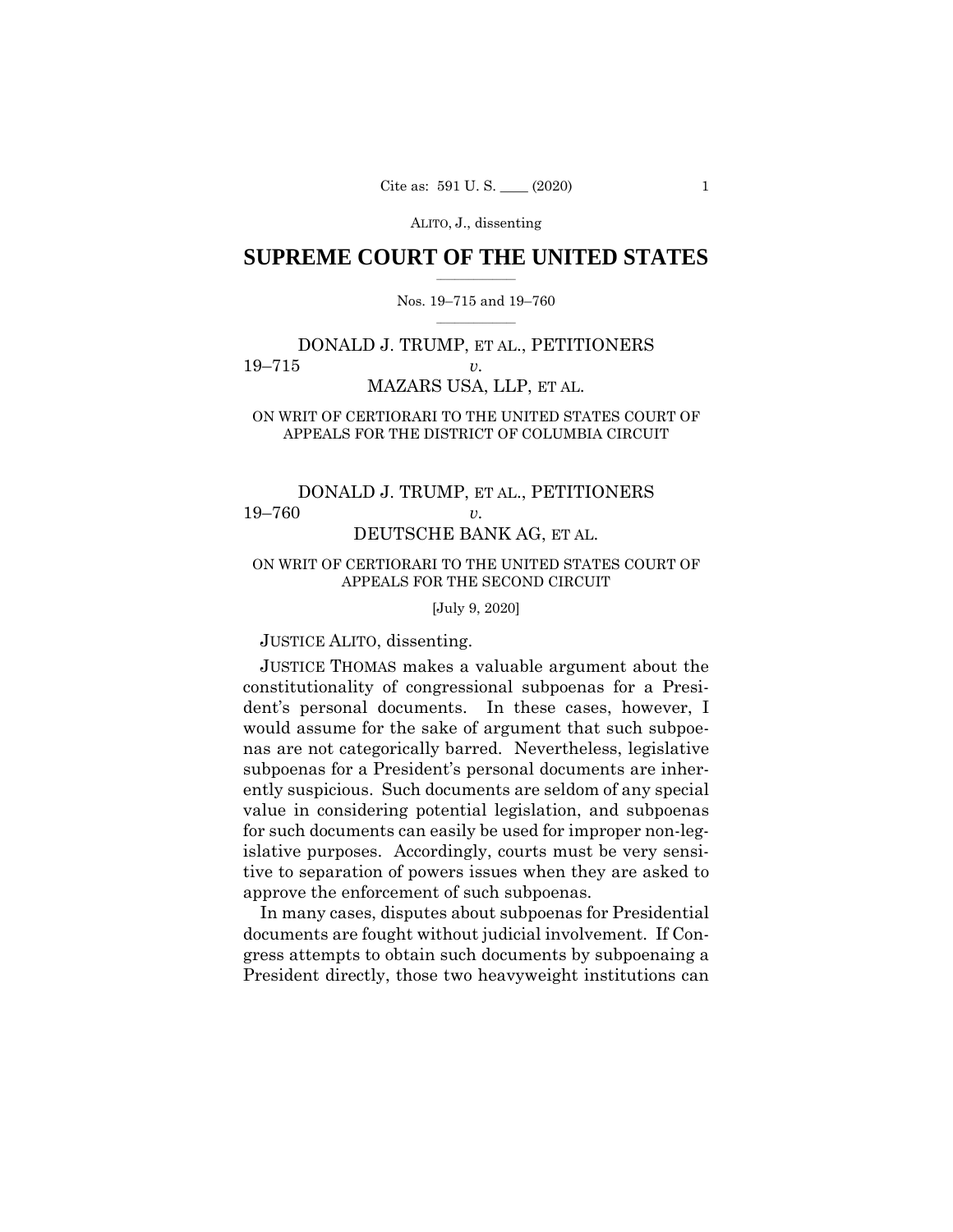### ALITO, J., dissenting

use their considerable weapons to settle the matter. See *ante*, at 10 (opinion of the Court) ("Congress and the President maintained this tradition of negotiation and compromise—without the involvement of this Court—until the present dispute"). But when Congress issues such a subpoena to a third party, Congress must surely appreciate that the Judiciary may be pulled into the dispute, and Congress should not expect that the courts will allow the subpoena to be enforced without seriously examining its legitimacy.

Whenever such a subpoena comes before a court, Congress should be required to make more than a perfunctory showing that it is seeking the documents for a legitimate legislative purpose and not for the purpose of exposing supposed Presidential wrongdoing. See *ante*, at 12. The House can inquire about possible Presidential wrongdoing pursuant to its impeachment power, see *ante*, at 17–21 (THOMAS, J., dissenting), but the Committees do not defend these subpoenas as ancillary to that power.

Instead, they claim that the subpoenas were issued to gather information that is relevant to legislative issues, but there is disturbing evidence of an improper law enforcement purpose. See 940 F. 3d 710, 767–771 (CADC 2019) (Rao, J., dissenting). In addition, the sheer volume of documents sought calls out for explanation. See 943 F. 3d 627, 676–681 (CA2 2019) (Livingston, J., concurring in part and dissenting in part).

The Court recognizes that the decisions below did not give adequate consideration to separation of powers concerns. Therefore, after setting out a non-exhaustive list of considerations for the lower courts to take into account, *ante*, at 18–20, the Court vacates the judgments of the Courts of Appeals and sends the cases back for reconsideration. I agree that the lower courts erred and that these cases must be remanded, but I do not think that the consid-